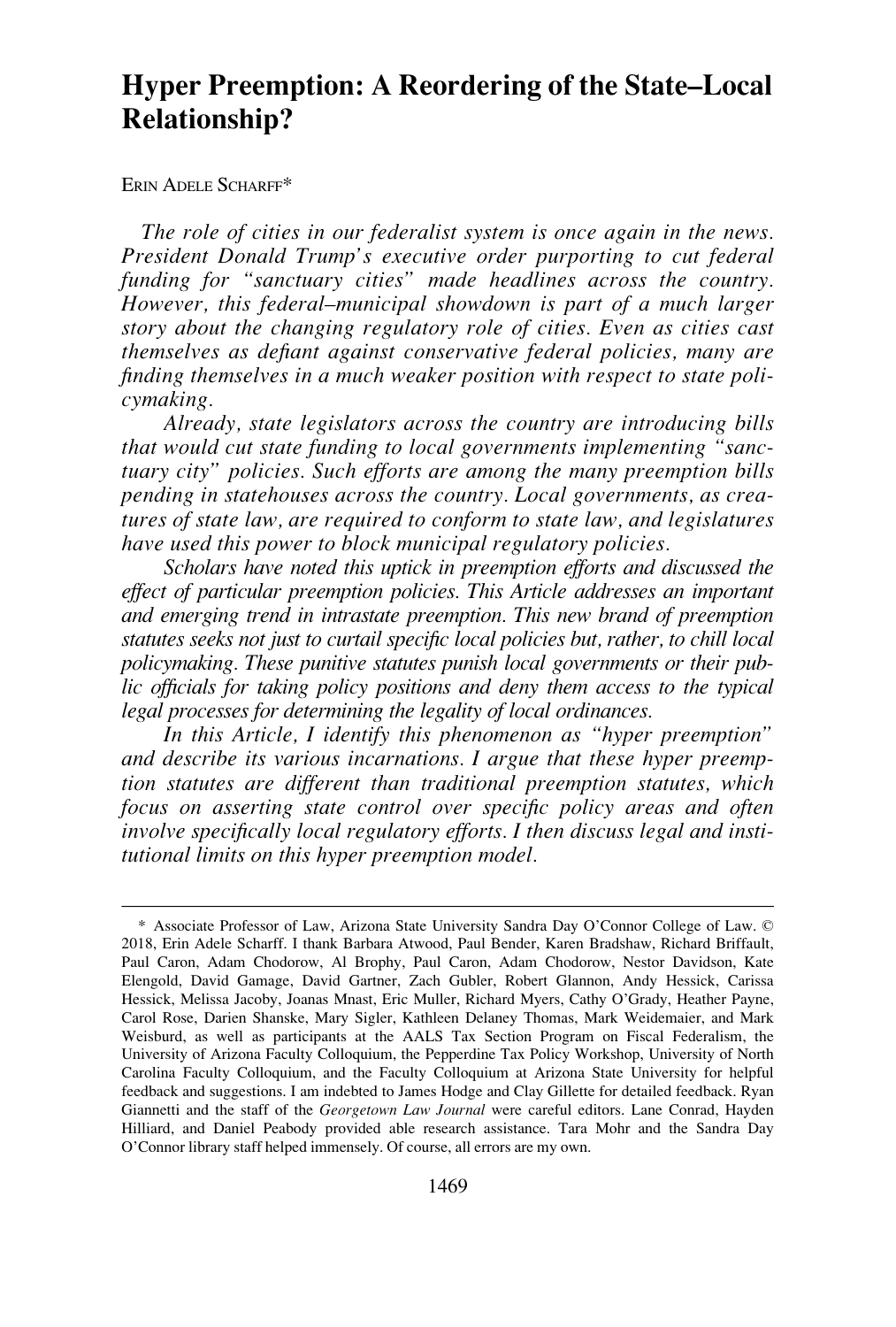# TABLE OF CONTENTS

|     |                                        |                                                                                                                   | 1471 |
|-----|----------------------------------------|-------------------------------------------------------------------------------------------------------------------|------|
| I.  |                                        |                                                                                                                   |      |
|     | А.                                     | LOCAL GOVERNMENTS HAVE RESTRICTED AUTHORITY UNDER STATE LAW                                                       | 1474 |
|     | <b>B.</b>                              | STATE-LEVEL PREEMPTION STATUTES FURTHER RESTRICT LOCAL                                                            | 1476 |
|     |                                        | State-Level Preemption in Practice<br>1.                                                                          | 1477 |
|     |                                        | The Politics of Traditional Preemption Battles<br>2.                                                              | 1479 |
|     | $C_{\cdot}$                            | PREEMPTION AS SUBSTANTIVE POLICY                                                                                  | 1480 |
|     | D.                                     | RAISING THE STAKES OF TRADITIONAL PREEMPTION, STATES ARE<br>INCREASINGLY PASSING MULTI-ISSUE PREEMPTION STATUTES. | 1484 |
| H.  |                                        | THE ROLE OF POLITICS IN TRADITIONAL PREEMPTION DEBATES                                                            | 1486 |
|     | А.                                     | PREEMPTION IN "PARTISAN FEDERALISM"                                                                               | 1486 |
|     | <b>B.</b>                              | POLICY JUSTIFICATIONS FOR LOCAL CONTROL                                                                           | 1491 |
|     | C.                                     | POLICY JUSTIFICATIONS FOR STATE CONTROL                                                                           | 1493 |
| Ш.  |                                        |                                                                                                                   | 1494 |
|     | А.                                     | HYPER PREEMPTION STATUTES                                                                                         | 1495 |
|     |                                        | Broad Punitive Measures: Arizona's S.B. 1487<br>1.                                                                | 1495 |
|     |                                        | Narrow Punitive Measures: Sanctuary City Revenue Bans<br>2.                                                       | 1498 |
|     |                                        | Expanding Liability for Public Officials: Florida's<br>4.                                                         | 1501 |
|     |                                        | 5.                                                                                                                | 1502 |
|     | <b>B.</b>                              | WHY HYPER PREEMPTION IS DIFFERENT                                                                                 | 1504 |
| IV. | 1507<br>HYPER PREEMPTION IN THE COURTS |                                                                                                                   |      |
|     | А.                                     | TUCSON'S GUN ORDINANCE AND S.B. 1487                                                                              | 1509 |
|     | <b>B.</b>                              | THE SUPREME COURT DECISION                                                                                        | 1510 |
|     |                                        | 1.                                                                                                                | 1510 |
|     |                                        | 2.                                                                                                                | 1511 |
|     |                                        | 3.                                                                                                                | 1513 |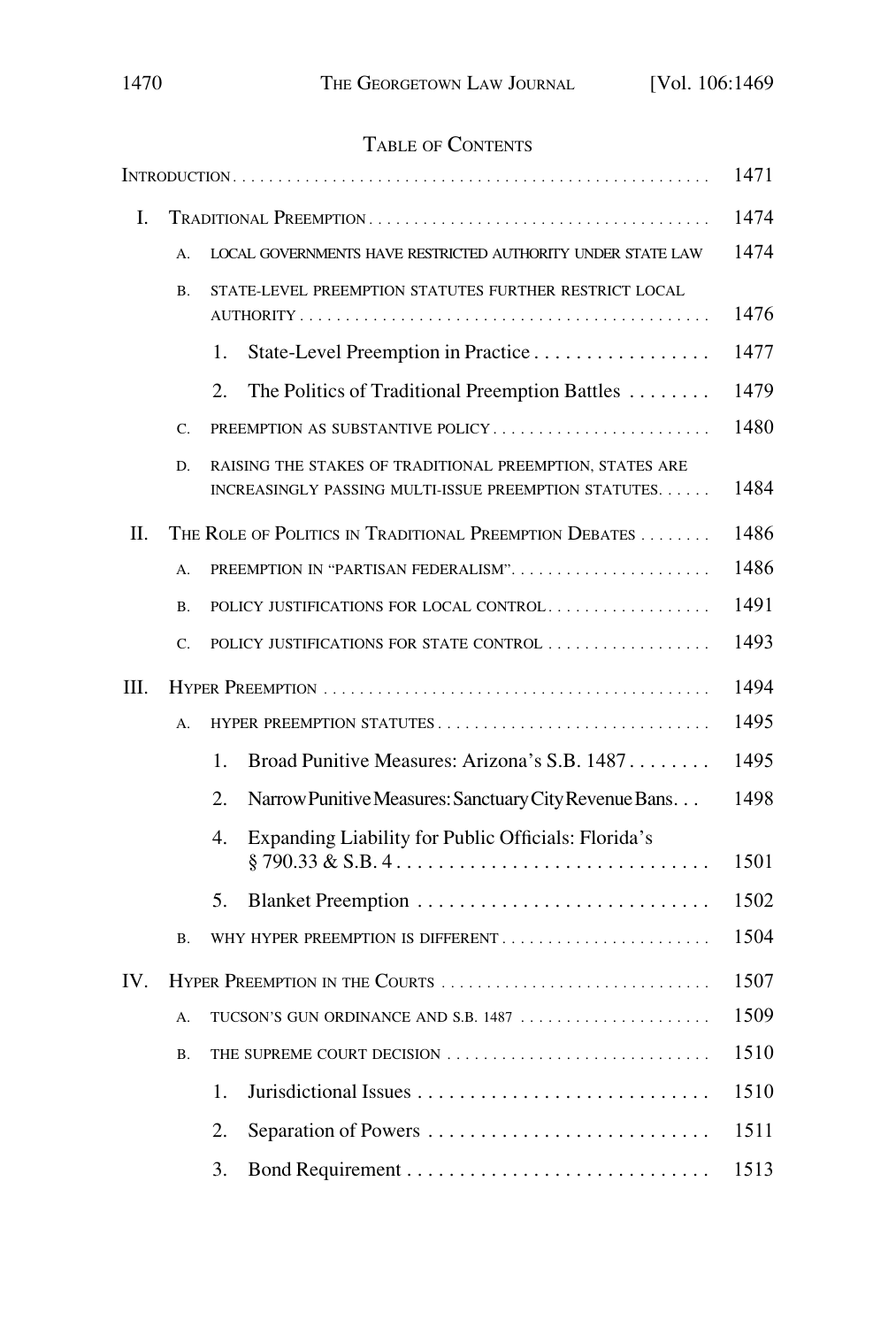<span id="page-2-0"></span>

| 2018]         |    | HYPER PREEMPTION: REORDERING THE STATE-LOCAL                | 1471 |  |
|---------------|----|-------------------------------------------------------------|------|--|
|               | 4. |                                                             | 1514 |  |
| $\mathsf{C}$  |    | STATE LAW CHALLENGES GOING FORWARD                          | 1515 |  |
|               | 1. | Substantive Preemption Law Remains Critical                 | 1515 |  |
|               | 2. | Legal Challenges to Hyper Preemption                        | 1516 |  |
|               | 3. | The Risks of Litigation: Thinking Offensively $\dots \dots$ | 1517 |  |
| V.            |    | POLITICAL CHECKS ON HYPER PREEMPTION                        | 1518 |  |
| А.            |    | EXECUTIVE BRANCH RELUCTANCE AND OPPOSITION                  | 1518 |  |
| B.            |    | HYPER PREEMPTION DEPENDS ON POLITICALLY SALIENT ISSUES      | 1519 |  |
| $\mathcal{C}$ |    | BIPARTISAN CHECKS ON HYPER PREEMPTION                       | 1520 |  |
| D.            |    | POLITICAL ADVANTAGES OF NARROW HYPER PREEMPTION             | 1521 |  |
| 1522          |    |                                                             |      |  |

### **INTRODUCTION**

In the wake of Donald Trump's electoral victory, several big city mayors throughout the United States were quick to announce their readiness to fight threatened rollbacks to immigration rights and climate-change policy.

But for many urban politicians, the chief obstacle facing their policy agenda is not Washington, but other politicians from their own states. In recent years, state legislators have sought to limit local policymaking by passing increasingly broad state preemption statutes. Since January 2017, state legislators across the country have introduced dozens of bills that would cut state funding to local governments implementing "sanctuary city" policies.<sup>1</sup> Such efforts are among

<sup>1.</sup> *See, e.g*., H.R. 100, 2017 Leg., Reg. Sess. (Ala. 2017) (pertaining to funding for colleges and universities); H.R. 205, 30th Leg., 1st Sess. (Alaska 2017); S. 14, 91st Gen. Assemb., Reg. Sess. (Ark. 2017); Assemb. 1252, 2017–2018 Leg., Reg. Sess. (Cal. 2017); S. 281, 71st Gen. Assemb., 1st Reg. Sess. (Colo. 2017); H.R. 5272, 2017 Gen. Assemb., Reg. Sess. (Conn. 2017); S. 786, 119th Leg., Reg. Sess. (Fla. 2017); H.R. 697, 119th Leg., Reg. Sess. (Fla. 2017); H.R. 37, 154th Gen. Assemb., Reg. Sess. (Ga. 2017) (pertaining to funding for colleges and universities); H.R. 76, 64th Leg., 1st Reg. Sess. (Idaho 2017); H.R. 1030, 120th Gen. Assemb., 1st Reg. Sess. (Ind. 2017); H.R. Study B. 67, 87th Gen. Assemb., 2017 Sess. (Iowa 2017); H.R. 2275, 2017 Leg., Reg. Sess. (Kan. 2017); H.R. 501, 2017 Leg., Reg. Sess. (Ky. 2017); H.R. 676, 2017 Leg., Reg. Sess. (La. 2017); H.R. Paper 272, 128th Leg., 1st Reg. Sess. (Me. 2017); H.D. 598, 2017 Gen. Assemb., 437th Sess. (Md. 2017); H.R. 1107, 2017 Leg., 190th Gen. Court, (Mass. 2017); H.R. 4105, 99th Leg., Reg. Sess. (Mich. 2017); H.R. 4334, 99th Leg., Reg. Sess. (Mich. 2017); H.R. File 1664, 90th Leg., Reg. Sess. (Minn. 2017); S. 2710, 132d Leg., Reg. Sess. (Miss. 2017); H.R. 980, 99th Gen. Assemb., 1st Reg. Sess. (Mo. 2017); H.R. 611, 65th Leg., 2017 Sess. (Mont. 2017); S. 333, 79th Leg., Reg. Sess. (Nev. 2017); S. 2945, 217th Leg., 2d Reg. Sess. (N.J. 2017); Assemb. 2872, 239th Leg., Reg. Sess. (N.Y. 2017); S. 3698, 239th Leg., Reg. Sess. (N.Y. 2017); S. 145, 2017 Gen. Assemb., Reg. Sess. (N.C. 2017); H.R. 179, 132d Gen. Assemb., Reg. Sess. (Ohio 2017); S. 573, 56th Leg., 1st Reg. Sess. (Okla. 2017); H.R. 2921, 79th Leg. Assemb., Reg. Sess. (Or. 2017); S. 10, 201st Gen. Assemb., Reg. Sess. (Pa. 2017); H.R. 5093, 2017 Gen. Assemb., Jan. Sess. (R.I. 2017); S. 155, 110th Gen. Assemb., 1st Reg. Sess. (Tenn. 2017); H.R. 271, 110th Gen. Assemb., 1st Reg. Sess. (Tenn. 2017); S. 4, 85th Leg., Reg. Sess. (Tex. 2017) (effective Sept. 1, 2017); H.D. 2000, 2017 Leg., Reg. Sess. (Va. 2017); S. 275, 103d Leg., Reg. Sess. (Wis. 2017); Assemb. 190, 103d Leg., Reg. Sess. (Wis. 2017).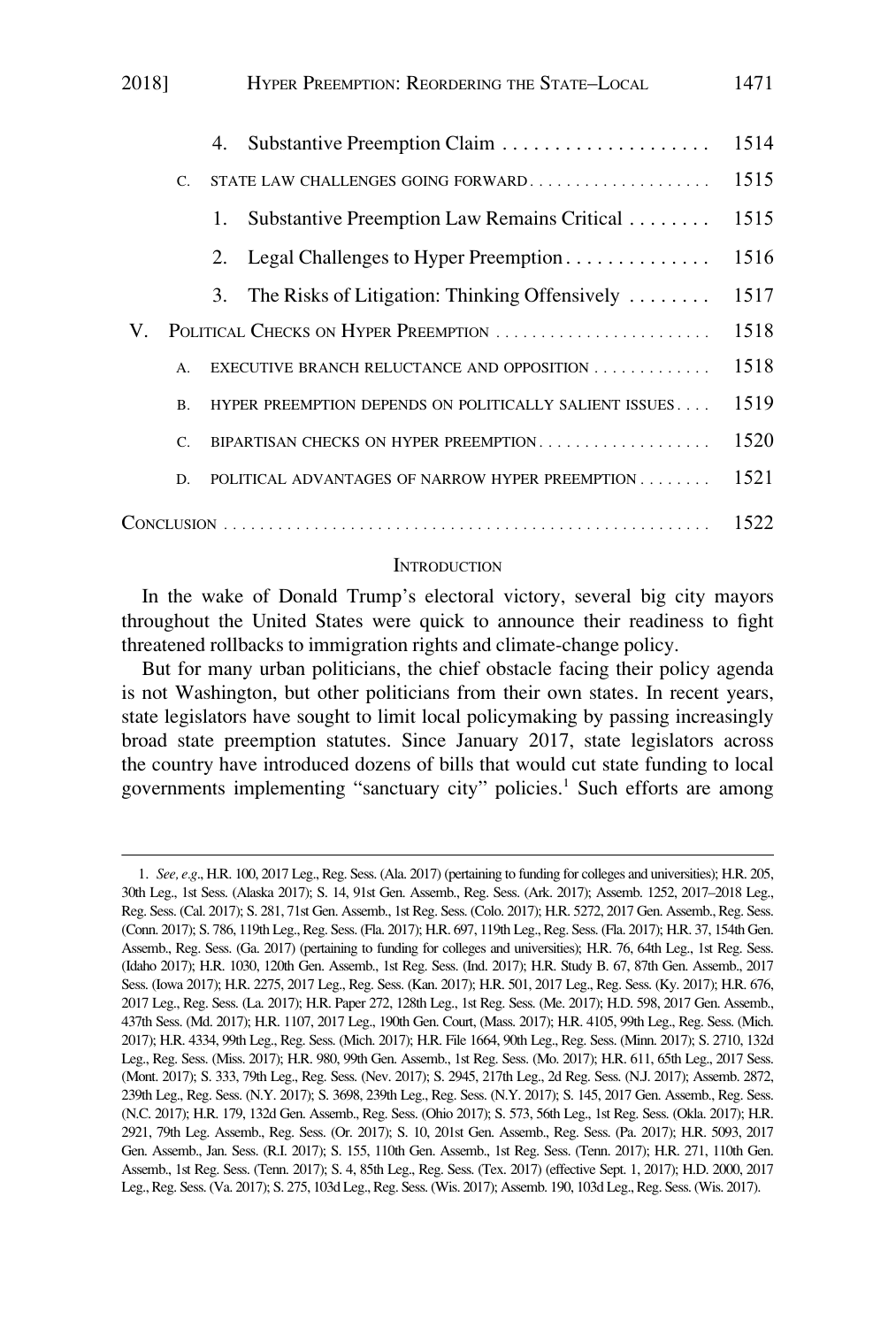the many preemption bills pending in statehouses across the country.<sup>2</sup> Mark Pertschuk, director of Grassroots Change, an advocacy group that tracks state preemption laws, has suggested that "the number of issues on which states are asserting their rights has skyrocketed" in recent years,<sup>3</sup> an acceleration of preemption activity even amidst a decade-long trend of more state involvement in local policymaking. For example, since 2011, when Wisconsin became the first state to preempt local regulation of paid sick leave,<sup>4</sup> fifteen additional states have passed similar preemption statutes.<sup>5</sup> Also in 2011, Tennessee became the first state to preempt local anti-discrimination measures that exceed those required by state law.<sup>6</sup> Since 2011, two additional states, Arkansas and North Carolina, have adopted anti-discrimination preemption  $laws<sub>i</sub><sup>7</sup>$  and similar bills have been introduced in other states.<sup>8</sup>

As a result of these preemption laws, local government efforts to reflect their residents' policy preferences are increasingly stymied by state statutes. Local governments, as creatures of the state, $9$  must conform to state law, and legislatures have used this power to block local government regulatory policies. Scholars have noted this uptick in preemption efforts and discussed the effect of particular preemption policies.<sup>10</sup> Rick Su's work has also explored the ways in

*Preemption Watch*, GRASSROOTS CHANGE, [https://grassrootschange.net/preemption-watch/#/category/](https://grassrootschange.net/preemption-watch/#/category/paid-sick-days)  5. [paid-sick-days](https://grassrootschange.net/preemption-watch/#/category/paid-sick-days) [<https://perma.cc/9893-N9RB>] (last visited Jan. 28, 2018).

6. NAT'L LEAGUE OF CITIES, *supra* note 3, at 10.

*See* Elizabeth Reiner Platt, *States Attempting to Preempt LGBT-Friendly Municipalities*, COLUM. 8. L. SCH.: PUB. RTS./PRIV. CONSCIOUSNESS PROJECT (Feb. 11, 2016), [http://blogs.law.columbia.edu/](http://blogs.law.columbia.edu/publicrightsprivateconscience/2016/02/11/states-attempting-to-preempt-lgbt-friendly-municipalities/)  [publicrightsprivateconscience/2016/02/11/states-attempting-to-preempt-lgbt-friendly-municipalities/](http://blogs.law.columbia.edu/publicrightsprivateconscience/2016/02/11/states-attempting-to-preempt-lgbt-friendly-municipalities/) [\[https://](https://perma.cc/2B6A-T7UA)  [perma.cc/2B6A-T7UA](https://perma.cc/2B6A-T7UA)] (discussing other state efforts).

9. Rick Su, *Intrastate Federalism*, 19 U. PA. J. CONST. L. 191, 233 (2016)) (describing cities as "'mere creatures' of the State" (citing Hunter v. City of Pittsburgh, 207 U.S. 161, 178 (1907)).

10. *See, e.g*., Nadia S. Adawi, *State Preemption of Local Control over Intensive Livestock Operations*, 44 ENVTL. L. REP. NEWS & ANALYSIS 10506 (2014) (factory farming); Joseph Blocher, *Firearm Localism*, 123 YALE L.J. 82 (2013) (firearms); Paul A. Diller, *Why Do Cities Innovate in Public Health? Implications of Scale and Structure*, 91 WASH. U. L. REV. 1219 (2014) (public health); David M. Jaros, *Preempting the Police*, 55 B.C. L. REV. 1149 (2014) (regulation of police). There is a particularly voluminous literature on local fracking bans. *See e.g*., Colin C. Deihl et al., *Tug of War over Colorado's Energy Future: State Preemption of Local Fracking Bans*, 44 ENVTL. L. REP. NEWS & ANALYSIS 10524 (2014); Stephen Elkind, *Preemption and Home-Rule: The Power of Local Governments to Ban or Burden Hydraulic Fracturing*, 11 TEX. J. OIL GAS & ENERGY L. 415 (2016); Keith B. Hall, *When Do State Oil and Gas or Mining Statutes Preempt Local Regulations?*, 27 NAT. RESOURCES & ENV'T 13 (2013); Roderick M. Hills, Jr., *Hydrofracking and Home Rule: Defending and Defining an Anti-Preemption Canon of Statutory Construction in New York*, 77 ALB. L. REV. 647 (2014); Jamal Knight & Bethany Gullman, *The Power of State Interest: Preemption of Local Fracking Ordinances in Home-Rule Cities*, 28 TUL. ENVTL. L.J. 297

<sup>2.</sup> For a list of recent preemption activity, see Richard C. Schragger, *The Attack on American Cities*, 96 TEX. L. REV. 1163 (2018).

Reid Wilson, *GOP Aims to Rein in Liberal Cities*, THE HILL (Jan. 5, 2017, 6:00 AM), [https://](https://thehill.com/homenews/campaign/312766-gop-aims-to-rein-in-liberal-cities) 3. [thehill.com/homenews/campaign/312766-gop-aims-to-rein-in-liberal-cities](https://thehill.com/homenews/campaign/312766-gop-aims-to-rein-in-liberal-cities) [[https://perma.cc/7P7Z-](https://perma.cc/7P7Z-4K6T)[4K6T\];](https://perma.cc/7P7Z-4K6T) *see also* NAT'L LEAGUE OF CITIES, CITY RIGHTS IN AN ERA OF PREEMPTION: A STATE-BY-STATE ANALYSIS 3 (2017).

<sup>4.</sup> Vicki Shabo, *Preemption: A Growing, Calculated Threat to Democracy*, NAT'L P'SHIP FOR WOMEN & FAMILIES (Apr. 5, 2013), [http://www.nationalpartnership.org/blog/general/preemption-a](http://www.nationalpartnership.org/blog/general/preemption-a-growing-calculated-threat-to-democracy.html)[growing-calculated-threat-to-democracy.html](http://www.nationalpartnership.org/blog/general/preemption-a-growing-calculated-threat-to-democracy.html) [\[https://perma.cc/79UV-CYTS\]](https://perma.cc/79UV-CYTS).

<sup>7.</sup> *Id*.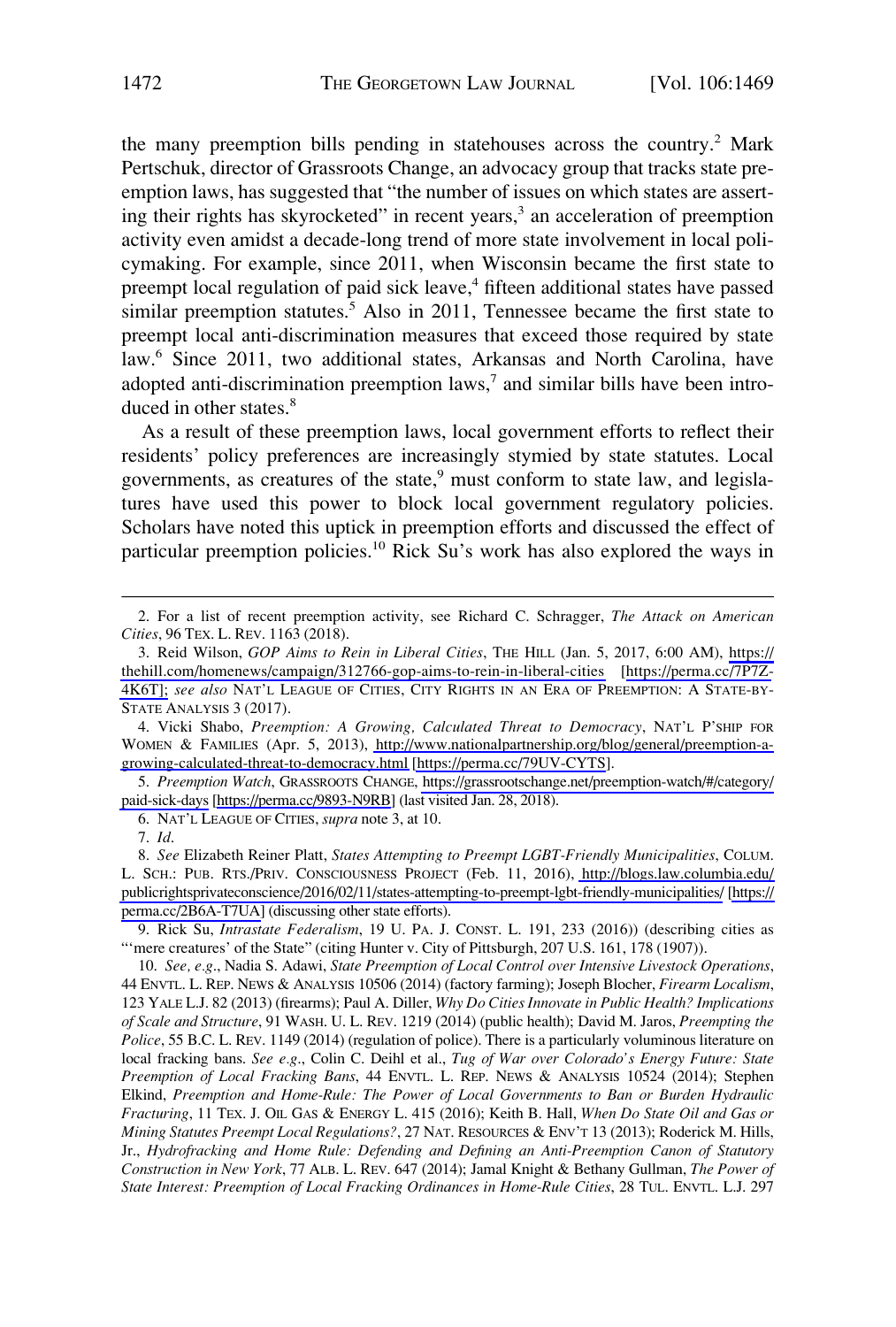which federalism challenges at the federal level are part of an ongoing struggle between state and local governments.<sup>11</sup> Richard C. Schragger's recent work has explored these efforts as part of a longer tradition of American hostility to cities,  $12$ and several state and local government scholars have highlighted the recent efforts of state policymakers to strip local authority.<sup>13</sup>

In the course of this increased interest in preemption of local policy, state lawmakers have also raised the stakes of preemption legislation. This new brand of preemption statutes, which I call "hyper preemption," seeks not just to curtail local government policy authority over a specific subject, but to broadly discourage local governments from exercising policy authority in the first place.<sup>14</sup> These preemption statutes punish local governments or their public officials for taking policy positions that only arguably violate state law and deny them access to the typical legal processes for determining the legality of local ordinances, or otherwise seek to transplant local policy authority without a substantive debate about why state control is preferable. In this way, hyper preemption changes the preemption conversation. Because one's views about preemption authority are often influenced by one's view of the substantive policy at stake, it can be difficult to ascertain consistent normative views about preemption authority. But rather than asking whether state versus local control is appropriate for a particular policy,

(2015); Bruce M. Kramer, *The State of State and Local Governmental Relations as It Impacts the Regulation of Oil and Gas Operations: Has the Shale Revolution Really Changed the Rules of the Game?*, 29 J. LAND USE & ENVTL. L. 69 (2013); Gregory R. Nearpass & Robert J. Brenner, *High Volume Hydraulic Fracturing and Home Rule: The Struggle for Control*, 76 ALB. L. REV. 167 (2012); John R. Nolon & Steven E. Gavin, *Hydrofracking: State Preemption, Local Power, and Cooperative Governance*, 63 CASE W. RES. L. REV. 995 (2013); Uma Outka, *Intrastate Preemption in the Shifting Energy Sector*, 86 U. COLO. L. REV. 927 (2015); Alex Ritchie, *Fracking in Louisiana: The Missing Process/Land Use Distinction in State Preemption and Opportunities for Local Participation*, 76 LA. L. REV. 809 (2016); Shannon M. Roesler, *Federalism and Local Environmental Regulation*, 48 U.C. DAVIS L. REV. 1111 (2015); David B. Spence, *The Political Economy of Local Vetoes*, 93 TEX. L. REV. 351 (2014); Rachel A. Kitze, Note, *Moving Past Preemption: Enhancing the Power of Local Governments over Hydraulic Fracturing*, 98 MINN. L. REV. 385 (2013); Adam J. Loos, Comment, *When Prohibition Is Not Regulation: Analyzing the Court's Decision in* Wallach v. Town of Dryden, *16 N.E.3d 1188 (N.Y. 2014)*, 40 S. ILL. U. L.J. 121 (2015); W. Devin Wagstaff, Note, *Fractured Pennsylvania: An Analysis of Hydraulic Fracturing, Municipal Ordinances, and the Pennsylvania Oil and Gas Act*, 20 N.Y.U. ENVTL. L.J. 327 (2013); Bryan M. Weynand, Comment, *Placing the Seal on a Fractured Debate: How North Carolina Clarified Its Law of Hydraulic Fracturing and Can Strike the Right Balance with Preemption of Local Regulation*, 93 N.C. L. REV. 596 (2015).

13. *See, e.g*., RICHARD BRIFFAULT ET AL., AM. CONST. SOC'Y, THE TROUBLING TURN IN STATE PREEMPTION: THE ASSAULT ON PROGRESSIVE CITIES AND HOW CITIES CAN RESPOND (2017).

14. Other scholars have drawn attention to the ways states are going beyond substantive preemption authority. James Hodge and co-authors, for example, have looked at what he calls "preemption plus" tactics in the context of public health preemption, James G. Hodge, Jr. et al., *Public Health "Preemption Plus,"* 45 J.L. MED. & ETHICS 156 (2017), and Richard Schragger has explored what he calls "punitive, deregulatory, and vindictive preemption," Schragger, *supra* note 2, at 1181–1182 (capitalization altered). Recently, a group of state and local scholars has called attention to the "troubling emergence of punitive preemption." *See* BRIFFAULT ET AL., *supra* note 13, at 9 (capitalization altered). These concepts overlap with hyper preemption. The focus of this Article is how these types of policies change traditional preemption law.

<sup>11.</sup> Su, *supra* note 9, at 194.

<sup>12.</sup> *See generally* Schragger, *supra* note 2.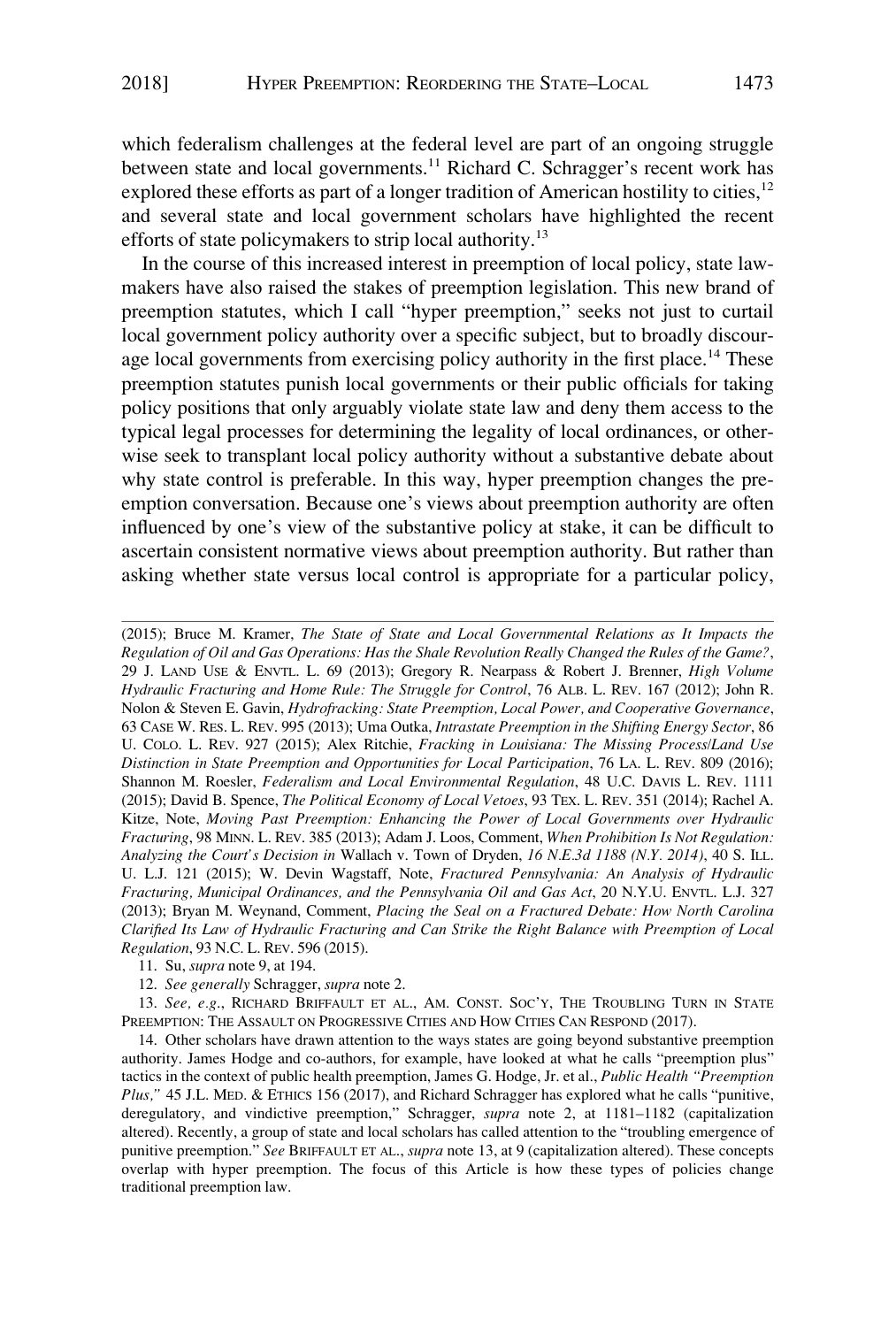<span id="page-5-0"></span>hyper preemption assumes that local voices should almost never take the lead in crafting substantive policy.

Hyper preemption also changes how cases about the limits of local authority are adjudicated. Under traditional preemption theories, such cases would come to the court when an aggrieved party sought to invalidate the local regulation under state law. In defending its local regulation, a city would bear its legal costs, but the key risk of losing the litigation was mostly the loss of the policymaking authority itself. Hyper preemption statutes threaten to raise the stakes of this litigation significantly.

In the face of this major shift in policy, more scholars and policymakers need to grapple with the ways preemption law is changing. This Article seeks to add to the growing literature in the area, first by describing this phenomenon of hyper preemption and its various incarnations, and second by arguing that these hyper preemption statutes represent a new and different threat to local authority than traditional preemption statutes. Traditional preemption legislation focused on asserting state control over specific policy areas and often revolved around local, rather than national, policy debates.

The Article proceeds in four parts. Part I provides background information on the relationship between state and local authorities, and describes the ways state statutory preemption of local authority has traditionally operated. Part II describes the new hyper preemption. Part III discusses legal challenges to these hyper preemption statutes, focusing on the challenges to the punitive preemption statutes recently passed in Arizona. Part IV uses Arizona's S.B. 1487 as a case study to explore political and institutional checks on hyper preemption and offers thoughts on where this trend is heading.

### I. TRADITIONAL PREEMPTION

Understanding how new forms of preemption legislation are reshaping the state–local relationship requires some background in local government law. Section I.A discusses the legal framework governing the relationship between local governments and states. Section I.B discusses the ways states have traditionally used their preemption authority to restrict local government policymaking. Section I.C considers how state legislators have increasingly adopted preemption itself as a *substantive* policy commitment, rather than using their preemption authority to enact substantive policy. Section I.D considers the ways states are employing their traditional preemption authority more aggressively.

### A. LOCAL GOVERNMENTS HAVE RESTRICTED AUTHORITY UNDER STATE LAW

There are over 90,000 local governments in the United States,<sup>15</sup> about forty percent of which are general-purpose governments like counties, municipalities,

<sup>15.</sup> CARMA HOGUE, U.S. CENSUS BUREAU, GOVERNMENT ORGANIZATION SUMMARY REPORT: 2012 1 (2013), [http://www2.census.gov/govs/cog/g12\\_org.pdf](http://www2.census.gov/govs/cog/g12_org.pdf) [\[https://perma.cc/HM3X-5R3S\]](https://perma.cc/HM3X-5R3S).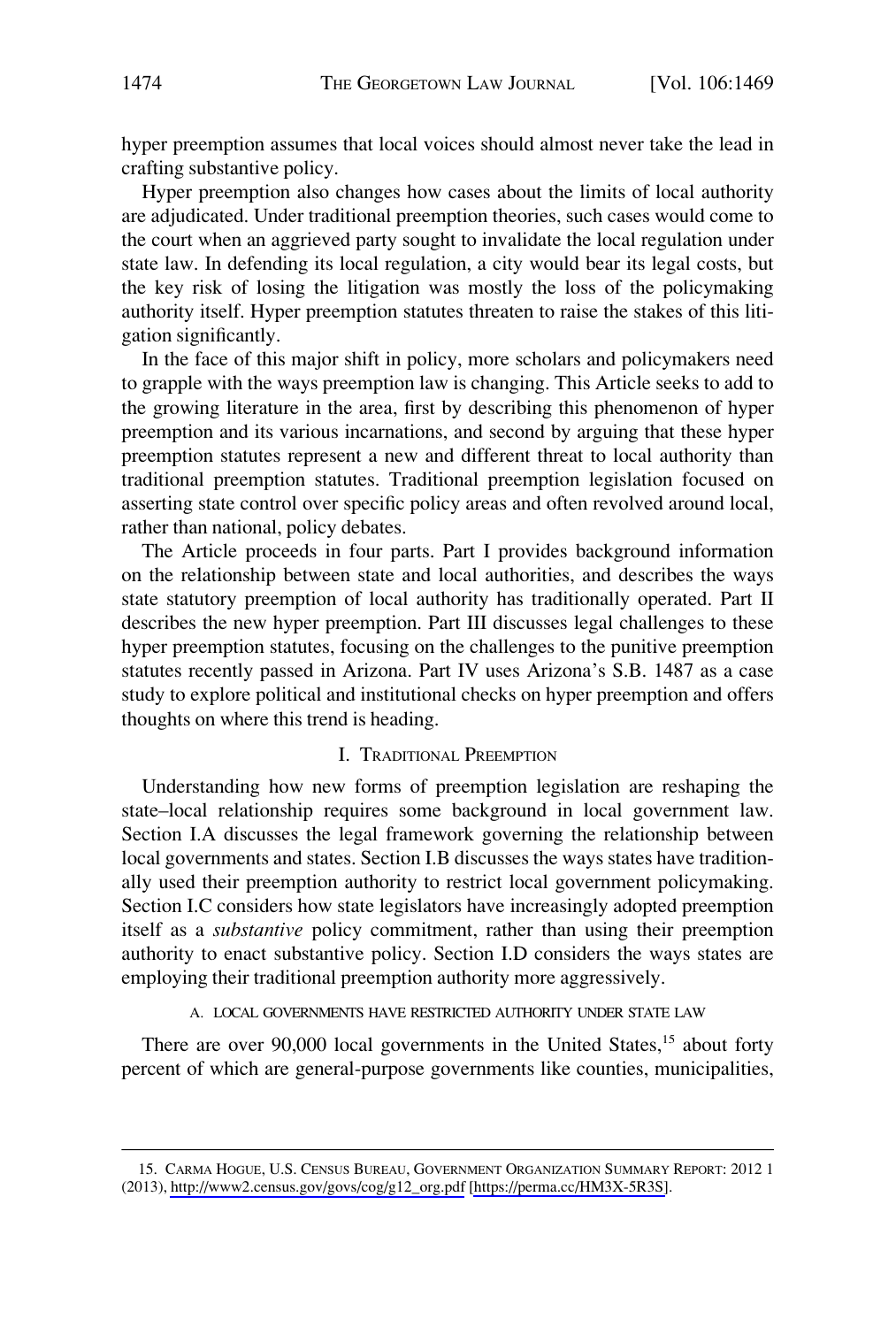and townships.16 Within this multitude of local governments there are significant variations between states and within states.<sup>17</sup> Nevertheless, it is possible to identify some general trends.

Although "Our Federalism" includes relationships between the national government, state governments, and local governments,<sup>18</sup> the legal frameworks for these relationships differ dramatically. The U.S. Constitution is one of enumerated powers. As scholars have noted, state sovereignty is a thin concept in the modern constitutional order,<sup>19</sup> but courts still regularly refer to the interest of the sovereign state when considering federalism challenges.<sup>20</sup> There is no similar idea of local government sovereignty in any sphere.

Under the modern view, local governments are creatures of state  $law$ , $2l$  and the U.S. Constitution provides few, if any, substantive protections for local policymaking.<sup>22</sup> For the most part, local government authority is limited to those

*See* Richard C. Schragger, *The Political Economy of City Power*, 44 FORDHAM URB. L.J. 91, 21. 115–17 (2017) (discussing the decline in municipal corporate power and the dominance of John Forrest Dillon's view); *see also* 1 JOHN FORREST DILLON, COMMENTARIES ON THE LAW OF MUNICIPAL CORPORATIONS 448–49 (5th ed. 1911) ("It is a general and undisputed proposition of law that *a municipal corporation possesses and can exercise the following powers, and no others*: First, those granted in *express words*; second, those *necessarily or fairly implied* in or *incident* to the powers expressly granted; third, those *essential* to the accomplishment of the declared objects and purposes of the corporation, not simply convenient, but indispensable."), *quoted in* Clayton P. Gillette, *In Partial Praise of Dillon's Rule, or, Can Public Choice Theory Justify Local Government Law?*, 67 CHI.-KENT L. REV. 959, 963 n.12 (1991); *Cities 101—Delegation of Power*, NAT'L LEAGUE OF CITIES (Dec. 13, 2016), <http://www.nlc.org/resource/cities-101-delegation-of-power>[\[https://perma.cc/UWD2-8NG7](https://perma.cc/UWD2-8NG7)] (describing Dillon's Rule).

22. Hunter v. City of Pittsburgh, 207 U.S. 161, 178–79 (1907) ("Municipal corporations are political subdivisions of the State, created as convenient agencies for exercising such of the governmental powers of the State as may be entrusted to them . . . . The State, therefore, at its pleasure may modify or withdraw all such powers, may take without compensation such property, hold it itself, or vest it in other agencies, expand or contract the territorial area, unite the whole or a part of it with another municipality, repeal the charter and destroy the corporation. All this may be done, conditionally or unconditionally, with or without the consent of the citizens, or even against their protest. In all these respects the State is supreme, and its legislative body, conforming its action to the state constitution, may do as it will,

<sup>16.</sup> *Id*. The remaining roughly sixty percent of local governments are special-purpose governments like school districts, water districts, transportation districts, and mosquito control districts that have discrete responsibilities for ensuring public welfare. *Id*.

<sup>17.</sup> *See* Paul Diller, *Intrastate Preemption*, 87 B.U. L. REV. 1113, 1126–27 (2007). Merely defining the scope of variations can be a challenge. For example, there are even disagreements about how many states provide local governments access to home rule. *Id*. at 1126–27 n.64.

<sup>18.</sup> Younger v. Harris, 401 U.S. 37, 44 (1971). For a discussion of federalism that includes local governments, see generally Heather K. Gerken, *Foreword: Federalism All the Way Down*, 124 HARV. L. REV. 4 (2010).

<sup>19.</sup> *See, e.g*., Gerken, *supra* note 18, at 12–14 ("[S]ome observe that sovereignty is in short supply in 'Our Federalism.'").

<sup>20.</sup> *See* Printz v. United States, 521 U.S. 898, 925 (1997) ("[T]he Federal Government may not compel the States to implement, by legislation or executive action, federal regulatory programs."); United States v. Lopez, 514 U.S. 549, 567 (1995) (discussing the enforcement of Gun-Free School Zones as an application of the commerce power, and stating "we would have to pile inference upon inference in a manner that would bid fair to convert congressional authority under the Commerce Clause to a general police power of the sort retained by the States."); New York v. United States, 505 U.S. 144, 156 (1992) ("[I]f a power is an attribute of state sovereignty reserved by the Tenth Amendment, it is necessarily a power the Constitution has not conferred on Congress.").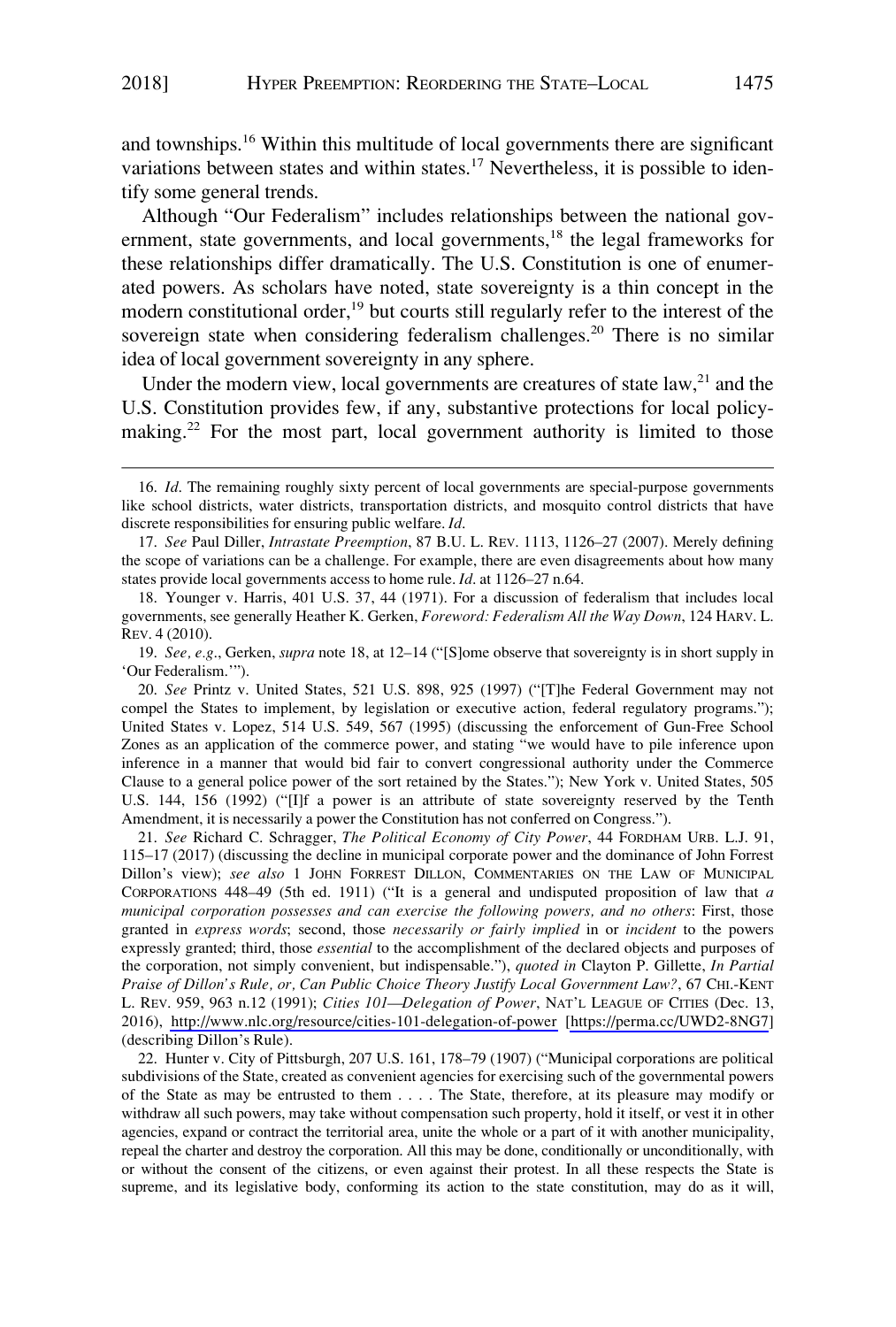<span id="page-7-0"></span>powers enumerated in the states' constitution and laws, and this authority is quite limited.

In the majority of states, a subset of local governments is eligible for "home rule."23 Under home rule, state law grants localities some authority over local affairs and may limit the state's ability to interfere in local affairs.<sup>24</sup> In non-home rule states and non-home rule local governments within home rule states, state delegations of authority must be explicitly granted in statute or implied as necessary corollaries of statutory delegations.<sup>25</sup>

However, this difference between home rule jurisdictions and non-home rule jurisdictions is often of little practical significance. The implied powers of nonhome rule jurisdictions can be quite broad. And even in home rule jurisdictions, local government authority is often limited.<sup>26</sup> As Edward Banfield and James Wilson note, under a narrow interpretation of home rule, "a city cannot operate a peanut stand at the city zoo without first getting the state legislature to pass an enabling law, unless, perchance, the city's charter or some previously enacted law unmistakably covers the sale of peanuts."27

### B. STATE-LEVEL PREEMPTION STATUTES FURTHER RESTRICT LOCAL AUTHORITY

Even when local governments have the authority to act, this authority is almost always subject to state legislative preemption. For example, a city might decide that it wants to ban plastic grocery bags because of the litter created by the bags and the other negative environmental effects associated with plastic bags. It might

23. Timothy D. Mead, *Federalism and State Law: Legal Factors Constraining and Facilitating Local Initiatives*, *in* HANDBOOK OF LOCAL GOVERNMENT ADMINISTRATION 31, 36 (John J. Gargan ed.,1997). The chart that Mead presents does not include Nevada, which adopted limited home rule in 2015. NEV. REV. STAT. §§ 244.137–146 (2015).

24. JESSE J. RICHARDSON, JR., ET AL., IS HOME RULE THE ANSWER? CLARIFYING THE INFLUENCE OF DILLON'S RULE ON GROWTH MANAGEMENT 10–12 (The Brookings Institution Center on Urban and Metropolitan Policy, Discussion Paper, 2003), [https://www.brookings.edu/wp-content/uploads/2016/](https://www.brookings.edu/wp-content/uploads/2016/06/dillonsrule.pdf) [06/dillonsrule.pdf](https://www.brookings.edu/wp-content/uploads/2016/06/dillonsrule.pdf) [\[https://perma.cc/EP5E-MD65](https://perma.cc/EP5E-MD65)]. As discussed below, state statutory preemption provides a significant limit on the ability of local governments to act unimpeded by state law. *See infra*  Section I.B.

25. EDWARD C. BANFIELD & JAMES Q. WILSON, CITY POLITICS 65 (1963).

26. Dillon's Rule and other limitations operate in many states that have some version of home rule. RICHARDSON ET AL., *supra* note 24, at 10–13.

27. BANFIELD & WILSON, *supra* note 25, at 65.

unrestrained by any provision of the Constitution of the United States."); *see also* Edward L. Rubin & Malcolm Feeley, *Federalism: Some Notes on a National Neurosis*, 41 UCLA L. REV. 903, 916–17 (1994) ("[Federalism] subjects these localities to the plenary control of state government and precludes or limits the ability of the national government to set standards for local politics. Thus, if the electoral principle were under attack in certain states, and Americans decided at a national level that we needed to make sure that every locality held elections, federalism would constitute a barrier to the implementation of this policy."). This view of the local government in our constitutional order is somewhat contested. The Supreme Court has occasionally suggested other constitutional interests may limit state policymaking control over local governments. *See, e.g*., Romer v. Evans, 517 U.S. 620 (1996) (protecting Boulder's antidiscrimination ordinance against state law); Gomillion v. Lightfoot, 364 U.S. 339 (1960) (suggesting some federal constitutional protections for cities); *see also* Richard C. Schragger, *Cities as Constitutional Actors: The Case of Same-Sex Marriage*, 21 J.L. & POL. 147, 167–77 (discussing constitutional home rule and providing a "localist" reading of *Romer*); Josh Bendor, Note, *Municipal Constitutional Rights: A New Approach*, 31 YALE L. & POL'Y REV. 389 (2013).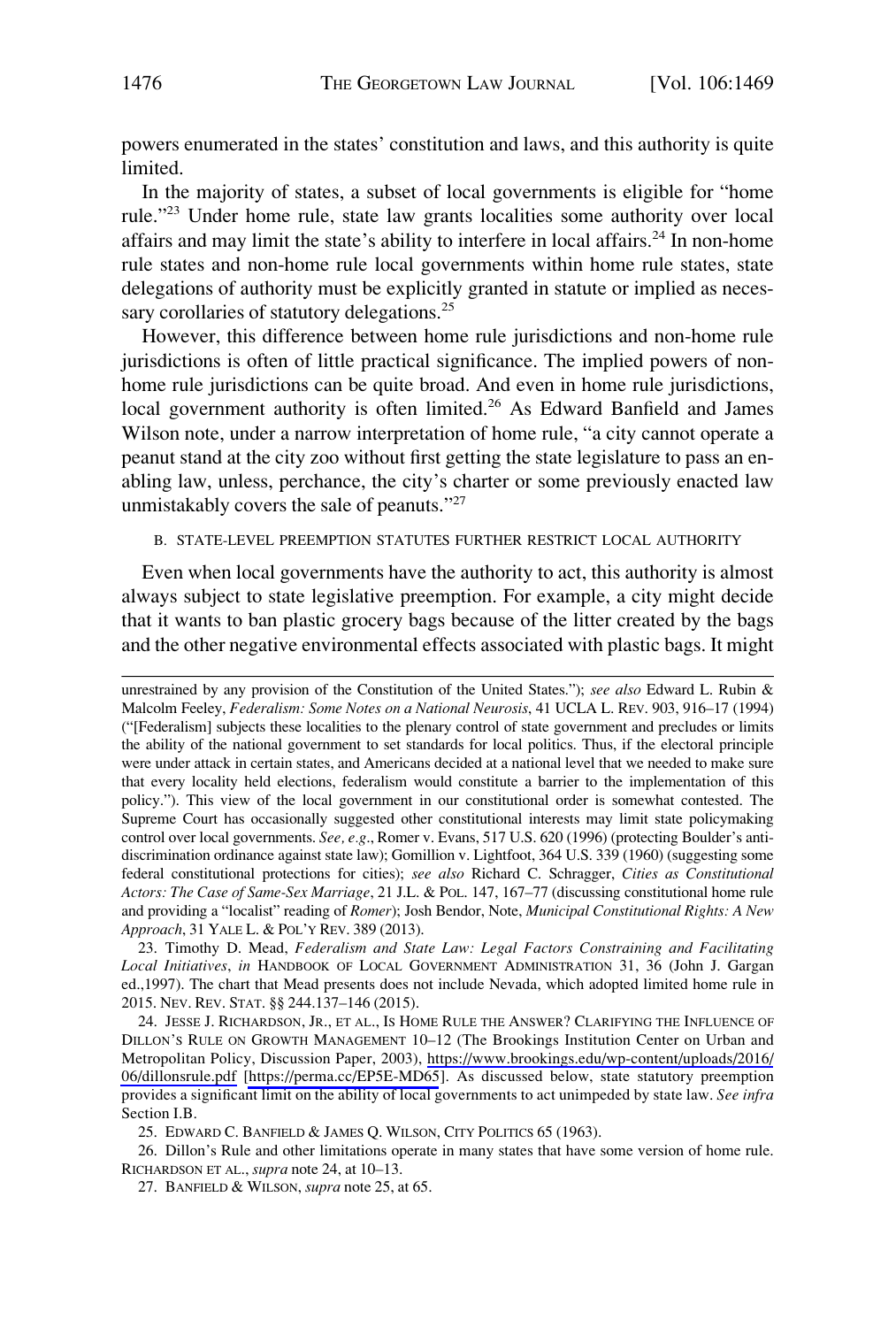<span id="page-8-0"></span>enact the ban under its city charter, an explicit grant of state authority, or an implied grant of authority based on its obligation to collect trash.<sup>28</sup> However, the state legislature can prohibit such a bag ban.<sup>29</sup>

# 1. State-Level Preemption in Practice

When such a bag ban was proposed in Laredo, Texas, local businesses challenged it, arguing that state law preempted the ban. The challengers argue that such ordinances are prohibited by a 1993 state law preventing Texas municipalities from regulating containers for solid waste management purposes.<sup>30</sup> Under Texas home rule law, "the Legislature may limit a home-rule city's police power regarding a particular subject matter so long as that limitation appears with unmistakable clarity."31 Like so many legal concepts, "unmistakable clarity" is a matter of judgment. While the trial court found the law ambiguous as it applied to plastic bag regulations, the Texas Court of Appeals reached the opposite conclusion.32 In late 2017, the Supreme Court of Texas granted Laredo's petition for review.33

Some states offer greater home rule protection than Texas by protecting a sphere of purely local affairs and allowing statewide preemption only on matters of statewide or mixed state and local concern. But, as Richard Briffault notes, "the difficulties state courts experience in defining exclusive areas of local interest erode the legal protection of local autonomy" protected by this type of home rule.<sup>34</sup> For example, the New York State Constitution gives local governments the power to pass and implement legislation that secures "government, protection, order, conduct, safety, health and well-being of persons or property."35 In theory, this authority is expansive and gives cities broad discretion to regulate in

<sup>28.</sup> Several Texas cities have experimented with just such a ban and were met with mixed reviews and mixed success. *See* Sarah Coppola, *Austin's Bag Ban Begins with Cheers, Grumbles*, MYSTATESMAN (Mar. 1, 2013, 11:47 PM), [http://www.mystatesman.com/news/local-govt–politics/austin-bag-ban-begins-with](http://www.mystatesman.com/news/local-govt to politics/austin-bag-ban-begins-with-cheers-grumbles/PH8U1F0D0URDvNjeeo9k4J/)[cheers-grumbles/PH8U1F0D0URDvNjeeo9k4J/](http://www.mystatesman.com/news/local-govt to politics/austin-bag-ban-begins-with-cheers-grumbles/PH8U1F0D0URDvNjeeo9k4J/) [\[https://perma.cc/76C8-HAU9\]](https://perma.cc/76C8-HAU9) (discussing Austin's ban on disposable plastic bags); AARON WATERS, AUSTIN RES. RECOVERY, ENVIRONMENTAL EFFECTS OF THE SINGLE USE BAG ORDINANCE IN AUSTIN, TEXAS 22–23 (June 10, 2015), [http://www.austintexas.gov/](http://www.austintexas.gov/edims/document.cfm?id=232679) [edims/document.cfm?id=232679](http://www.austintexas.gov/edims/document.cfm?id=232679) [<https://perma.cc/2SRS-87A2>] (discussing mixed success of ban).

*Cf*. Jim Malewitz, *Laredo Plastic Bag Ban Tossed by Court*, TEX. TRIB., (Aug. 17, 2016, 7:00 PM), 29. <https://www.texastribune.org/2016/08/17/court-ruling-strikes-blow-laredo-bag-ban-local-con/>[\[https://perma.](https://perma.cc/X99G-T8N9)  [cc/X99G-T8N9\]](https://perma.cc/X99G-T8N9). A "Shopping Bag Freedom Act" was proposed in the Texas state legislature but was never voted on by the House after it only narrowly made it out of committee. *See* H.R. 2416, 83d Leg., Reg. Sess. (Tex. 2013).

<sup>30.</sup> Laredo Merchs. Ass'n v. City of Laredo, No. 04-15-00610-CV, 2016 WL 4376627, at \*4 (Tex. App. Aug. 17, 2016).

<sup>31.</sup> *Id*.

<sup>32.</sup> *Id*. at \*8.

<sup>33.</sup> Order Granting Review, City of Laredo v. Laredo Merchs. Ass'n, No. 16-0748 (Tex. Sept. 1, 2017).

<sup>34.</sup> Richard Briffault, *Our Localism: Part I—The Structure of Local Government Law*, 90 COLUM. L. REV. 1, 16 (1990).

<sup>35.</sup> N.Y. CONST. art. IX, § 2(c)(ii)(10). Such authority has, however, been narrowly construed. *See, e.g*., Good Humor Corp. v. City of New York, 49 N.E.2d 153, 157 (N.Y. 1943) (finding that New York City's effort to limit street peddling was not related to public health concerns).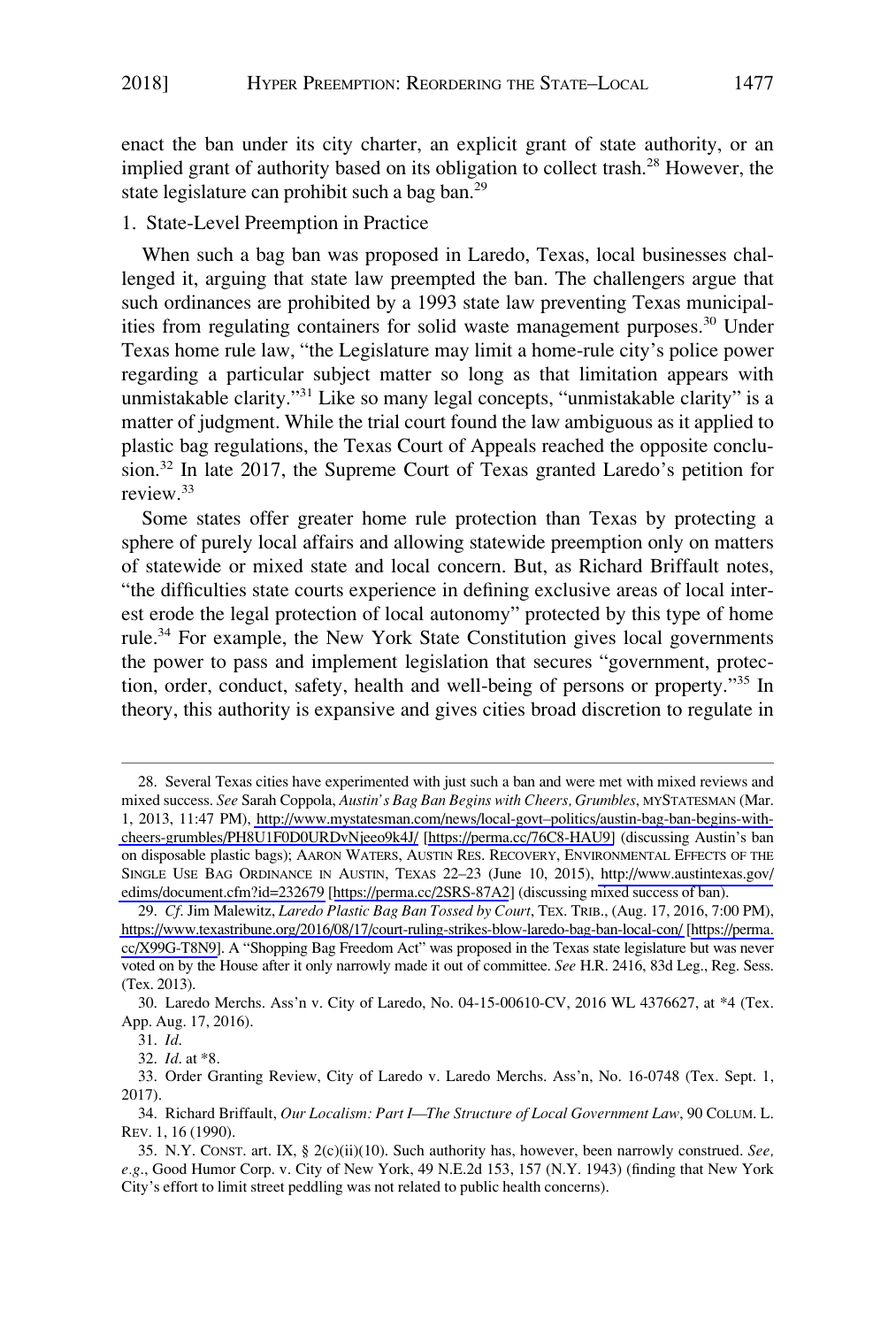the public interest, $36$  but the authority is subject to supervision by New York State, which can preempt local regulations.<sup>37</sup> Although a literal reading of the statute suggests that the State's preemptive authority is limited when it seeks to restrict the activities of a particular jurisdiction,<sup>38</sup> New York courts have interpreted this limitation so narrowly that, in practice, state legislation can preempt almost any local ordinance. For example, in *Patrolmen's Benevolent Ass'n of the City of New York Inc. v. City of New York*, the court held that because the safety of *city residents* was an issue of statewide concern, the state had an interest in regulating the contract dispute process between New York City and its police union, and could do so even without a home rule message.<sup>39</sup> The court's holding limited the city's bargaining power in these negotiations by preempting the city's mediation laws for negotiating with public employee unions.40

State laws can also preempt local government efforts to regulate the use of municipal property. In Pennsylvania, for example, state law preempts local regulations involving guns.41 Lower Merion Township, a suburb of Philadelphia,

37. N.Y. CONST. art. IX,  $\S$  2(c)(i) ("[E]very local government shall have power to adopt and amend local laws *not inconsistent* with the provisions of this constitution or any general law relating to its property, affairs or government . . . ." (emphasis added)).

38. The New York Constitution places limits on "special legislation," or laws that only affect a particular jurisdiction. Special legislation can only be passed in emergency situations or at the request of the local government by means of a home rule message. N.Y. CONST. art. IX,  $\S$  2(b)(2). Home rule messages must be passed by a majority of a municipality's legislature and endorsed by the city's mayor or passed with the support of two-thirds of the municipality's legislature. Id. § 2(b)(2)(a); *see also* Laura D. Hermer, *Municipal Home Rule in New York: Tobacco Control at the Local Level*, 65 BROOK. L. REV. 321, 333 n.53 (1999) ("A home rule request is a message from the governing body of an affected municipality giving the legislature the municipality's consent to enact the legislation."). Notably, even this emergency exemption does not apply to laws applicable only in New York City. N.Y. CONST. art. IX, § 2(b)(2)(b). For an example of the specific content of such a home rule message, see N.Y.C., N.Y. RES. NO. 1346 (2008), [http://legistar.council.nyc.gov/View.ashx?M=F&ID=673846&GUID=D7E508EC-](http://legistar.council.nyc.gov/View.ashx?M=F&ID=673846&GUID=D7E508EC-37A6-4304-9217-EC473BFCC34F)[37A6-4304-9217-EC473BFCC34F](http://legistar.council.nyc.gov/View.ashx?M=F&ID=673846&GUID=D7E508EC-37A6-4304-9217-EC473BFCC34F) [\[https://perma.cc/PH36-CFKS\]](https://perma.cc/PH36-CFKS) (home rule message on congestion pricing).

40. *Id*. at 124.

41. 18 PA. STAT. AND CONS. STAT. ANN. § 6120(a) (West 2016). Firearm regulation preemption statutes like Pennsylvania's are common. *See* Blocher, *supra* note 10, at 89 (discussing the relevance of

For example, under its authority to secure the health and well-being of persons, New York City's 36. Department of Health passed the nation's first ban on restaurant use of trans fats. N.Y.C., N.Y., RULES OF THE CITY OF N.Y. tit. 24, § 81.08 (2007); *see also* N.Y.C. DEP'T OF HEALTH & MENTAL HYGIENE, THE REGULATION TO PHASE OUT ARTIFICIAL TRANS FAT IN NEW YORK CITY FOOD SERVICE ESTABLISHMENTS (2006),<http://www1.nyc.gov/assets/doh/downloads/pdf/cardio/cardio-transfat-bro.pdf> [<https://perma.cc/63NL-MXVL>]; Thomas J. Lueck & Kim Severson, *New York Bans Most Trans Fats in Restaurants*, N.Y. TIMES, Dec. 6, 2006, at A1, [https://www.nytimes.com/2006/12/06/nyregion/06fat.](https://www.nytimes.com/2006/12/06/nyregion/06fat.html) [html](https://www.nytimes.com/2006/12/06/nyregion/06fat.html) [\[https://nyti.ms/2l57u7z\]](https://nyti.ms/2l57u7z). The Department of Health also required that chain restaurants make calorie counts more prominent. N.Y.C., N.Y., RULES OF THE CITY OF N.Y. tit. 24, § 81.50 (2015). The regulation applies to restaurants that serve food standardized by portion size and content, and that are part of a chain of at least fifteen restaurants. *Id*.; *see also* N.Y.C. DEP'T OF HEALTH & MENTAL HYGIENE, UPDATED CALORIE LABELING RULE FOR FOOD SERVICE ESTABLISHMENTS: WHAT YOU NEED TO KNOW, <http://www1.nyc.gov/assets/doh/downloads/pdf/permit/cal-label-faq.pdf>[[https://perma.cc/AQS5-7VHM\]](https://perma.cc/AQS5-7VHM).

<sup>39. 767</sup> N.E.2d 116, 121–22 (N.Y. 2001) ("We conclude that chapter 641 is a special law, but notwithstanding, the home rule procedural requirements were not triggered here because the statute was enacted in furtherance of and bears a reasonable relationship to a substantial State-wide concern." (citations omitted)).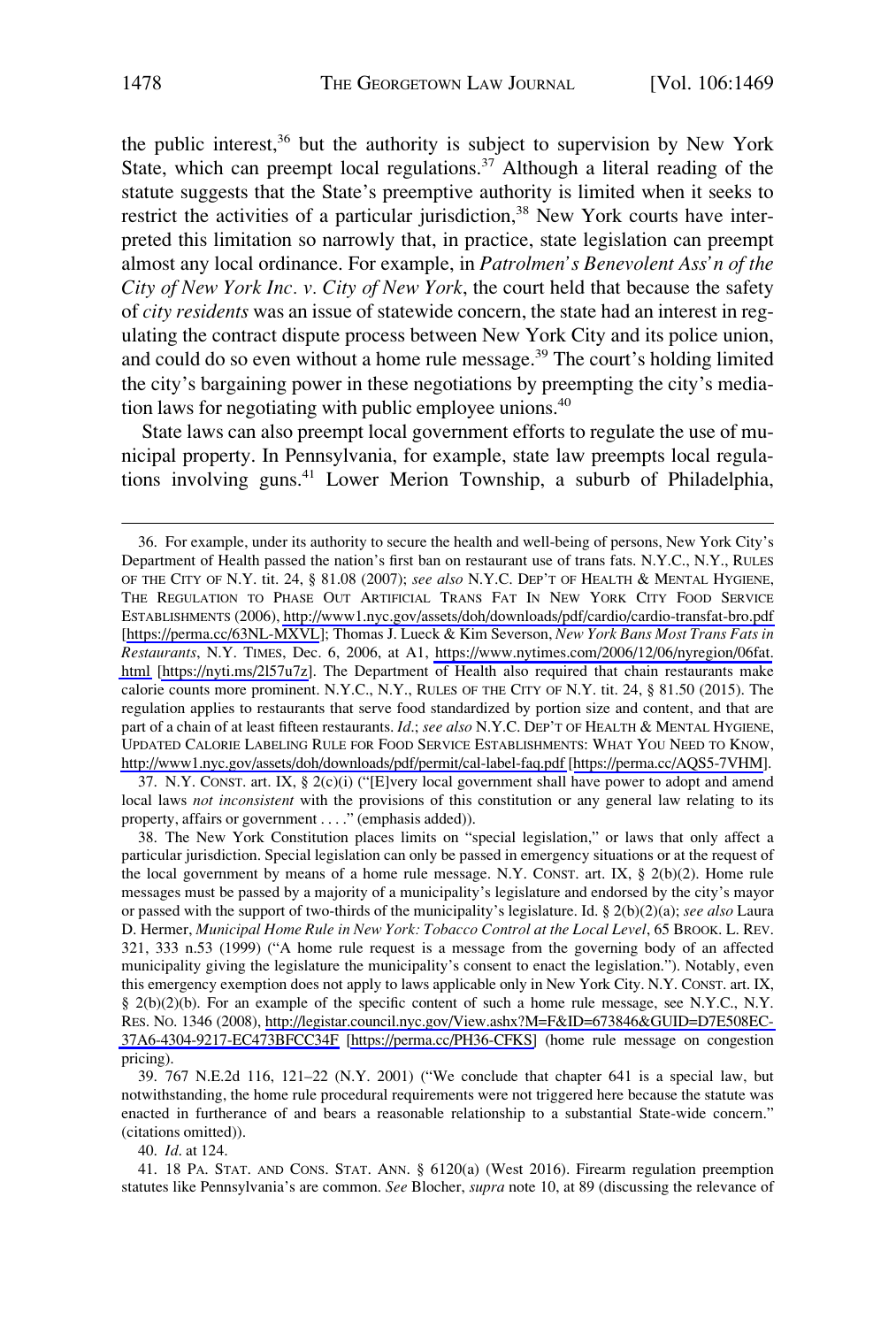<span id="page-10-0"></span>argued that it retained power under its charter to regulate the use of property owned by the township, and therefore could prohibit guns in its public parks.<sup>42</sup> This argument, however, was rejected by the state appellate court.<sup>43</sup> According to the court, the township did retain the ability to control its property as any private property owner, but the court concluded that the locality was not operating as a private property owner when it tried to ban guns in its parks because it could direct local police officers to enforce the prohibition.<sup>44</sup> The court found this use of law enforcement suggested the township was acting pursuant to its police power rather than in its capacity as a property owner, so there was no home rule protection for the township given preemptive state legislation.<sup>45</sup>

# 2. The Politics of Traditional Preemption Battles

Often preemption battles happen when an interest group loses a fight at the local level and so turns to the state to try its luck among a new set of policymakers.46 As Paul Diller writes, "[i]ntrastate preemption is best understood less as a matter of abstract logic and more as one weapon among many used by interest groups to oppose local polices they dislike."<sup>47</sup>

Vertical federalism grants interest groups the option to forum shop and select the level of government most likely to be receptive to their particular interests.48

43. *Id*. at 1179–80.

44. *Id*.

46. Of course, *anyone* who loses at the local level might seek recourse at the state level, but special interest groups are more likely to be organized to take advantage of multiple fora of influence than individuals. A subsequent win at the state level may reflect that the local loser has significant statewide support, or it may merely show the local loser's ability to capture statewide politicians.

47. Diller, *supra* note 17, at 1133.

48. By vertical federalism, I mean the relationships between lower and higher levels of government (for example, sub-national government's relationship with the federal government, or local government's relationship with the sub-national governments). *See* Allan Erbsen, *Horizontal Federalism*, 93 MINN. L. REV. 493, 502 (2008) (describing vertical federalism as concerned with questions of "how power is or should be allocated between the federal and state tiers of government, and how to prevent the federal and state governments from encroaching on each other's prerogatives"). Vertical federalism can be contrasted with horizontal federalism, which focuses on the relationship between sub-national governments or between localities. *Id*. at 503 (defining horizontal federalism as "encompassing the set of constitutional mechanisms for preventing or mitigating interstate friction that may arise from the out-of-state effects of in-state decisions"). To illustrate the distinction, contrast the vertical federalism issues surrounding Congress's spending power and commandeering of state agents, where the federal government is interacting with state and local governments, *see, e.g*., Nat'l Fed'n of Indep. Bus. v. Sebelius, 567 U.S. 519 (2012), with horizontal federalism cases involving state laws that have distinct implications for other states, which are often challenged under the Dormant Commerce Clause, s*ee, e.g*., Comptroller v. Wynne, 135 S. Ct. 1787 (2015). For more general discussions of horizontal federalism, see Heather K. Gerken & Ari Holtzblatt, *The Political Safeguards of Horizontal Federalism*, 113 MICH. L. REV. 57 (2014), and

localism to constitutional gun control debates and noting that "most states . . . have passed laws forbidding or simply limiting municipal gun control").

<sup>42.</sup> *Firearm Owners Against Crime v. Lower Merion Twp*., 151 A.3d 1172, 1179 (Pa. Commw. Ct. 2016).

<sup>45.</sup> *Id*. at 1179. Even in states that allow municipalities to trump state law in a limited area of municipal affairs, the state may define what constitutes a purely local issue differently for purposes of divesting state authority than for purposes of allowing localities to act in the first instance. *See* LYNN A. BAKER ET AL., LOCAL GOVERNMENT LAW 353–54 (5th ed. 2014) (raising this issue and discussing California's approach).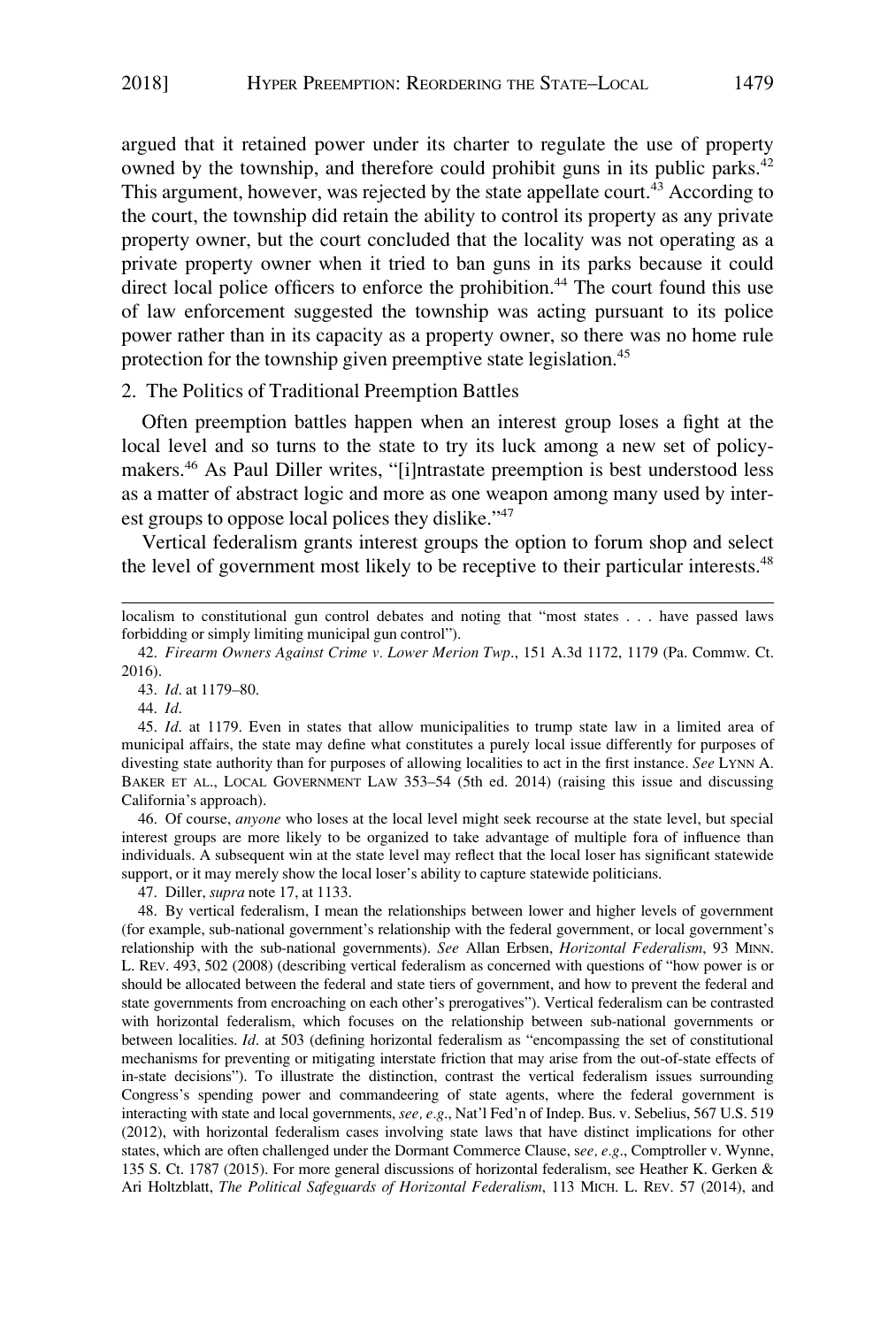<span id="page-11-0"></span>For example, the state legislation at issue in *Patrolmen's Benevolent Ass'n*<sup>49</sup> passed because of the New York City police union's successful lobbying of the state legislature. As *The New York Times* reported when the legislation passed, "[f]or years, the police union in New York City has pushed a proposal that would allow it to take its contract disputes to a state panel, where union leaders hope to win large raises for city police officers."<sup>50</sup> News accounts at the time suggest the legislation was motivated less by statewide interest in New York City public safety than by union lobbying efforts.<sup>51</sup> The state legislature preempted a local government regulatory regime in order to help local police and firemen, at the city government's expense.

Those dissatisfied with the results of local policymaking may not always enjoy speedy recourse at the state legislature, but they can also seek recourse in the courts arguing that a prior statute preempted the local policy they seek to overturn. These challenges may be more frequent because of the lack of clarity in both state preemption doctrine and the statutes the courts are called upon to interpret.<sup>52</sup>

#### C. PREEMPTION AS SUBSTANTIVE POLICY

Debates over preemption are not always partisan—local policy may be subject to intraparty disputes. In New York State, for example, preemption battles are often waged between New York City and Albany, irrespective of political affiliations. After the state passed legislation restricting New York City's ability to adjudicate pension disputes, the big political question was whether Governor Pataki—a Republican—would side with the Republican mayor of New York City, Rudy Giuliani, or the police union.<sup>53</sup> In 2008, Mayor Michael Bloomberg, a

51. *See, e.g*., David Seifman, *Cop Union Trying Another End-Run on Rudy*, N.Y. POST, Oct. 31, 1998, at 10 ("The police union is quietly lining up its political ducks to pass a controversial bill in Albany—one Mayor Giuliani has been fighting for five years."); *Pataki Inks Arbitration Bill for New York City Police*, ASSOCIATED PRESS, Dec. 18, 1998 ("The police union, the Patrolmen's Benevolent Association, is a politically powerful force in Albany. This year, it threw its weight behind Pataki's reelection and over the past two years has contributed \$160,000 to state candidates and committees.").

52. *See* Diller, *supra* note 17, at 1116.

53. Michael Finnegan, *City May Lose Say on Cop & Fire Pay*, N.Y. DAILY NEWS (June 17, 1998), <http://www.nydailynews.com/archives/news/city-lose-fire-pay-article-1.802933>[[https://perma.cc/N7KM-](https://perma.cc/N7KM-VYQZ)[VYQZ\]](https://perma.cc/N7KM-VYQZ).

Brannon P. Denning, *Vertical Federalism, Horizontal Federalism, and Legal Obstacles to State Marijuana Legalization Efforts*, 65 CASE W. RES. L. REV. 567 (2015).

<sup>49.</sup> Patrolmen's Benevolent Ass'n of the City of N.Y. Inc. v. City of New York, 767 N.E.2d 116 (N.Y. 2001).

<sup>50.</sup> Michael Cooper, State Panel May Disappoint Police on Pay, Experts Say, N.Y. TIMES (Dec. 5, 1998), [https://nyti.ms/2hzdOo8.](https://nyti.ms/2hzdOo8) City officials were critical of the state board's role in public sector bargaining, with one former Buffalo labor relations manager arguing that such arbitration rights effectively meant public sector unions did not have to bargain in good faith. Gregory D. Joos, *With the Help of the State, Police and Fire Unions Have It All Too Easy in Buffalo*, BUFFALO NEWS (May 18, 1997), [http://buffalonews.com/1997/05/18/with-the-help-of-the-state-police-and-fire-unions-have-it-all](http://buffalonews.com/1997/05/18/with-the-help-of-the-state-police-and-fire-unions-have-it-all-too-easy-in-buffalo/)[too-easy-in-buffalo/](http://buffalonews.com/1997/05/18/with-the-help-of-the-state-police-and-fire-unions-have-it-all-too-easy-in-buffalo/) [\[https://perma.cc/4SMZ-T4RB](https://perma.cc/4SMZ-T4RB)]; s*ee also* Brian C. Anderson, *How 211 Nobodies Strangle New York*, CITY J. (1999), [https://www.city-journal.org/html/how-211-nobodies-strangle-new](https://www.city-journal.org/html/how-211-nobodies-strangle-new-york-11896.html)[york-11896.html](https://www.city-journal.org/html/how-211-nobodies-strangle-new-york-11896.html) [<https://perma.cc/XE25-DV6A>] (quoting then-New York City budget director Robert Harding: "Once a municipal union strikes out at the bargaining table, it simply seeks relief in Albany.").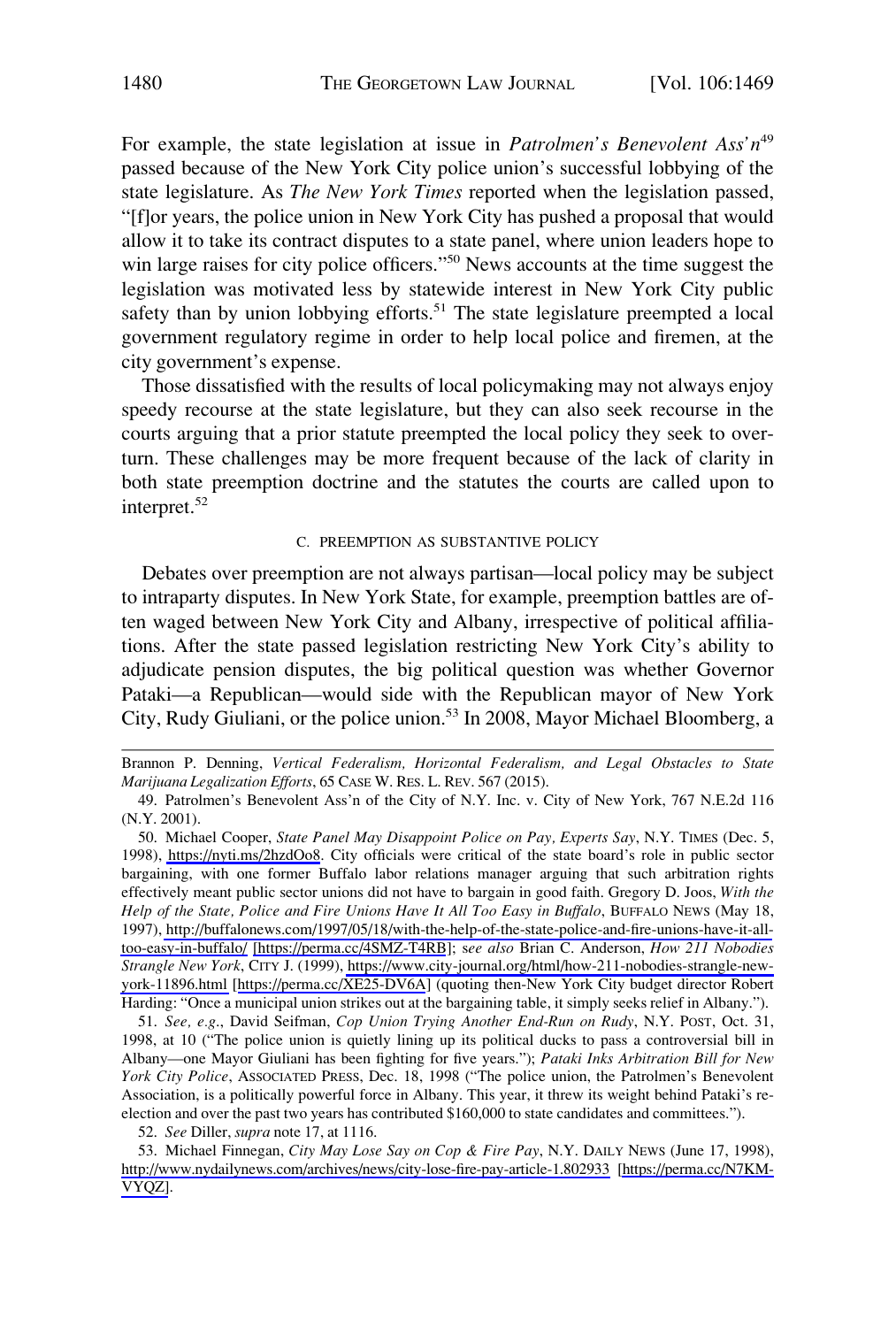Republican, who had been a Democrat leading up to his first election as mayor, and the Democratic City Council both supported efforts to create a congestion pricing system. Democratic Speaker of the Assembly Sheldon Silver—himself a representative from New York City—led the efforts to block the proposal, which was unpopular with his outer-borough constituents.<sup>54</sup> Similarly, Oregon's Democratically-controlled<sup>55</sup> state legislature has preempted local regulation of genetically modified crops.<sup>56</sup>

The tobacco industry has also long used state preemption to curb local regulation.57 In the late 1980s and early 1990s, local public health advocates turned to local governments to institute smoking restrictions and bans.<sup>58</sup> Health advocates' success at the local level despite tobacco industry lobbying efforts pushed the industry to seek state preemption legislation.<sup>59</sup>

Nevertheless, in recent years, preemption debates have taken on a decidedly partisan tone. For example, the gun lobby, which has significantly more support among Republican officials than their Democratic counterparts,<sup>60</sup> has pushed broad state preemption of local gun control ordinances.<sup>61</sup> The legislation for which they advocate preempts not only local efforts to regulate gun ownership, but also local limits on gun use. For example, Florida's broad preemption statute invalidated mid-twentieth-century ordinances that restricted the use of guns in public parks.62 Such efforts, coupled with the gun lobby's successes at preventing state-level regulation, hamper gun control efforts.

In addition, local policy efforts themselves have increased the partisan nature of preemption debates because local policy innovation has taken a decidedly

<sup>54.</sup> Nicholas Confessore, *Congestion Pricing Plan Dies in Albany*, N.Y. TIMES: CITY ROOM (Apr. 7, 2008, 3:01 PM), [https://cityroom.blogs.nytimes.com/2008/04/07/congestion-pricing-plan-is-dead-assembly](https://cityroom.blogs.nytimes.com/2008/04/07/congestion-pricing-plan-is-dead-assembly-speaker-says)[speaker-says](https://cityroom.blogs.nytimes.com/2008/04/07/congestion-pricing-plan-is-dead-assembly-speaker-says) [\[https://nyti.ms/2jKOTMq](https://nyti.ms/2jKOTMq)].

*See 2013 State and Legislative Partisan Composition*, NAT'L CONFERENCE OF ST. LEGIS. (Jan. 31, 55. 2013), [http://www.ncsl.org/documents/statevote/legiscontrol\\_2013.pdf](http://www.ncsl.org/documents/statevote/legiscontrol_2013.pdf) [\[https://perma.cc/Z3YD-4H59\]](https://perma.cc/Z3YD-4H59) (showing Oregon as a Democratically-controlled legislature in 2013).

<sup>56.</sup> S. 863, 77th Leg. Assemb., Spec. Sess. (Or. 2013) (GMO preemption bill).

<sup>57.</sup> *See* STANTON A. GLANTZ & EDITH D. BALBACH, TOBACCO WAR: INSIDE THE CALIFORNIA BATTLES 212–15 (2000) ("By December 1990, the industry had succeeded in getting six states to pass legislation preempting communities from passing ordinances pertaining to clean indoor air, youth access to tobacco, and other tobacco control measures."). The tobacco industry had been pursuing preemption at various levels for decades, including persuading Congress to "preempt state and local regulation of cigarette labeling and advertising" in 1965. *Id*. at 213.

<sup>58.</sup> *Id*. at 157–81.

<sup>59.</sup> *Id*. at 244–45.

*Cf*. CENTER FOR RESPONSIVE POLITICS, *National Rifle Assn: All Recipients*, OPENSECRETS.ORG, 60. <https://www.opensecrets.org/orgs/toprecips.php?id=d000000082&cycle=2016> [\[https://perma.cc/6JEY-](https://perma.cc/6JEY-UJRV)[UJRV](https://perma.cc/6JEY-UJRV)] (last visited Jan. 30, 2018) (based on data released May 16, 2017).

<sup>61.</sup> *See* Blocher, *supra* note 10, at 133 (discussing the success of the gun lobby push for state-level gun control preemption).

<sup>62.</sup> Fla. Carry, Inc. v. City of Tallahassee, 212 So. 3d 452, 462 (Fla. Dist. Ct. App. 2017) ("[T]he Legislature rendered the ordinances at issue null and void.").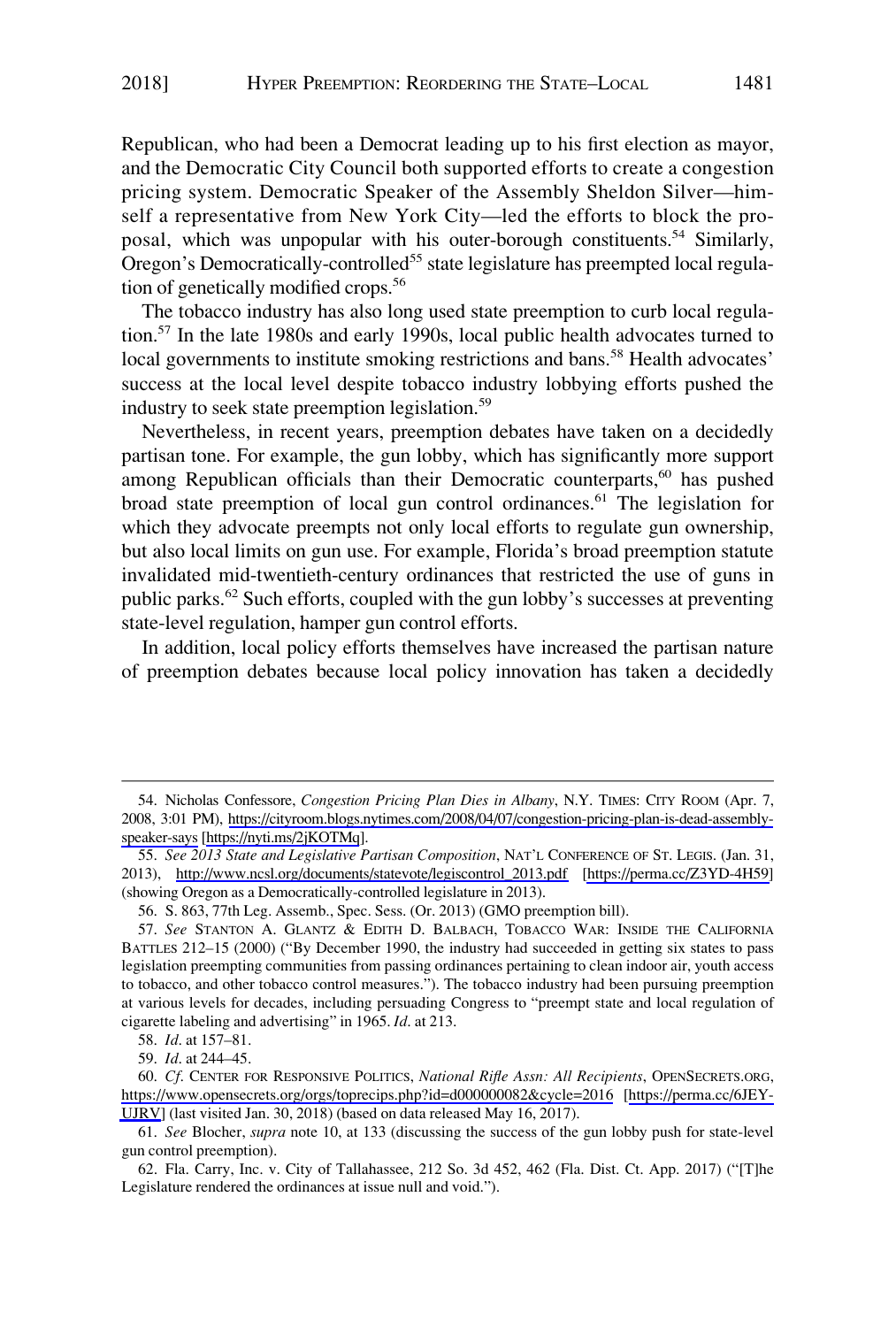liberal turn. In an era of increased political polarization $63$  marked by geographic political sorting, urban residents are more liberal than their suburban, exurban, and rural counterparts.<sup>64</sup> Mayors of large urban areas increasingly cast themselves as policy entrepreneurs, and local civic leaders across the country have become adept at using local law to push a policy agenda that would have little traction at the state capitol.<sup>65</sup> Some of these officials are responding to voters from jurisdictions that have long been liberal havens in red country—think Austin, Texas, and New Orleans, Louisiana. Others, like Tallahassee, Florida, and Denton, Texas, are probably not on many short lists of progressive cities.<sup>66</sup> Yet Tallahassee's elected officials had to defend themselves against the imposition of civil penalties for their failure to repeal an unenforced gun control ordinance that conflicted with Florida's gun control preemption  $law<sub>1</sub>$ <sup>67</sup> and Denton's residents adopted a local fracking ban, only to have that ban overturned by state law.<sup>68</sup>

As a result, cities have led the charge on public health issues by taxing sugarsweetened beverages, requiring restaurants to release nutritional information, and banning trans fats.<sup>69</sup> Environmental activists have also turned to cities to regulate factory farming, fracking, and carbon emissions.<sup>70</sup> Cities have also adopted

Typical rankings, such as those by *The Washington Pos*t and Livability, exclude both cities from the 66. ranks of the "Most Liberal." Amber Phillips, *The 10 Most Liberal and Conservative Cities in the U.S. — As Judged by Campaign Donors*, WASH. POST: THE FIX (Dec. 14, 2015), [https://www.washingtonpost.com/news/](https://www.washingtonpost.com/news/the-fix/wp/2015/12/14/the-10-most-liberal-and-conservative-cities-in-the-u-s-as-judged-by-campaign-donors/?utm_term=.c3d9bbc61ee6)  [the-fix/wp/2015/12/14/the-10-most-liberal-and-conservative-cities-in-the-u-s-as-judged-by-campaign-donors/?](https://www.washingtonpost.com/news/the-fix/wp/2015/12/14/the-10-most-liberal-and-conservative-cities-in-the-u-s-as-judged-by-campaign-donors/?utm_term=.c3d9bbc61ee6)  [utm\\_term=.c3d9bbc61ee6](https://www.washingtonpost.com/news/the-fix/wp/2015/12/14/the-10-most-liberal-and-conservative-cities-in-the-u-s-as-judged-by-campaign-donors/?utm_term=.c3d9bbc61ee6) [\[https://perma.cc/78RG-WRZ9\]](https://perma.cc/78RG-WRZ9); *2016 Best Cities for Liberals*, LIVABILITY (2016), <http://livability.com/top-10/political-cities/best-cities-for-liberals/2016>[\[https://perma.cc/ENU2-](https://perma.cc/ENU2-RVKQ) [RVKQ\]](https://perma.cc/ENU2-RVKQ). The startup Crowdpac, from whom *The Washington Post* drew their data, considers both Tallahassee, Florida, and Denton, Texas, to be conservative cities. *See How Liberal or Conservative is Your Hometown? — Tallahassee, FL*, CROWDPAC, [https://www.crowdpac.com/games/lookup/hometown?](https://www.crowdpac.com/games/lookup/hometown?name=Tallahassee, FL) [name=Tallahassee, FL](https://www.crowdpac.com/games/lookup/hometown?name=Tallahassee, FL) [\[https://perma.cc/RX55-7LD7](https://perma.cc/RX55-7LD7)] (last visited Jan. 30, 2018) (listing Tallahassee as "0.3C" on a scale where 10.0L is the most liberal, 0.0 is politically neutral, and 10.0C is the most conservative); *How Liberal or Conservative is Your Hometown? — Denton, TX*, CROWDPAC, [https://www.](https://www.crowdpac.com/games/lookup/hometown?name=Denton, TX)  [crowdpac.com/games/lookup/hometown?name=Denton, TX](https://www.crowdpac.com/games/lookup/hometown?name=Denton, TX) [\[https://perma.cc/ZNL8-XGGX\]](https://perma.cc/ZNL8-XGGX) (last visited Jan. 30, 2018) (listing Denton as "3.8C").

69. *See* Diller, *supra* note 10, at 1237–41.

70. *See supra* note 10 (including factory farming and the extensive literature on fracking); Judith Resnik, Joshua Civin & Joseph Frueh, *Ratifying Kyoto at the Local Level: Sovereigntism, Federalism, and Translocal Organizations of Government Actors (TOGAs)*, 50 ARIZ. L. REV. 709 (2008) (discussing carbon emissions).

<sup>63.</sup> *See, e.g*., Jessica Bulman-Pozen, *Executive Federalism Comes to America*, 102 VA. L. REV. 953, 957–59 (2016); Richard H. Pildes, *Romanticizing Democracy, Political Fragmentation, and the Decline of American Government*, 124 YALE L.J. 804, 818–20 (2014).

<sup>64.</sup> Schragger, *supra* note 21, at 128–31.

<sup>65.</sup> *Id*. at 129–30 (discussing municipalities pushing for social welfare policies such as living wage movement and sanctuary cities).

<sup>67.</sup> *See infra* notes 189–197 and accompanying text.

<sup>68.</sup> Jim Malewitz, Dissecting Denton: How One City Banned Fracking, TEX. TRIB. (Dec. 15, 2014, 7:00 PM) <https://www.texastribune.org/2014/12/15/dissecting-denton-how-texas-city-baned-fracking/> [<https://perma.cc/9EJP-E6CK>] (describing the local effort in Denton to ban hydraulic fracturing); Jim Malewitz, *Texas Drops Suit Over Dead Denton Fracking Ban*, TEX. TRIB. (Sept 18, 2015, 11:00 AM) <https://www.texastribune.org/2015/09/18/texas-drops-suit-over-dead-denton-fracking-ban/>[[https://perma.](https://perma.cc/7A7K-G4Q5)  [cc/7A7K-G4Q5\]](https://perma.cc/7A7K-G4Q5) ("The Texas General Land Office has dropped its lawsuit against the North Texas city's obliterated ban on hydraulic fracturing . . . ."); *see also* TEX. NAT. RES. CODE ANN. § 81.0523 (West 2015) (statute preempting local oil and gas regulations).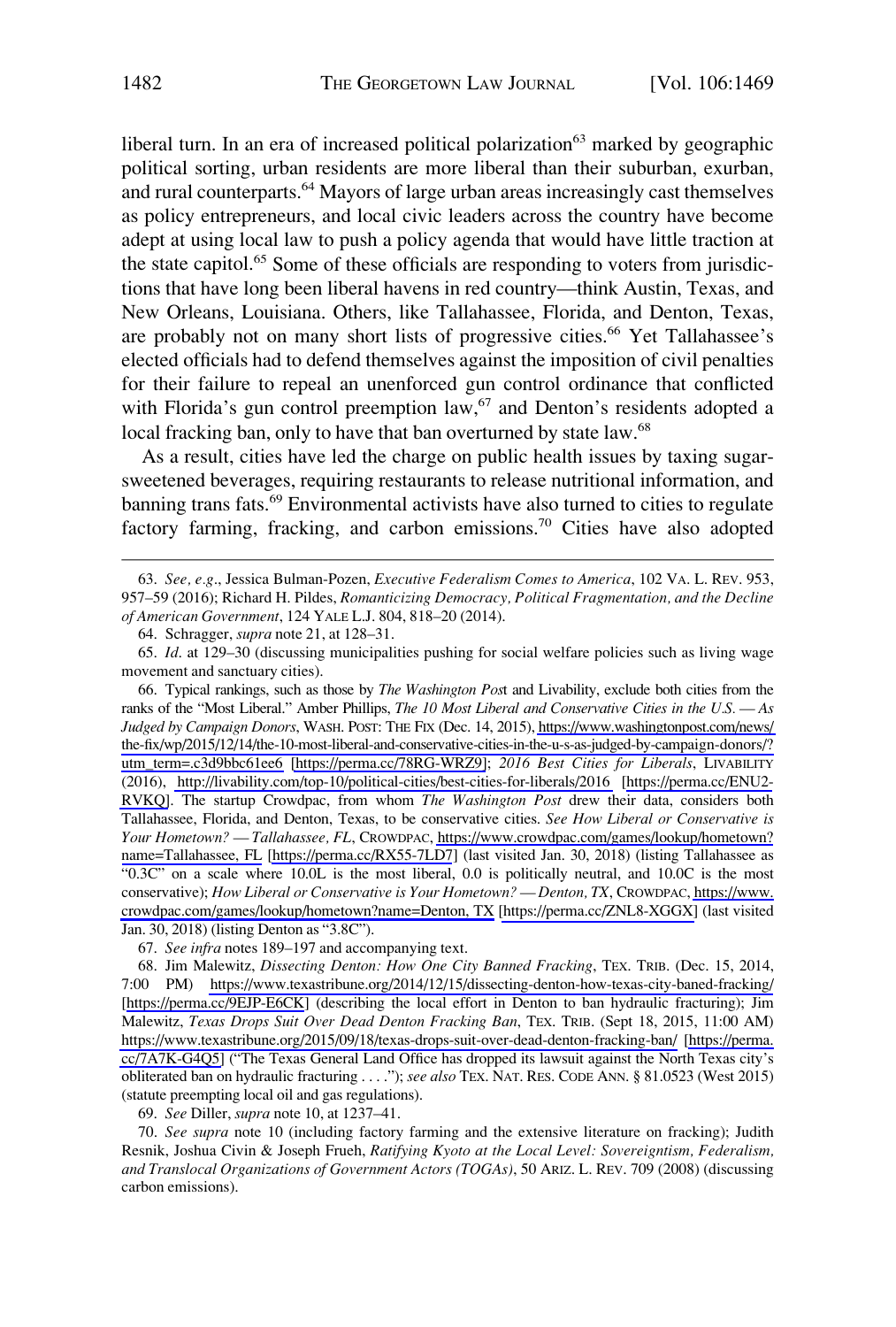innovations in elections<sup>71</sup> and working conditions,<sup>72</sup> and they remain the vanguard for protecting the LGBT community.<sup>73</sup> While there are both Republican voters and Republican office-holders who support these measures, the bulk of support for such proposals comes from cities with clear Democratic majorities.<sup>74</sup>

Of course, local-government efforts are not reliably liberal. For example, local governments weighed in on *both* sides of the immigration debate,75 and some local governments have adopted policies hostile to expansion of claims for LGBT civil rights.<sup>76</sup> Local governments have also adopted exclusionary zoning policies and fought state efforts to mandate inclusionary zoning.<sup>77</sup> But it is liberal policymaking by cities that has invited pushback from Republican-controlled state legislatures.

Matt Crawley, *Paid Sick Leave Legislation Taking States, Municipalities by Storm*, MULTISTATE: 72. INSIDER (July 21, 2016), [https://www.multistate.us/blog/insider/2016/07/paid-sick-leave-legislation](https://www.multistate.us/blog/insider/2016/07/paid-sick-leave-legislation-taking-states-municipalities-by-storm)[taking-states-municipalities-by-storm](https://www.multistate.us/blog/insider/2016/07/paid-sick-leave-legislation-taking-states-municipalities-by-storm) [\[https://perma.cc/928Q-JRG3](https://perma.cc/928Q-JRG3)].

73. Richard C. Schragger, *Cities As Constitutional Actors: The Case of Same-Sex Marriage*, 21 J.L. & POL. 147, 148–50 (2005).

*See Paid Sick Time Legislative Successes*, BETTER BALANCE, [http://www.abetterbalance.org/](http://www.abetterbalance.org/resources/paid-sick-time-legislative-successes/) 74. [resources/paid-sick-time-legislative-successes/](http://www.abetterbalance.org/resources/paid-sick-time-legislative-successes/) [\[https://perma.cc/X5ME-DRZX\]](https://perma.cc/X5ME-DRZX) (last updated Oct. 5, 2017) (cities with paid sick leave legislation include: San Francisco, Washington, D.C., Seattle, Long Beach, Portland, Jersey City, Seatac, Newark, New York, Passaic, East Orange, Paterson, Irvington, Trenton, Montclair, Oakland, Tacoma, Philadelphia, Bloomfield, Emeryville, Pittsburgh, Elizabeth, New Brunswick, Spokane, Plainfield, Santa Monica, Minneapolis, Los Angeles, San Diego, Montgomery County, Maryland, Cook County and Chicago, Berkeley, Saint Paul, and Morristown); Diller, *supra* note 10, at 1273–74 tbl. 2 (providing table that shows cities that have adopted the most public health policies: New York, Baltimore, Boston, Philadelphia, and San Francisco); DONOVAN & SMITH, *supra* note 71 (discussing local representation systems in New York, Philadelphia, West Hartford, and others).

75. For discussions of both conservative and liberal local immigration ordinances, see Justin Peter Steil & Ion Bogdan Vasi, *The New Immigration Contestation: Social Movements and Local Immigration Policy Making in the United States, 2000–2011*, 119 AM. J. SOC. 1104, 1109 (2014) and Cristina M. Rodrı´guez, *The Significance of the Local in Immigration Regulation*, 106 MICH. L. REV. 567, 569, 577 (2008).

*See, e.g*., Linda Greenhouse, *Justices Leave Intact Anti-Gay Measure*, N.Y. TIMES (Oct. 14, 1998), 76. <http://www.nytimes.com/1998/10/14/us/justices-leave-intact-anti-gay-measure.html>[\[https://nyti.ms/2zpPPuK](https://nyti.ms/2zpPPuK)] (discussing the 1993 measure's route through court and its subsequent affirmation by the 6th Circuit); Edward Walsh, *Challenge to Gay Rights*, WASH. POST (Oct. 30, 1993), [https://www.washingtonpost.com/archive/](https://www.washingtonpost.com/archive/politics/1993/10/30/challenge-to-gay-rights/754f5bb4-3f62-4851-b38e-d1279db87a0b/?utm_term=.2fc33fc7b194)  [politics/1993/10/30/challenge-to-gay-rights/754f5bb4-3f62-4851-b38e-d1279db87a0b/?utm\\_term=.2fc33fc7b194](https://www.washingtonpost.com/archive/politics/1993/10/30/challenge-to-gay-rights/754f5bb4-3f62-4851-b38e-d1279db87a0b/?utm_term=.2fc33fc7b194)  [\[https://perma.cc/RN3M-FWTF](https://perma.cc/RN3M-FWTF)] (discussing the 1993 vote on amending the Cincinnati City Charter to prohibit the government from enacting a policy that protects against discrimination based on sexual orientation); *see also* BRAD SEARS, NAN D. HUNTER & CHRISTY MALLORY, DOCUMENTING DISCRIMINATION ON THE BASIS OF SEXUAL ORIENTATION AND GENDER IDENTITY IN STATE EMPLOYMENT 13-43 to 13-54 (2009), [https://williamsinstitute.law.ucla.edu/research/discrimination/documenting-discrimination-on-the](https://williamsinstitute.law.ucla.edu/research/discrimination/documenting-discrimination-on-the-basis-of-sexual-orientation-and-gender-identity-in-state-employment/)[basis-of-sexual-orientation-and-gender-identity-in-state-employment/](https://williamsinstitute.law.ucla.edu/research/discrimination/documenting-discrimination-on-the-basis-of-sexual-orientation-and-gender-identity-in-state-employment/) [<https://perma.cc/846WS42L>] (presenting a list of local ordinances that limit LGBT civil rights from 1974–2009).

77. *See* Sharon Perlman Krefetz, *The Impact and Evolution of the Massachusetts Comprehensive Permit and Zoning Appeals Act: Thirty Years of Experience with a State Legislative Effort to Overcome Exclusionary Zoning*, 22 W. NEW ENG. L. REV. 381 (2001).

<sup>71.</sup> TODD DONOVAN & HEATHER SMITH, WASH. ST. INST. FOR PUB. POL'Y, PROPORTIONAL REPRESENTATION IN LOCAL ELECTIONS: A REVIEW 6 (1994) [http://www.wsipp.wa.gov/ReportFile/1181/](http://www.wsipp.wa.gov/ReportFile/1181/Wsipp_Proportional-Representation-in-Local-Elections-A-Review_Full-Report.pdf) [Wsipp\\_Proportional-Representation-in-Local-Elections-A-Review\\_Full-Report.pdf](http://www.wsipp.wa.gov/ReportFile/1181/Wsipp_Proportional-Representation-in-Local-Elections-A-Review_Full-Report.pdf) [\[https://perma.cc/](https://perma.cc/9H4J-VXVM)  [9H4J-VXVM\]](https://perma.cc/9H4J-VXVM) (discussing local representation systems and the few cities that have chosen to use alternate methods: New York, New York, Philadelphia, Pennsylvania, West Hartford, Connecticut, and Rome, New York, among a few others).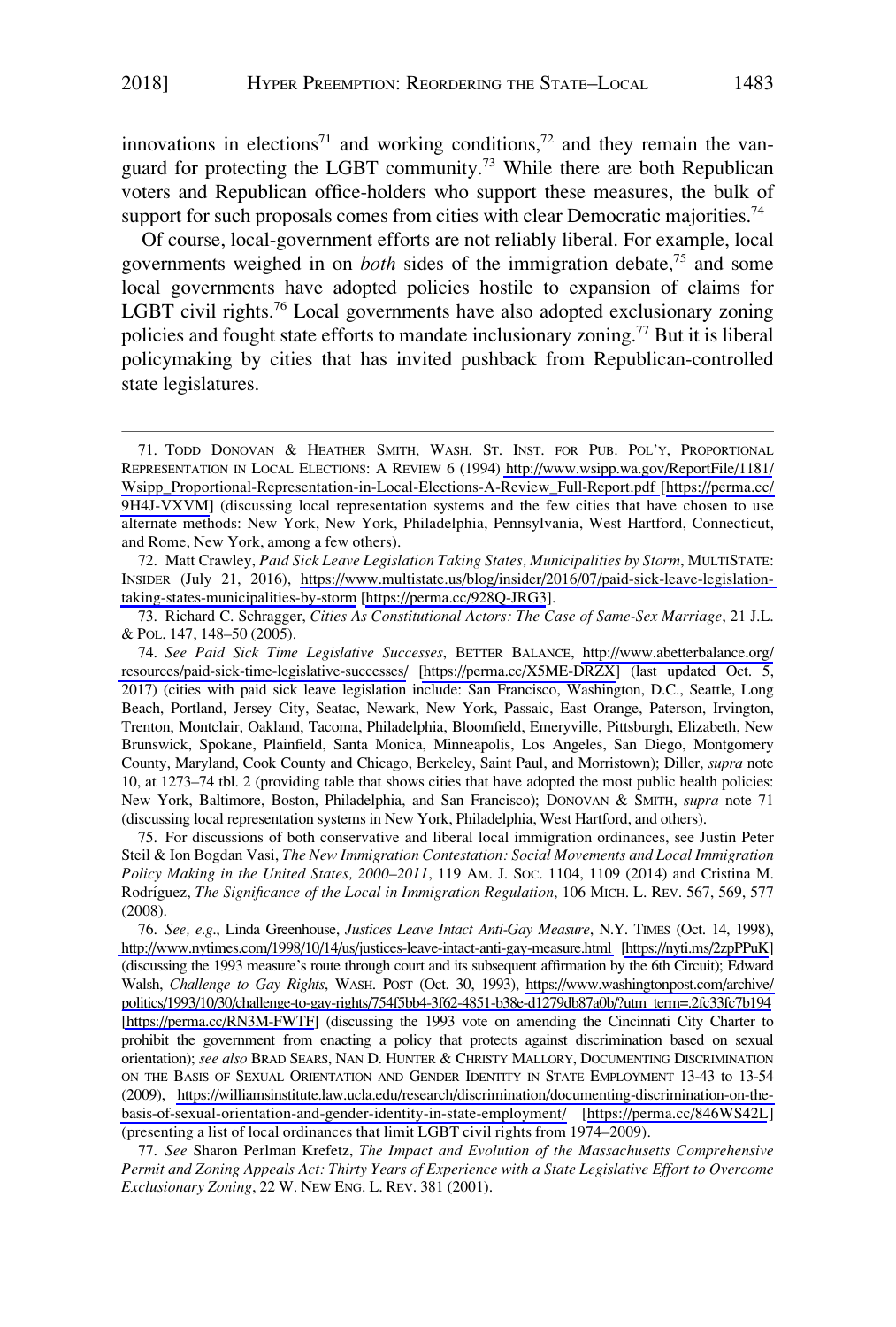<span id="page-15-0"></span>States have passed laws preventing local governments from establishing higher minimum wages than the state,<sup>78</sup> regulating factory farming,<sup>79</sup> prohibiting fracking,<sup>80</sup> banning plastic bags,<sup>81</sup> and requiring employers to provide paid sick days.<sup>82</sup> As other scholars and journalists note, many of these preemption ordinances are drafted by the American Legislative Exchange Council (ALEC), a businessbacked think tank for conservative lawmakers that provides model legislation.<sup>83</sup> For conservative lawmakers, preemption of local regulation is a perfect tool for an antiregulatory agenda. As Richard Schragger notes, much of the substantive preemption in these areas simply strips localities of authority without establishing a statewide regulatory regime.<sup>84</sup> Richard Briffault describes such efforts as "deregulatory preemption."85

#### D. RAISING THE STAKES OF TRADITIONAL PREEMPTION, STATES ARE INCREASINGLY PASSING MULTI-ISSUE PREEMPTION STATUTES

To the extent that traditional preemption politics reflected efforts of local interest groups to score a victory at the state level that was unavailable at the local level, traditional preemption statutes often focused on a single policy issue. In contrast, it is now increasingly common for states to pass statutes preempting local policymaking on a variety of issues simultaneously. H.B. 2, North Carolina's now infamous "Public Facilities Privacy & Security Act," is

*See, e.g*., FLA. STAT. ANN. § 218.077 (West 2015) (stating that no local ordinance may establish a 78. minimum wage different than the state or federal minimum wage); *see also* Jay-Anne B. Casuga & Michael Rose, *Are State Workplace Preemption Laws on the Rise?*, BLOOMBERG BNA (July 19, 2016), [https://www.](https://www.bna.com/state-workplace-preemption-n73014444995/) [bna.com/state-workplace-preemption-n73014444995/](https://www.bna.com/state-workplace-preemption-n73014444995/) [\[https://perma.cc/2LFL-6QM2\]](https://perma.cc/2LFL-6QM2) (indicating that, as of 2016, nineteen states had labor wage preemption laws and eleven more were considering proposed legislation for wage preemption).

<sup>79.</sup> *See, e.g*., An Act Relating to the Right to Farm, 2011 Idaho Sess. Laws 229 (amending IDAHO CODE ANN. § 22-4504 (West 1994) to explicitly nullify any local ordinances passed regarding agriculture or agriculture facilities).

<sup>80.</sup> *See, e.g*., OKLA. STAT. ANN. tit. 52, § 137.1 (West 2015) (stating that local ordinances may establish reasonable regulations on incidentals to fracking and oil business but may not effectively ban oil or gas business in their jurisdiction).

<sup>81.</sup> *See, e.g*., MICH. COMP. LAWS ANN. § 445.592 (West 2016) (providing that no local government may regulate, tax, or prohibit plastic bags).

<sup>82.</sup> *See, e.g*., MISS. CODE ANN. § 17-1-51 (West 2013) (stating that no local governments may pass regulation requiring mandatory minimum sick days for employees).

*See, e.g*., *Living Wage Mandate Preemption Act*, AM. LEGISLATIVE EXCH. COUNCIL, [https://www.](https://www.alec.org/model-policy/living-wage-mandate-preemption-act/)  83. [alec.org/model-policy/living-wage-mandate-preemption-act/](https://www.alec.org/model-policy/living-wage-mandate-preemption-act/) [\[https://perma.cc/2WNN-2Z36](https://perma.cc/2WNN-2Z36)] (last visited Mar. 1, 2018) (model preemption act for preempting local living wage laws). An overwhelming majority of ALEC's 2000-plus legislator–members are Republican. *See* Mike McIntire, *Conservative Nonprofit Acts as a Stealth Business Lobbyist*, N.Y. TIMES (Apr. 21, 2012), [http://www.nytimes.com/2012/04/22/us/](http://www.nytimes.com/2012/04/22/us/alec-a-tax-exempt-group-mixes-legislators-and-lobbyists.html?_r=0)  [alec-a-tax-exempt-group-mixes-legislators-and-lobbyists.html?\\_r=0](http://www.nytimes.com/2012/04/22/us/alec-a-tax-exempt-group-mixes-legislators-and-lobbyists.html?_r=0) [<https://nyti.ms/2jEpXXx>]. In states where legislators lack large professional staffs, lobbyists like ALEC are critical to drafting and researching legislation. Liz Essley Whyte & Ben Wieder, *Lobbyists Turn Their Attention to State Capitals*, USA TODAY (Feb. 11, 2016, 10:15 PM) [http://www.usatoday.com/story/news/politics/2016/02/11/lobbyists](http://www.usatoday.com/story/news/politics/2016/02/11/lobbyists-turn-their-attention-state-capitals/80200392/)[turn-their-attention-state-capitals/80200392/](http://www.usatoday.com/story/news/politics/2016/02/11/lobbyists-turn-their-attention-state-capitals/80200392/) [\[https://perma.cc/7DDS-FPP4\]](https://perma.cc/7DDS-FPP4).

<sup>84.</sup> Schragger, *supra* note 2, at 1182-83.

<sup>85.</sup> *Id*. (quoting Richard Briffault, Presentation at Fordham Law School (June 2017)).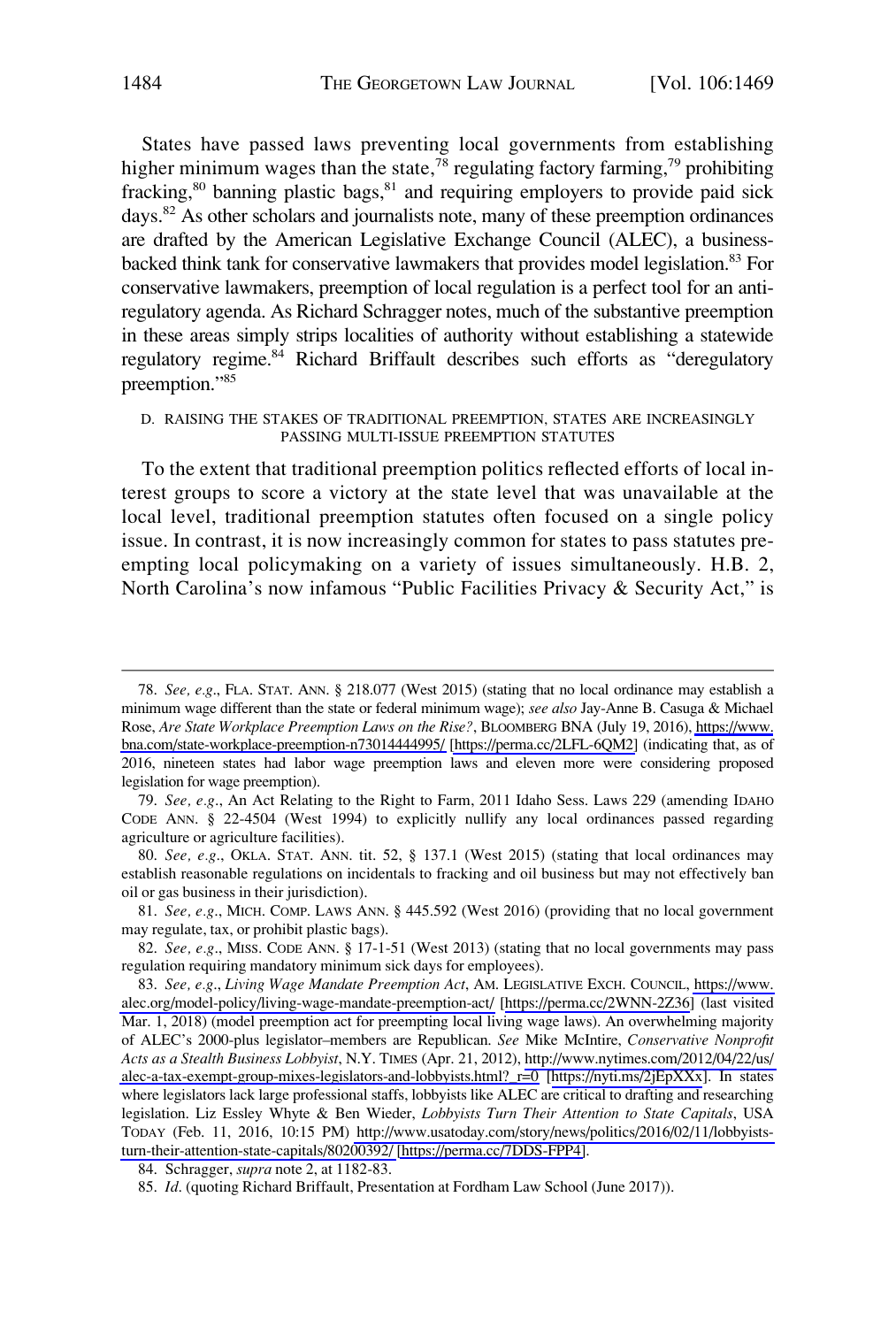an example of a multiple-subject preemption bill.<sup>86</sup> The state enacted the bill in response to Charlotte's ordinance extending nondiscrimination protections to its transgendered residents and visitors, and the public attention on the bill has focused on the statewide ban on individuals' ability to use bathrooms that correspond to their own gender identities. $87$  However, H.B. 2 also preempted local authority to set a local minimum wage, to regulate child labor and certain aspects of municipal employment,<sup>88</sup> and to establish local nondiscrimination policies more broadly.<sup>89</sup>

Retaliatory preemption occurs when state law preempts more local authority than is necessary to achieve the state's specific policy goals, when the state threatens to withhold funds in response to the adoption of local legislation, or when the state threatens all cities with preemptive legislation in response to one city's adoption of a particular policy or ordinance.

Schragger, *supra* note 2, at 1183. He notes: "Not only did the legislature preempt Charlotte's local transgender access ordinance, it also preempted all other North Carolina's cities' anti-discrimination, contracting, and minimum wage laws." *Id*. Although I agree that the scope of H.B. 2's preemption was partially motivated by vindictiveness, preemption in these areas is also a common policy goal in legislatures under Republican control, and it might be equally accurate to describe Charlotte's activities as presenting an opportunity for the legislature to pass a broad preemption bill that otherwise likely would have still had significant support in the statehouse. In other words, although the law swept more broadly than necessary to reverse Charlotte's transgender rights protections, that broad sweep may represent a substantive antiregulatory policy commitment as much as a tactical decision to retaliate against liberal cities.

*See, e.g*., Alicia Adamczyk, *North Carolina's Anti-LGBT Law Is Costing the State Hundreds of*  87. *Millions of Dollars*, TIME (Sept. 19, 2016), [http://time.com/money/4499488/north-carolina-hb2-bathroom](http://time.com/money/4499488/north-carolina-hb2-bathroom-bill-losing-business/)[bill-losing-business/](http://time.com/money/4499488/north-carolina-hb2-bathroom-bill-losing-business/) [\[https://perma.cc/52MV-27DF](https://perma.cc/52MV-27DF)] ("North Carolina passed HB2, a controversial law that bans transgender people from using the public bathroom of their choosing; instead they must use the bathroom of the gender on their birth certificate."); Mark Berman & Sandhya Somashekhar, *North Carolina Lawmakers Leave 'Bathroom Bill' in Place*, WASH. POST (Dec. 22, 2016), [https://www.washingtonpost.com/](https://www.washingtonpost.com/news/post-nation/wp/2016/12/21/north-carolina-lawmakers-gather-to-consider-repealing-bathroom-bill/?utm_term=.e797c78e9665) [news/post-nation/wp/2016/12/21/north-carolina-lawmakers-gather-to-consider-repealing-bathroom-bill/?](https://www.washingtonpost.com/news/post-nation/wp/2016/12/21/north-carolina-lawmakers-gather-to-consider-repealing-bathroom-bill/?utm_term=.e797c78e9665)  [utm\\_term=.e797c78e9665](https://www.washingtonpost.com/news/post-nation/wp/2016/12/21/north-carolina-lawmakers-gather-to-consider-repealing-bathroom-bill/?utm_term=.e797c78e9665) [<https://perma.cc/2HXN-BCCG>] (referring to H.B. 2 as the law "regulating transgender people's use of public restrooms"); David A. Graham, *The End of North Carolina's HB2?*, ATLANTIC (Dec. 19, 2016, 11:48 AM), [https://www.theatlantic.com/politics/archive/2016/12/the-end-of](https://www.theatlantic.com/politics/archive/2016/12/the-end-of-north-carolinas-hb2/511052/)[north-carolinas-hb2/511052/](https://www.theatlantic.com/politics/archive/2016/12/the-end-of-north-carolinas-hb2/511052/) [[https://perma.cc/GT2Y-YPD7\]](https://perma.cc/GT2Y-YPD7) (calling H.B. 2 the "bathroom bill"); Steve Harrison, *HB2*, *Bathroom Safety Emerges as NC Campaign Issue. What Are the Facts?*, CHARLOTTE OBSERVER (Oct. 28, 2016, 5:25 PM), [http://www.charlotteobserver.com/news/politics-government/](http://www.charlotteobserver.com/news/politics-government/article111146872.html)  [article111146872.html](http://www.charlotteobserver.com/news/politics-government/article111146872.html) [\[https://perma.cc/M2EF-EJ2Q\]](https://perma.cc/M2EF-EJ2Q) ("HB2 mandated that people use the bathroom that matches the sex on their birth certificate in government buildings, like schools, airports and libraries."); Jonathan M. Katz, *What Happened to North Carolina?*, N.Y. TIMES MAG. (Oct. 7, 2016), <https://www.nytimes.com/2016/10/07/magazine/what-happened-to-north-carolina.html>[[https://nyti.](https://nyti.ms/2jMQYHP) [ms/2jMQYHP\]](https://nyti.ms/2jMQYHP) (referring to the bathroom bill that "stripped legal protections for lesbians, gays and transgender people and made it illegal for transgender people to use public restrooms that don't match the sex listed on their birth certificates"); Joanna Walters, *North Carolina 'Bathroom Bill' Blocking LGBT Protections Unlikely to See Repeal*, GUARDIAN (Dec. 23, 2016, 2:20 PM), [https://www.theguardian.com/us](https://www.theguardian.com/us-news/2016/dec/23/north-carolina-lgbt-bathroom-hb2-repeal)[news/2016/dec/23/north-carolina-lgbt-bathroom-hb2-repeal](https://www.theguardian.com/us-news/2016/dec/23/north-carolina-lgbt-bathroom-hb2-repeal) [\[https://perma.cc/9584-2UHE](https://perma.cc/9584-2UHE)] (H.B.2 "dictates that transgender people in North Carolina must use the public bathroom that matches the gender stated on their birth certificate – not the gender they identify as.").

88. H.R. 2, 2016 Gen. Assemb., 2d Extra Sess. (N.C. 2016) (amending in Part II the "Wage and Hour Act," § 95-25.1).

89. *Id*. (amending §§ 143-422.2, 143-422.3, and adding in Part III the "Equal Access to Public Accommodations Act," §§ 143-422.11 to -422.13).

H.R. 2, 2016 Gen. Assemb., 2d Extra Sess. (N.C. 2016), [http://www.ncleg.net/Sessions/2015E2/](http://www.ncleg.net/Sessions/2015E2/Bills/House/HTML/H2v0.html)  86. [Bills/House/HTML/H2v0.html](http://www.ncleg.net/Sessions/2015E2/Bills/House/HTML/H2v0.html) [<https://perma.cc/UT7F-LDC8>]. Schragger describes these efforts as retaliatory preemption: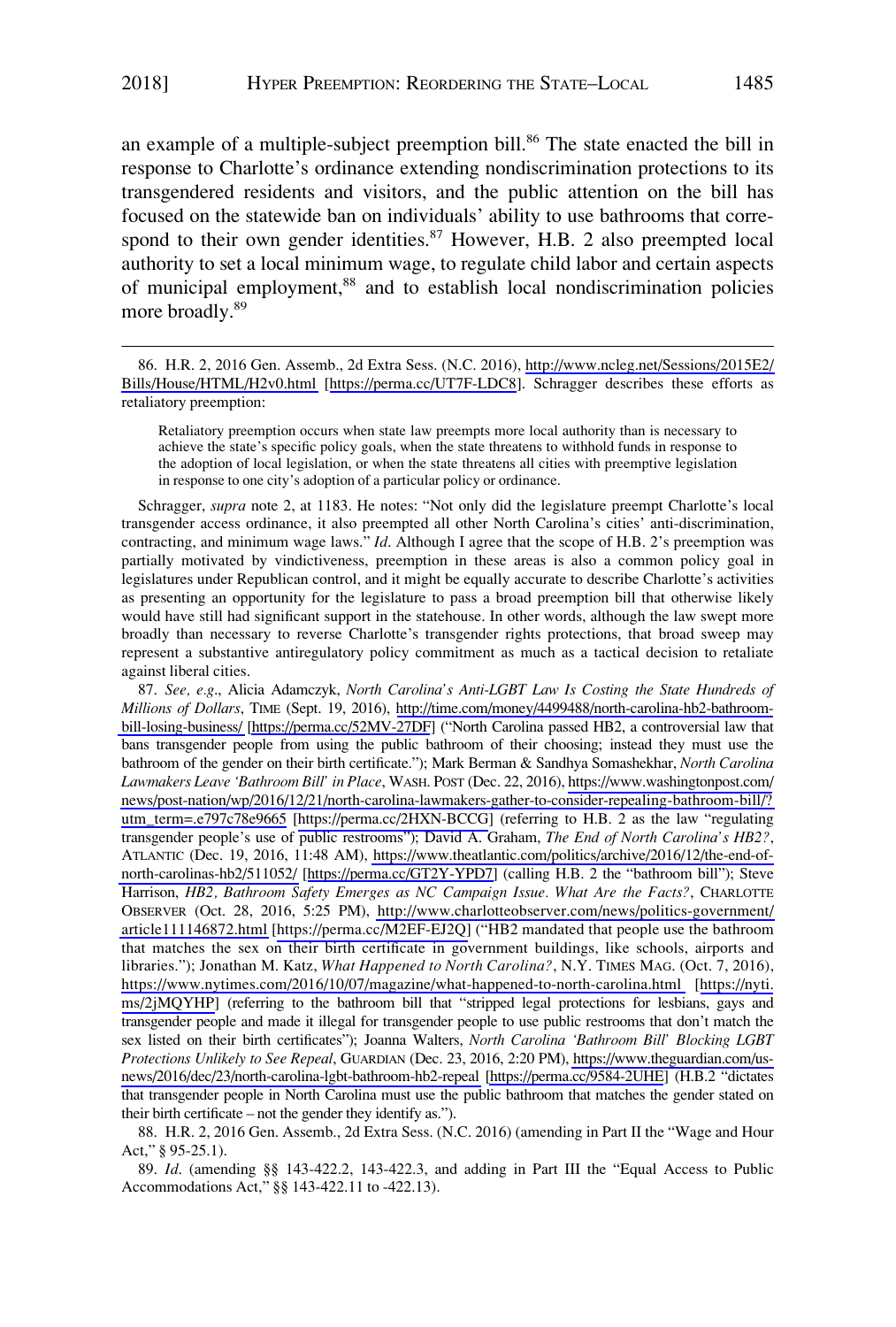<span id="page-17-0"></span>This trend of multi-issue preemption continues. In 2015, Michigan enacted a broad preemption statute that prevents local governments from regulating many aspects of employment, including wages, benefits, application questions, and legal remedies for violations of state wage and hour claims.<sup>90</sup> This legislation prevents local governments from enacting "ban-the-box" ordinances that would prohibit employers from asking about criminal history, ordinances that would seek to ensure employees had predictable, regular schedules to make childcare arrangements easier for working parents, paid sick day requirements, and higher local minimum wages, among other policies.<sup>91</sup> Iowa's H.B. 295, passed in 2017, preempted not only a similar range of local regulations on employment, but also local regulation of plastic bags and take-out containers.<sup>92</sup>

Such multi-issue preemption bills suggest an increasingly hostile attitude among legislators toward local authority. These preemption bills are not enacted as part of a state regulatory bill contemplating trade-offs between statewide uniformity and local discretion, nor are they narrow preemption statutes crafted at the request of constituents who lost local political battles. Rather, multi-issue preemption legislation strips local authority to regulate in multiple issue areas, without replacing local regulations with a unified statewide regulatory framework. To the contrary, the statewide framework is deregulatory, and often explicitly so.

Nevertheless, even these multi-issue preemption bills are legally similar to traditional preemption legislation. Like those traditional preemption efforts, this legislation declares certain policy areas are out-of-bounds for local governments to regulate. The scope of the declaration is just much larger.

#### II. THE ROLE OF POLITICS IN TRADITIONAL PREEMPTION DEBATES

### A. PREEMPTION IN "PARTISAN FEDERALISM"

Preferences about "state" versus "local" control often do not reflect institutional commitments to a particular division of governmental power. Rather, advocates advance their own substantive policy commitments by considering which level of government is most likely to enact their preferences.<sup>93</sup> Thus, although

<sup>90.</sup> Municipalities—Local Government Labor Regulatory Limitation Act, MICH. COMP. LAWS. ANN. §§ 123.1381–123.1396 (West 2015).

<sup>91.</sup> *Id*. For information on these policy ideas blocked by the Michigan law, see generally Christina O'Connell, *Ban the Box: A Call to the Federal Government to Recognize a New Form of Employment Discrimination*, 83 FORDHAM L. REV. 2801, 2830–31 (2014) (discussing the effects of different legislation adopted in states); Charlotte Alexander, Anna Haley-Lock & Nantiya Ruan, *Stabilizing Low-Wage Work*, 50 HARV. C.R.-C.L.L. REV. 1, 36 n.206 (2015) (discussing San Francisco's 2014 "Fair Scheduling and Treatment of Formula Retail Employees Ordinance," the first local scheduling stability ordinance); Rebeccah Golubock Watson, Note, *Defending Paid Sick Leave in New York City*, 19 J.L. & POL'Y 973, 980 (2010) (describing the New York City Paid Sick Time Act); Darin M. Dalmat, Note, *Bringing Economic Justice Closer to Home: The Legal Viability of Local Minimum Wage Laws Under Home Rule*, 39 COLUM. J.L. & Soc. PROBS. 93 (2005) (discussing the history of local minimum wage laws and the legal basis for local authority).

<sup>92.</sup> H.R. 295, 87th Gen. Assemb., Reg. Sess. (Iowa 2017).

<sup>93.</sup> In describing the instrumental role of preemption in partisan debates, I do not mean to abandon the institutionalist perspective or suggest that principled institutionalism is impossible. Rather, my account is descriptive. I provide it not merely because I think it accurately describes much of the current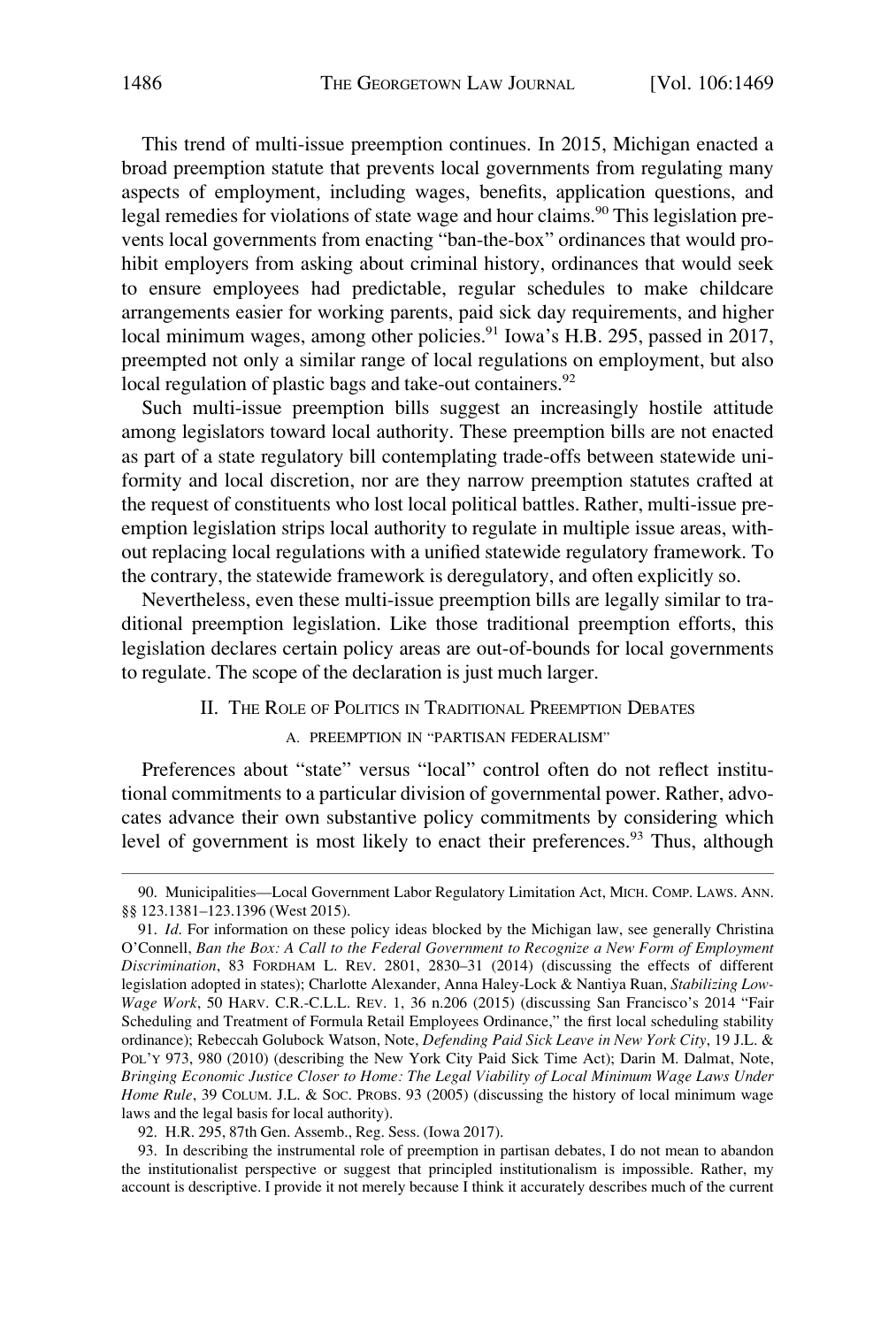criticism of preemption statutes may be couched in institutional concerns over local control, it is often a convenient (and politically neutral) way to express disapproval of the state's *substantive* policy stance. Those hostile to local control, including ALEC's local government counterpart, note the irony that advocates rallying around "local control" to protest state law preemption of local fracking bans would likely support a statewide ban on fracking. <sup>94</sup> These "local control" advocates may have little sympathy for localities that argue that a statewide fracking ban ignores their communities' need for jobs and revenue. This does not mean that protesters lack consistent substantive policy commitments; there are rational reasons for advocates to adopt both positions simultaneously. The point is that local control may be a fig leaf for other policy commitments.

Although the current political climate suggests that progressive policies have more support at the local level, this need not be the case. Historically, much of the legal infrastructure of the Jim Crow order was organized at the local level. Local zoning laws prevented families of color from living in white neighborhoods.<sup>95</sup> Local police enforced social norms of segregation and declined to enforce criminal sanctions against white violence.<sup>96</sup> As discussed above, there are recent examples of local conservative policies, including Hazelton, Pennsylvania's adoption of local sanctions against undocumented immigrants and Cincinnati's charter amendment prohibiting the city from adopting civilrights laws that protect members of the LGBT community.

In this context of a hyper partisan electorate, debates about preemption at the local-state level reflect partisan conflicts at the national-state level. Jessica Bulman-Pozen highlighted the ways in which the assertion of federal or state power reflects partisan dynamics.<sup>97</sup> She defines this "partisan federalism" as "political actors' use of state and federal governments in ways that articulate, stage, and amplify competition between the political parties, and the affective individual processes of state and national identification that accompany this dynamic."98 As she notes, "[f]ederalism provides the institutional terrain for disputes that are

debate but also to ensure critical readers can hold my own feet to the fire to the extent that I attempt to preserve an institutionalist perspective.

<sup>94.</sup> JON D. RUSSELL & AARON BOSTROM, AMERICAN CITY COUNTY EXCHANGE, WHITE PAPER: FEDERALISM, DILLON RULE AND HOME RULE 9 (2016), [https://www.alec.org/app/uploads/2016/01/](https://www.alec.org/app/uploads/2016/01/2016-ACCE-White-Paper-Dillon-House-Rule-Final.pdf)  [2016-ACCE-White-Paper-Dillon-House-Rule-Final.pdf](https://www.alec.org/app/uploads/2016/01/2016-ACCE-White-Paper-Dillon-House-Rule-Final.pdf) [<https://perma.cc/D48V-S2ZQ>]. While there may be real procedural values in the safeguards of home rule, the arguments about local control often feel substantive rather than procedural. In this way, debates about home rule can parallel debates about U.S. constitutional federalism. *See, e.g*., Hills, *supra* note 10, at 658.

<sup>95.</sup> Marisa Bono, *Don't You Be My Neighbor: Restrictive Housing Ordinances as the New Jim Crow*, 3 MOD. AM., 29, 30 (Summer-Fall 2007) (discussing the history of racial zoning during the Jim Crow era).

<sup>96.</sup> STETSON KENNEDY, JIM CROW GUIDE TO THE U.S.A.: THE LAWS, CUSTOMS AND ETIQUETTE GOVERNING THE CONDUCT OF NONWHITES AND OTHER MINORITIES AS SECOND-CLASS CITIZENS 83–84, 106–07 (U. of Ala. Press 2011) (1959) (discussing police enforcement of housing segregation and nonenforcement of protections against violence).

<sup>97.</sup> *See generally* Jessica Bulman-Pozen, *Partisan Federalism*, 127 HARV. L. REV. 1077 (2014). 98. *Id*. at 1080.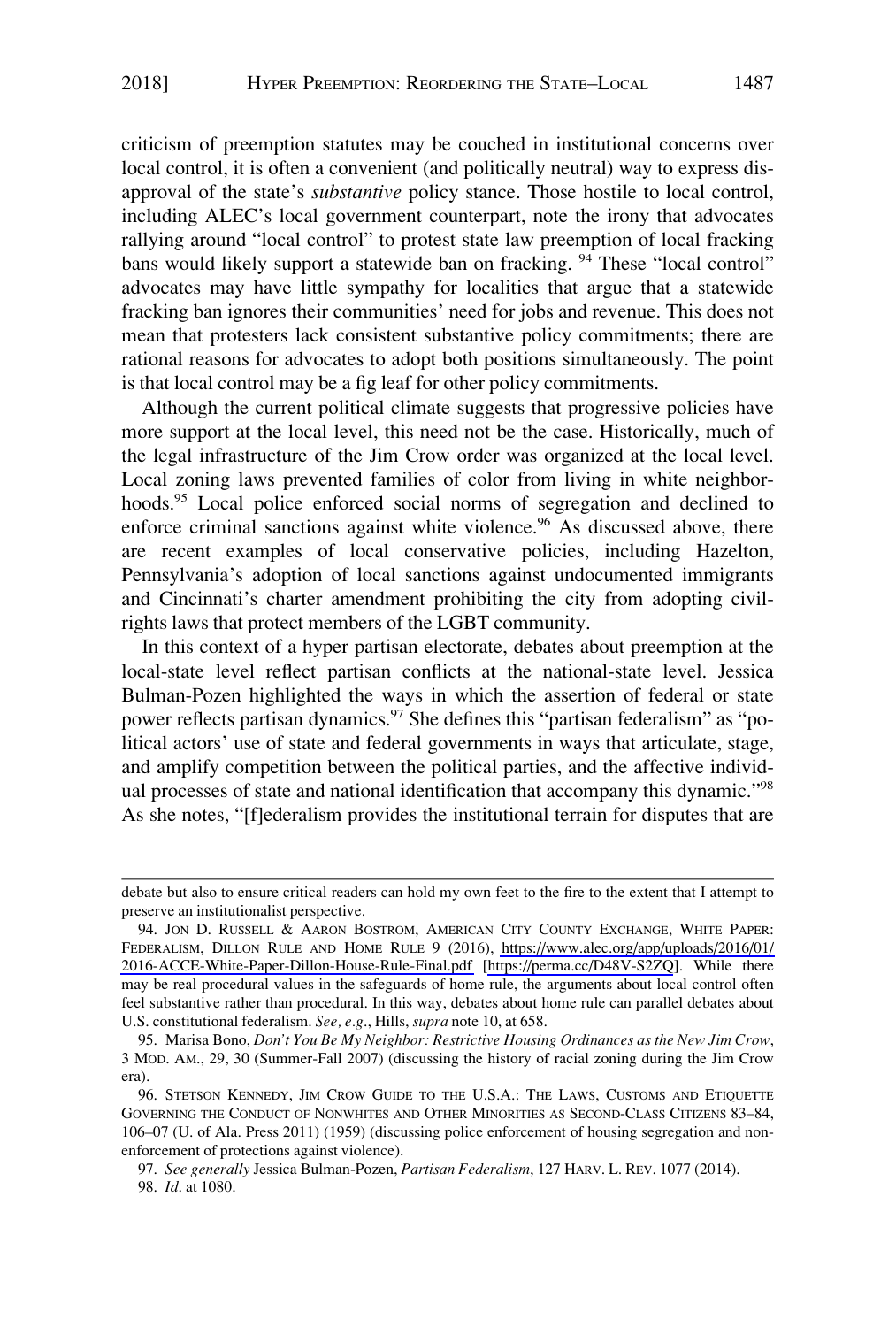substantive in nature."99 Bulman-Pozen suggests state-based identities take on a partisan veil in reaction to national political success or failure.<sup>100</sup>

For example, California Democrats have pushed a "California" identity in response to the election of President Trump. Over sixty-one percent of California voters voted for Hillary Clinton,<sup>101</sup> and the leaders of the California legislature went so far as to issue a joint statement distancing themselves from national politics after the election.<sup>102</sup> California's elected leaders have promised to challenge many of President Trump's policies in court. Thus, more "liberal states" are now engaged in an "institutional flip-flop," arguing that executive powers are limited.<sup>103</sup> Republican state leaders advanced such arguments during the Obama years.<sup>104</sup>

Bulman-Pozen acknowledges that characterizing California as liberal or Texas as conservative masks the number of "losing" voters in each of these states.<sup>105</sup> She argues that partisan federalism might provide an opportunity for partisan losers at the state level to identify with state actions elsewhere. For example, she suggests Texas Democrats may have cheered California's efforts to fill the gap on climate change policy during the Bush presidency, while Massachusetts Republicans may have admired Arizona's defiant immigration policy during the Obama years.<sup>106</sup>

At the same time, partisan federalism may also push political identity vertically down from the state to the local level. Certainly Austin has long prided itself as being outside the mainstream of Texas politics, but Texas's other major cities— Dallas, Houston, El Paso, and San Antonio—are also Democratic. As Bulman-Pozen notes, Democrats in Texas may have cheered the success of their national party during the Obama years, but the difference between state and local politics may have made local political identity more salient as well.<sup>107</sup>

105. *Id*. at 1130–33.

107. *Id*. at 1117 & n.179.

<sup>99.</sup> *Id*.

<sup>100.</sup> *Id*.

<sup>101.</sup> ALEX PADILLA, STATEMENT OF VOTE, NOVEMBER 8, 2016 GENERAL ELECTION (2016), http:// [elections.cdn.sos.ca.gov/sov/2016-general/sov/2016-complete-sov.pdf](http://elections.cdn.sos.ca.gov/sov/2016-general/sov/2016-complete-sov.pdf) [\[https://perma.cc/U2WJ-8ANT](https://perma.cc/U2WJ-8ANT)] (last visited Jan., 30 2018).

<sup>102.</sup> Kevin de León & Anthony Rendon, *Joint Statement from California Legislative Leaders on Result of Presidential Election* (Nov. 9, 2016), [http://sd24.senate.ca.gov/news/2016-11-09-joint-statement](http://sd24.senate.ca.gov/news/2016-11-09-joint-statement-california-legislative-leaders-result-presidential-election)[california-legislative-leaders-result-presidential-election](http://sd24.senate.ca.gov/news/2016-11-09-joint-statement-california-legislative-leaders-result-presidential-election) [[https://perma.cc/J7EA-PLF9\]](https://perma.cc/J7EA-PLF9) ("Today, we woke up feeling like strangers in a foreign land, because yesterday Americans expressed their views on a pluralistic and democratic society that are clearly inconsistent with the values of the people of California.").

<sup>103.</sup> Eric A. Posner & Cass R. Sunstein, *Institutional Flip-Flops*, 94 TEX. L. REV. 485, 486–87 (2016).

<sup>104.</sup> This is not to say liberals abdicated arguments about the limits of the executive power under President Obama. In the intelligence context, for example, many liberals were quite concerned about Obama's use of executive power. However, in the context of federalism and states' rights, liberal states often filed amicus briefs supporting the federal government's exercise of power. *See* Bulman-Pozen, *supra* note 97, at 1107.

<sup>106.</sup> *Cf. id*.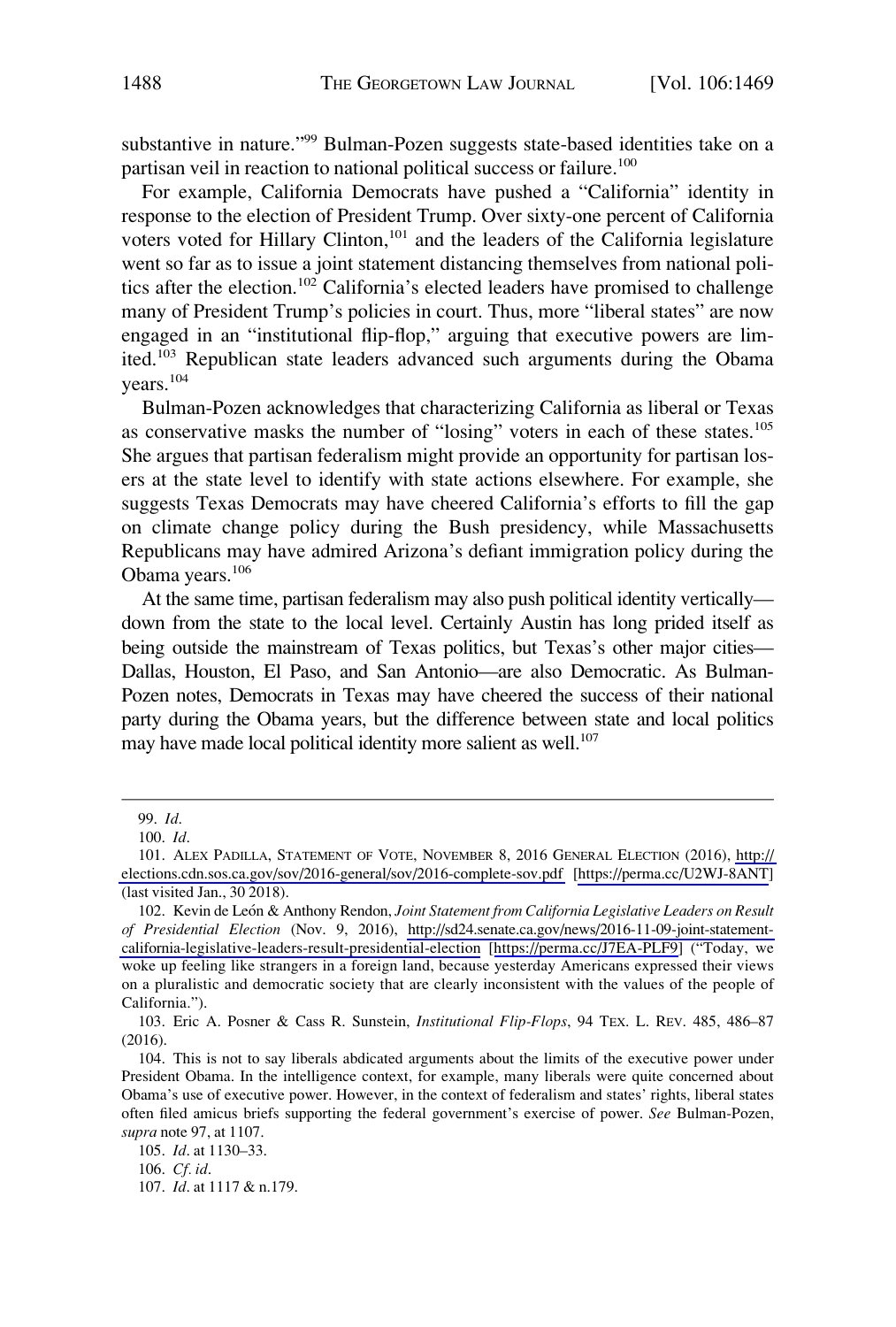Although Bulman-Pozen focuses on the conflict between state and national governments in the United States, much of her analysis would seem to apply equally well to disputes about local power *within* the states. Rick Su's recent work explores intrastate disputes, suggesting that federalism itself is often the framework used to adjudicate these intrastate disputes.<sup>108</sup> As Su notes, claims of federal supremacy may be a local government's strongest legal argument for resisting state authority.<sup>109</sup> Nevertheless, the battle between state and local authority must begin with state preemption of local policy. In this sense, preemption provides "the institutional terrain for disputes that are substantive in nature."<sup>110</sup>

Preemption arguments may therefore be particularly susceptible to institutional flip-flops, much like arguments over "the legitimate authority of the President, Congress, and the Supreme Court" and "the proper relationship between the national government and the states."111 As Cass Sunstein and Eric Posner note, often "responses [to these questions] seem to depend on the answer to a single (and apparently irrelevant) question: who currently controls the relevant institutions."112 Acknowledging that some perceived flip-flops may actually reflect differences in the issues, they suggest these flip-flops originate as tactical decisions (should the Republican majority abandon the filibuster?) and involve motivated reasoning (we trust the President, so we believe he has the authority to act).<sup>113</sup>

There are also potential institutional flip-flops over local control, which has long been a policy value for conservative lawmakers. In fact, liberal critiques of the increasing preemption regime have frequently noted the irony of conservative lawmakers resisting federal intervention while meddling at the state level.<sup>114</sup>

<sup>108.</sup> Su, *supra* note 9, at 206.

<sup>109.</sup> *Id*. at 208.

<sup>110.</sup> Bulman-Pozen, *supra* note 97, at 1080.

<sup>111.</sup> Posner & Sunstein*, supra* note 103, at 486.

<sup>112.</sup> *Id*.

<sup>113.</sup> *Id*. at 491–92.

*See, e.g*., Don Hazen & Steven Rosenfeld, *The Other Right-Wing Tidal Wave Sweeping*  114. *America: Federal and State Preemption of Local Progressive Laws*, SALON (Feb. 28, 2017, 9:59 AM), [https://www.salon.com/2017/02/28/the-other-right-wing-tidal-wave-sweeping-america-federal-and-state](https://www.salon.com/2017/02/28/the-other-right-wing-tidal-wave-sweeping-america-federal-and-state-preemption-of-local-progressive-laws_partner/)[preemption-of-local-progressive-laws\\_partner/](https://www.salon.com/2017/02/28/the-other-right-wing-tidal-wave-sweeping-america-federal-and-state-preemption-of-local-progressive-laws_partner/) [\[https://perma.cc/KD2D-HGJZ\]](https://perma.cc/KD2D-HGJZ) (quoting Mark Pertschuk, of Grassroots Change and Preemption Watch: "Take a place like Texas where we've done a lot of work, and 10 years ago, most legislators, especially Republican legislators, would never have dreamed of preempting local authority because there is a deep tradition of local control . . . . One out of 100 Republicans that have addressed this issue [honestly] have made a nod to the fact that this is a blatant violation of conservative values. Mostly, it's pure politics."); Mathew Ryan, *Conservative Value Abandoned by Conservative Legislatures*, HARV. C.R.-C.L.L. REV.: AMICUS BLOG (Oct. 26, 2015), <http://harvardcrcl.org/conservative-value-abandoned-by-conservative-legislatures/>[\[https://perma.cc/](https://perma.cc/AS8U-U472) [AS8U-U472](https://perma.cc/AS8U-U472)] ("Conservative lawmakers often promote the virtues of local control. And in many cases, I agree with them. Local control can promote democratic accountability, allow for flexible policy amongst diverse communities, breed laboratories of innovation, and disperse power. All of these justifications seem like a perfectly good reason to allow for municipalities to pass minimum wage laws—and other policies—without state capitals telling these cities how to plan their lives. Either that, or conservatives 'abandon the American Revolution,' and admit they only support local control when it fits their politics.").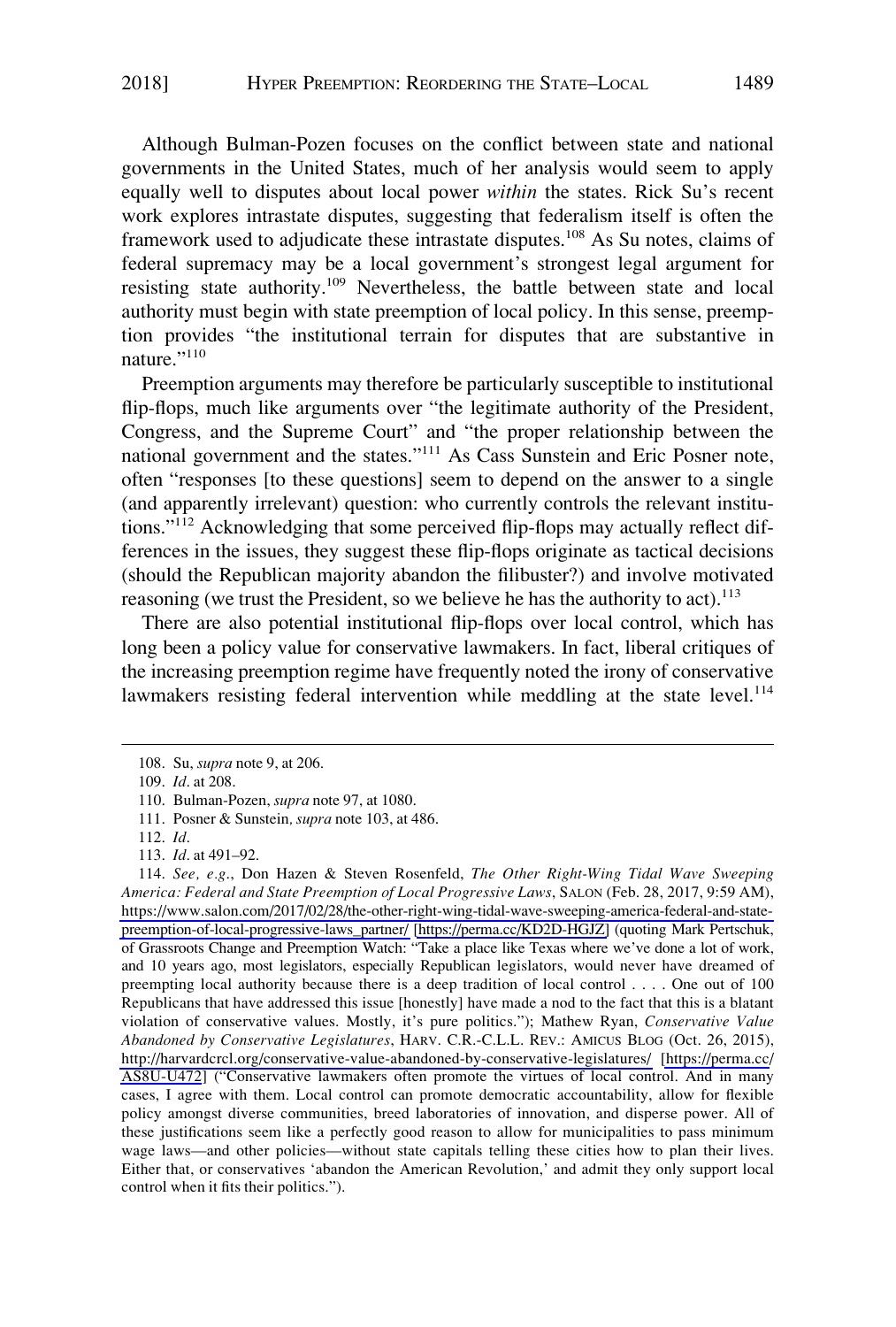Conservatives sometimes try to explain this inconsistency by focusing on the differences between the state and local powers under the Constitution.<sup>115</sup> The persuasiveness of this distinction depends on what is valuable about federalism. If it is simply a commitment to the constitutional text, this distinction is fine, so far as it goes, but then why the focus on the value of local control? Or, to ask the question differently, if local control is a good, why isn't it good all the way down?116

It is possible the answer is merely tactical. "Local control" is good insofar as conservative lawmakers think they reliably control state government, but it is less good at the municipal level, where they perceive liberals to be similarly entrenched. Motivated reasoning may also play a role in this debate; local control becomes a stand-in for control by someone with similar policy preferences.

If, as Posner and Sunstein suggest, one of the checks on institutional flip-flops is the likelihood of institutional reversal, $117$  then flip-flopping may come to characterize the preemption debate. At the national level, at least, there is a tendency for the Presidency to regularly switch parties, and with control of the Senate often existing only by a thin margin, the Senate also moves relatively easily between parties. Political entrenchment at the local level, however, seems harder to undo. Yes, New York City has had both Republican and Democratic mayors, but its political representation in the state house and city council seem to be fixed.<sup>118</sup> In other states, the political tilt of urban areas is even more firmly established $119$  think Austin or Tucson. Further, it is possible state lawmakers, often subject to term limits, may be less likely to care about the institutional responsibilities created by repeat relationships. Because state lawmakers are in office for shorter periods of time, they may not develop the same concern over the possibility that political power will flip, undermining support for procedural rules that limit the power of majoritarian views.

This analysis suggests the difficulty of creating policy-neutral arguments for or against state preemption of local law. The perceived appropriateness of preemption will often depend on one's views about the importance of the state's policy goals as weighed against the need for local majorities' ability to implement their own policy preferences. For almost everyone, sometimes state preemption will be a good idea, and at other times, local control will be preferable.

<sup>115.</sup> RUSSELL & BOSTROM, *supra* note 94, at 2–3.

<sup>116.</sup> *Cf*. Gerken, *supra* note 18, at 22–25.

<sup>117.</sup> *Cf*. Posner & Sunstein*, supra* note 103, at 532–33.

<sup>118.</sup> *See* CHARLES BRECHER ET AL., POWER FAILURE: NEW YORK CITY POLITICS AND POLICY SINCE 1960 60–61 (1993) (describing Democratic dominance on the New York City Council since 1949, when proportional representation was abolished).

*See, e.g*., Philip Bump, *There Really Are Two Americas. An Urban One and a Rural One*., WASH. 119. POST: THE FIX (Oct. 21, 2014), [https://www.washingtonpost.com/news/the-fix/wp/2014/10/21/there-really](https://www.washingtonpost.com/news/the-fix/wp/2014/10/21/there-really-are-two-americas-a-urban-one-and-a-rural-one)[are-two-americas-a-urban-one-and-a-rural-one](https://www.washingtonpost.com/news/the-fix/wp/2014/10/21/there-really-are-two-americas-a-urban-one-and-a-rural-one) [\[https://perma.cc/TX4Q-BGCJ](https://perma.cc/TX4Q-BGCJ)]; Louis Jacobson, *Why Democrat Governors and Republican Mayors Have Become Rare*, GOVERNING (July 16, 2015), [http://](http://www.governing.com/topics/politics/gov-political-party-success-president-governor-congress-mayor.html)  [www.governing.com/topics/politics/gov-political-party-success-president-governor-congress-mayor.html](http://www.governing.com/topics/politics/gov-political-party-success-president-governor-congress-mayor.html)  [\[https://perma.cc/HA4Y-B55T](https://perma.cc/HA4Y-B55T)]; Anthony Williams, *Stop One-Party Rule in Big Cities*, CITYLAB (Oct. 15, 2017),<https://www.citylab.com/solutions/2017/10/stop-one-party-rule-in-big-cities/542940/> [\[https://perma.cc/ENU8-BZEZ\]](https://perma.cc/ENU8-BZEZ).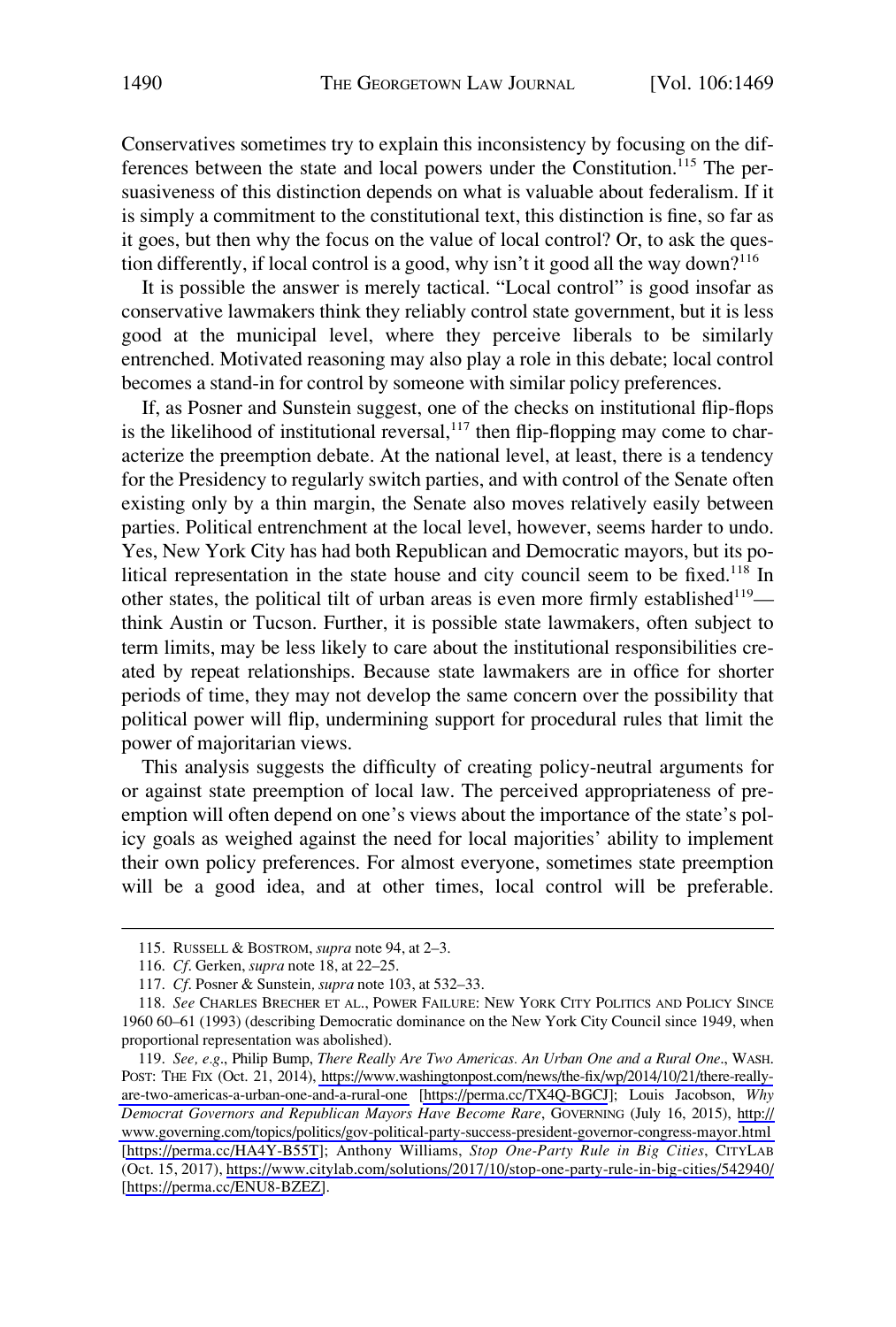<span id="page-22-0"></span>Acknowledging that debates about local versus state control will almost never be resolved as pure questions of principle, however, does not mean there are not some substantive policy concerns weighing both toward and against local control.120 In the next section, I consider these principles.

# B. POLICY JUSTIFICATIONS FOR LOCAL CONTROL

Preemption—and hyper preemption—are only troubling developments if there is some value to local control. In this section, I highlight three arguments for local control. First, local control may allow a divided populace a better chance of maximizing policy preferences. Second, and relatedly, local control may better be able to respond to problems that are local in nature. Third, local control may offer additional "laboratories of democracy."121

First, allowing localities to pursue their own policy goals allows local residents to maximize their policy preferences. In his now-classic article, *A Pure Theory of Local Expenditures*, Charles Tiebout offers a model of residential choice that justifies variation in local policies.<sup>122</sup> According to Tiebout, taxpayers sort themselves among various localities based on their preference for the bundle of goods each locality offers and the tax payments required to support that bundle of goods.123 Because different taxpayers will have different preferences about which goods they prefer and at what prices, the existence of multiple jurisdictions ensures that a wider range of taxpayer preferences can be honored.

As many scholars have observed, the simplifications of the Tiebout model elide many complexities of residential choice.<sup>124</sup> Nevertheless, this simplified model makes clear that there are costs to uniform policies when preferences are heterogeneous. Further, although Tiebout's own model focuses on local government decisions to raise and spend revenue, residents may also have heterogeneous *regulatory* preferences. Such sorting only functions where local governments have sufficient authority to enact the policy preferences of their residents and prospective residents.

For example, Joseph Blocher has argued that both gun control laws and constitutional and statutory limits on those laws should be sensitive to local preferences.<sup>125</sup> He notes sharp divides between rural and urban communities with regard to gun ownership patterns and norms. Urban residents are both less likely to own guns and more likely to support gun control than those who live

<sup>120.</sup> By institutional factors, I mean factors not motivated by substantive policy or political concerns.

<sup>121.</sup> *Cf*. New State Ice Co. v. Liebmann, 285 U.S. 262, 311 (1932) (Brandeis, J., dissenting) ("It is one of the happy incidents of the federal system that a single courageous State may, if its citizens choose, serve as a laboratory . . . .").

<sup>122.</sup> Charles M. Tiebout, *A Pure Theory of Local Expenditures*, 64 J. POL. ECON. 416, 419–20 (1956).

<sup>123.</sup> *Id*.

<sup>124.</sup> *See generally* THE TIEBOUT MODEL AT FIFTY (William A. Fischel, ed., 2006) (compiling works by prominent scholars, including several discussing the limits of Tiebout's model).

<sup>125.</sup> *See, e.g*., Blocher, *supra* note 10.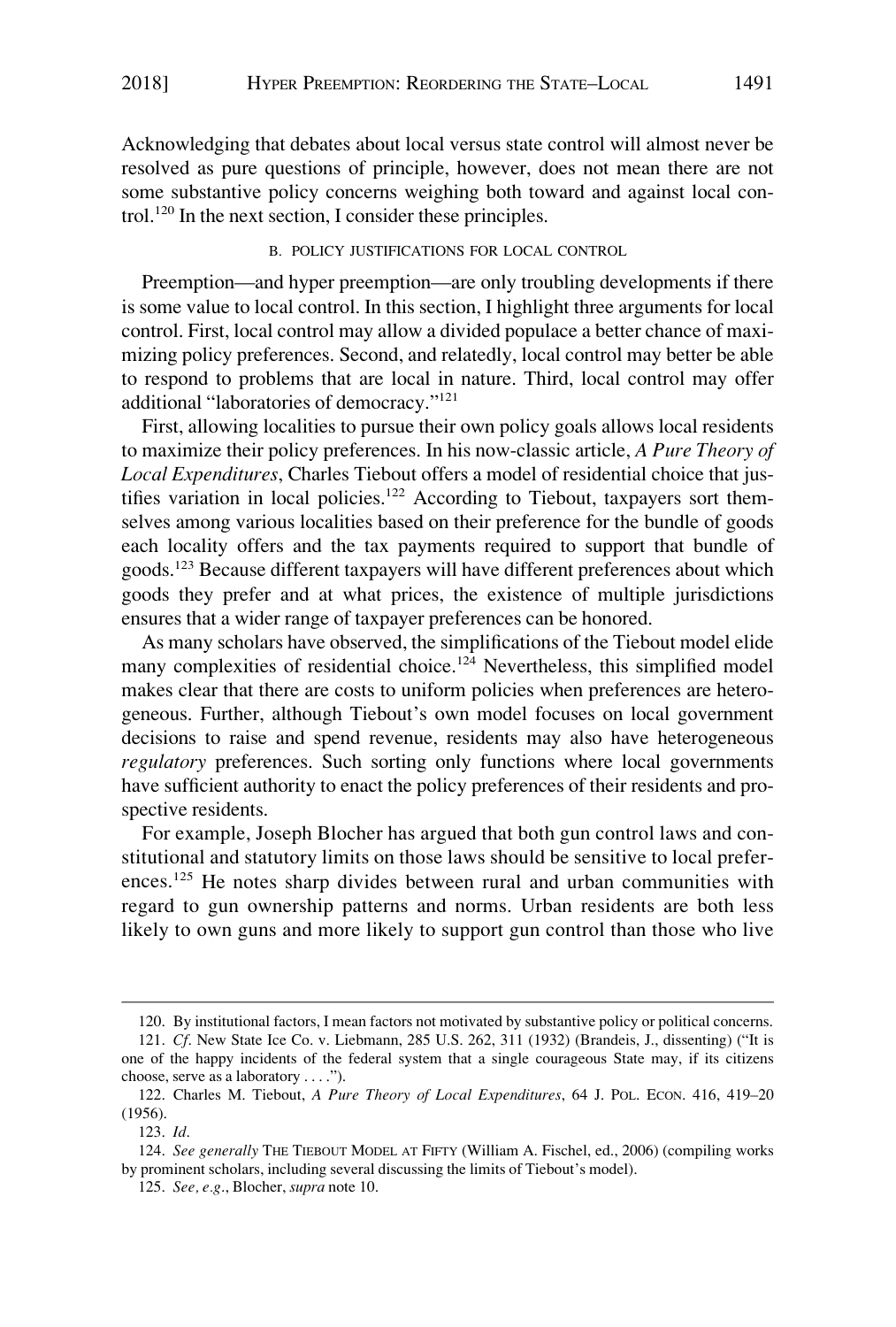in rural communities.<sup>126</sup> Respecting those differences may make good political sense.

Second, local control may improve substantive policymaking by allowing local ordinances to reflect local needs. We do not expect rural areas to have the same zoning restrictions on domestic animals that we expect in urban communities. Density creates problems for urban farmers that have little parallel in rural America. Nor do rural communities have the same problems of congestion and traffic, so we would not expect them to adopt policies aimed at mitigating these problems.

Even in such highly politicized policy areas, these differences may prove policy-relevant. For example, in the gun control context, as Blocher notes, the reasons that urban residents prefer gun control are not only cultural.<sup>127</sup> Those living in urban areas are also significantly more likely to be victims of gun violence.<sup>128</sup> Regulating rural behavior to solve urban problems makes little sense.

State law could make these differentiations in policy, but that necessarily means that rural state legislators are voting on policies that affect urban residents and urban state legislators are voting on policies that affect rural residents. Allowing local communities to make policy themselves helps ensure those crafting the policies are stakeholders in the affected communities.

Third, allowing space for local government policymaking is another way our federalist system encourages innovation.<sup>129</sup> Some local jurisdictions have budgets that exceed those of some small states and thus have the institutional capacity to experiment just as well as states. And even smaller jurisdictions have the capacity to experiment with policies that require less administrative capacity, as they have done with smoking and plastic bag bans.<sup>130</sup>

Further, as Paul Diller has argued, local governments may actually be better suited to experimentation than state governments because there are fewer "vetogates"—opportunities for lobbyists to block policy experiments.131 For example, unlike state legislatures, which are almost all bicameral, local government experimentation can be put in place with the vote of the city council.132 Diller suggests that lobbyists may find it difficult to fight a policy battle

<sup>126.</sup> *Id*. at 85–86.

<sup>127.</sup> *Id*. at 100–01 (discussing higher rates of gun crimes in urban areas).

<sup>128.</sup> *Id*.

<sup>129.</sup> *Cf*. New State Ice Co. v. Liebmann, 285 U.S. 262, 311 (1932) (Brandeis, J., dissenting). Susan Rose-Ackerman famously argued that free riding would limit these experiments, at least at the state level. *See* Susan Rose-Ackerman, *Risk Taking and Reelection: Does Federalism Promote Innovation?*, 9 J. LEGAL STUD. 593, 594 (1980). Empirical work, however, has found only mixed evidence to support this prediction. Brian Galle & Joseph Leahy, *Laboratories of Democracy? Policy Innovation in Decentralized Governments*, 58 EMORY L.J. 1333 (2009) (evaluating criticisms of Ackerman's argument). For example, Ackerman's article doesn't consider the incentive that local officials seeking to make a statewide or national name for themselves might have to pursue innovative policies. *Id*. at 1382.

<sup>130.</sup> Ryan Phelps, *An Empirical Investigation Into the Local Decision to Ban Smoking*, 31 J. APPLIED ECON. & POL'Y 35, 36 (Summer 2012) (discussing attributes of localities most likely to pass local smoking bans).

<sup>131.</sup> Diller, *supra* note 10, at 1266–67.

<sup>132.</sup> *Id*. at 1266.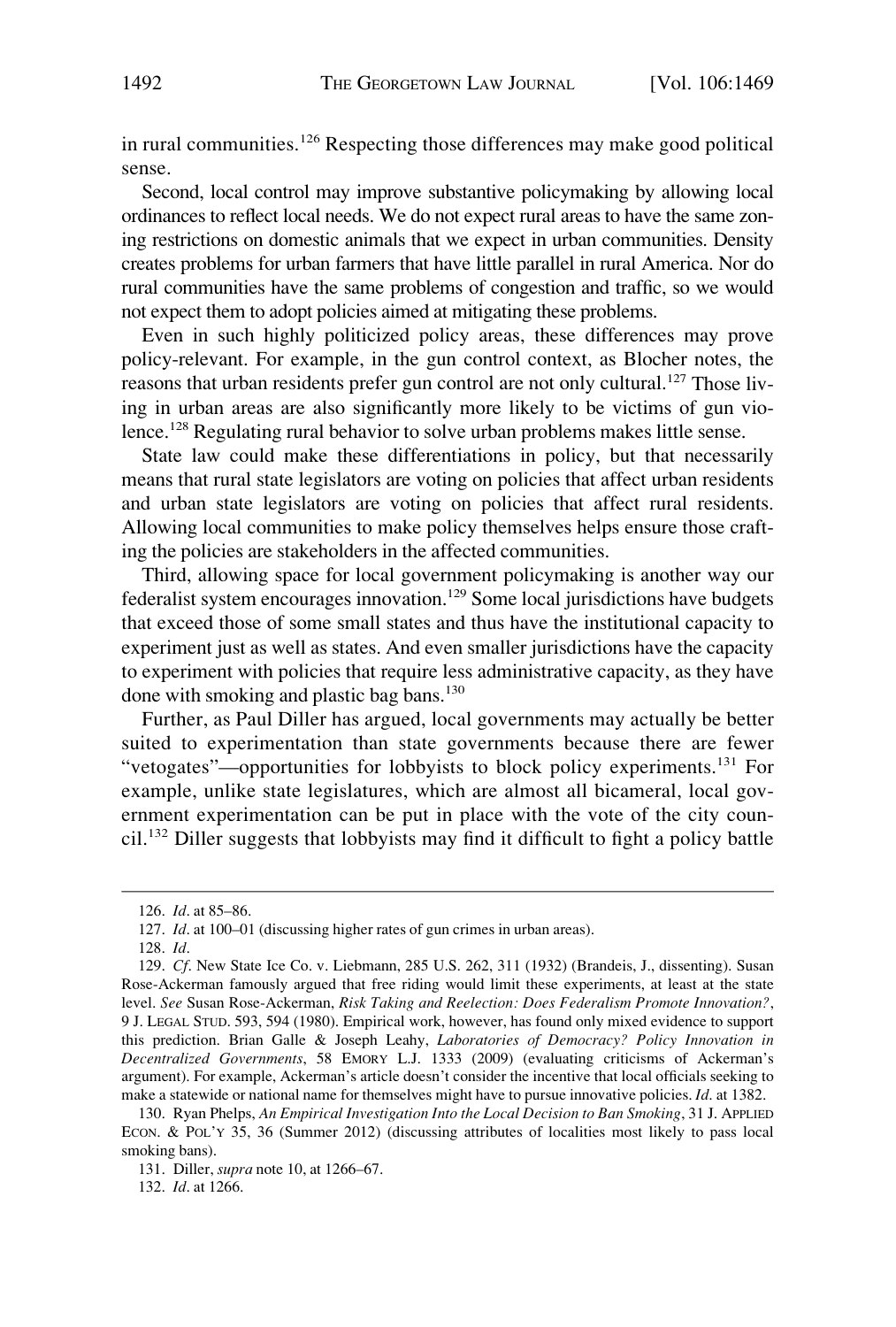<span id="page-24-0"></span>on multiple local fronts and that the relatively lower costs of local elections make it easier for policy entrepreneurs to gain political influence.<sup>133</sup>

Brandeis's account of the role of sub-federal jurisdictions as successful laboratories focused on their usefulness at the national level.<sup>134</sup> However, local policy ideas can proliferate not just vertically, but also horizontally. Recently, for example, we have seen localities sharing their policy ideas for combatting obesity and reforming police.<sup>135</sup> Two decades ago, localities were on the forefront of recognizing the equality of same-sex relationships by offering gay couples the opportunity to register for domestic partnership.136

There are real benefits to allowing localities to engage in policymaking. By allowing greater variation in public policy, local policymaking may allow greater alignment between voters and their policy preferences. Further, local policymaking may be better in situations where locals and local officials have ground-level expertise in both the scope of the problem and in developing solutions. Finally, because of the multiplicity of local governments, local policymaking allows for significant policy experimentation. Nevertheless, I discuss in the next section the disadvantages of allowing localities to make policy, especially when such policymaking undermines statewide legal uniformity.

# C. POLICY JUSTIFICATIONS FOR STATE CONTROL

State-level control offers the advantage of uniformity and, with it, an easing of compliance and enforcement burdens which may outweigh the value of local control. In the absence of state-level control, state policymakers may be concerned about the externalities that local policies impose on those outside the local jurisdiction. Finally, states may learn from local policy experiments in ways that suggest the state as a whole may benefit from a uniform policy.

<sup>133.</sup> *Id*. at 1260–61. Of course, the flip side of this argument about costs is that special interest groups can also more easily capture local elected officials because of low turnout, low visibility elections. *Id*. The empirical literature certainly suggests this is a problem in local democracy, but I'm not aware of any studies comparing these tradeoffs directly. *Cf*. Jackie Filla & Martin Johnson, *Local News Outlets and Political Participation*, 45 URB. AFF. REV. 679, 680 (2010) (arguing that access to local government news affects voter turnout in municipal elections); Zoltan L. Hajnal & Paul G. Lewis, *Municipal Institutions and Voter Turnout in Local Elections*, 38 URB. AFF. REV. 645, 648 (2003) (arguing that coinciding local elections with national elections will help with voter turnout and coverage).

<sup>134.</sup> *New State Ice Co*., 285 U.S. at 311 (Brandeis, J., dissenting).

<sup>135.</sup> Bipartisan Mayors Call on Congress to Save Community Oriented Policing Services (COPS) *Ahead of Congressional Markup*, U.S. CONF. MAYORS, [https://www.usmayors.org/2017/07/13/bipartisan](https://www.usmayors.org/2017/07/13/bipartisan-mayors-call-on-congress-to-save-community-oriented-policing-services-cops-ahead-of-congressional-markup/)[mayors-call-on-congress-to-save-community-oriented-policing-services-cops-ahead-of-congressional](https://www.usmayors.org/2017/07/13/bipartisan-mayors-call-on-congress-to-save-community-oriented-policing-services-cops-ahead-of-congressional-markup/)[markup/](https://www.usmayors.org/2017/07/13/bipartisan-mayors-call-on-congress-to-save-community-oriented-policing-services-cops-ahead-of-congressional-markup/) [<https://perma.cc/NAJ8-Z7VY>] (July 13, 2017) (discussing the COPS program and the development and sharing of innovative community policing strategies); *Childhood Obesity Prevention*, U.S. CONF. MAYORS, <https://www.usmayors.org/childhood-obesity-prevention/>[\[https://perma.cc/5BFE-](https://perma.cc/5BFE-GYMF)[GYMF](https://perma.cc/5BFE-GYMF)] (last visited Jan. 31, 2018) (discussing the process for receiving grants, sharing best practices, and participating in the sixth year of the program); *Community Control Over Police Surveillance*, ACLU, <https://www.aclu.org/feature/community-control-over-police-surveillance>[[https://perma.cc/P9WV-](https://perma.cc/P9WV-6XEV)[6XEV\]](https://perma.cc/P9WV-6XEV) (last visited Jan. 31, 2018) (describing the cities that have participated in the Community Control Over Police Surveillance effort to take local control over the use of body cameras).

<sup>136.</sup> Sanford N. Katz, *Domestic Partnership Laws*, 1997 INT'L SURV. FAM. L. 485, 490–91 (discussing local ordinances' impact on domestic partnerships).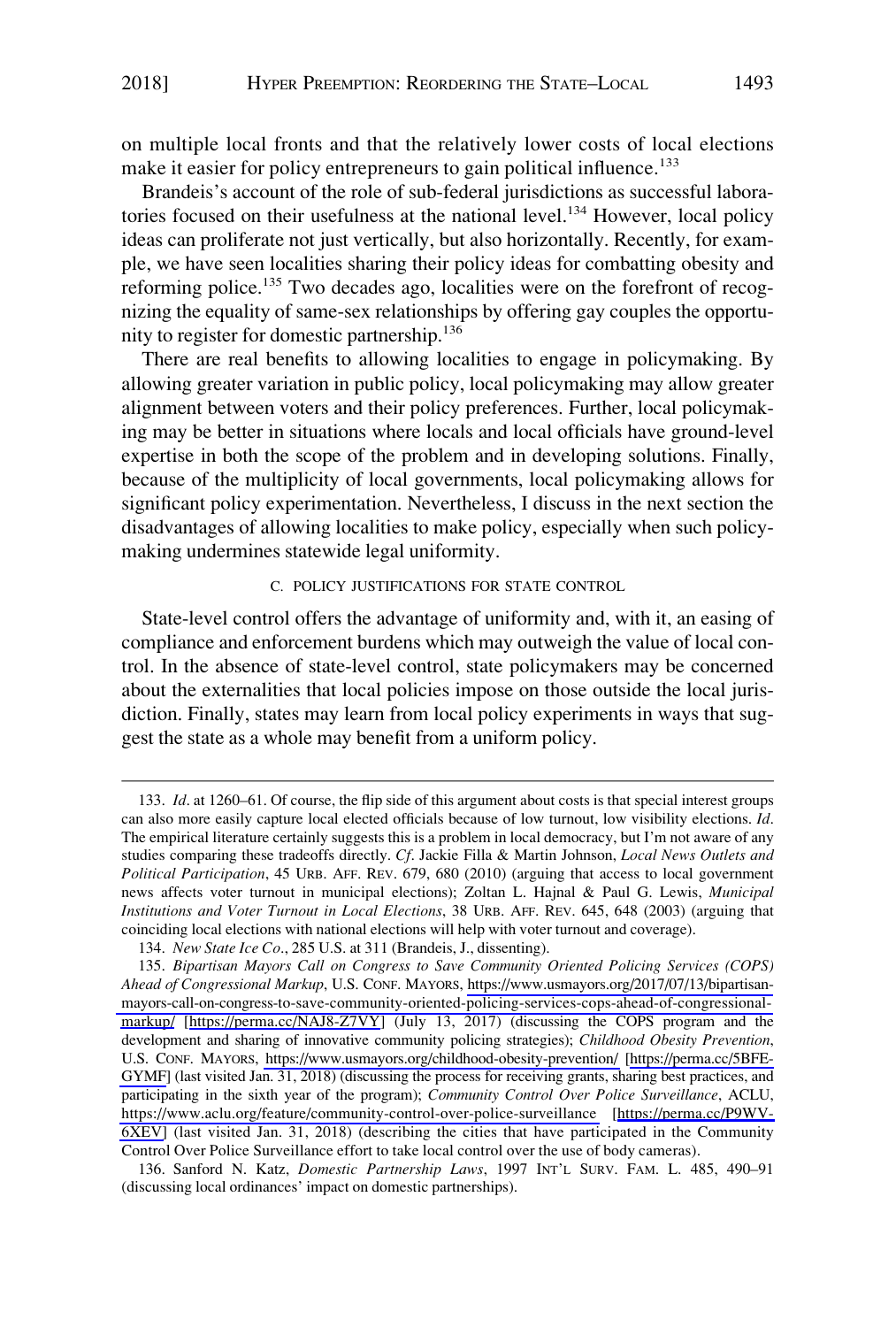<span id="page-25-0"></span>Even when arguments in favor of local control are persuasive, local control may increase compliance and enforcement costs. For example, tax scholars are often critical of the complexity imposed when local jurisdictions implement their own sales and income tax bases. Businesses may face significant compliance costs when the tax base differs across municipal boundaries.<sup>137</sup> Gun control advocates may face similar claims about the difficulties facing gun owners as they move through jurisdictions with different rules regarding gun possession.<sup>138</sup>

And to the extent local policymaking's value derives from the ability of localities to innovate and experiment, this justification also suggests reasons to limit local autonomy. If a local policy experiment is successful, its success may argue for expanding the policy to cover the entire state. For example, the success of local smoking bans portended statewide bans that were to come in the decades following these local experiments.139 The experience of local governments offered proof that limiting smoking in restaurants would not have the catastrophic consequences on restaurant sales that had been predicted by those trying to defeat these bans. Once the experiments proved successful, state policymakers saw no reason to allow localities to opt-out.<sup>140</sup>

In offering this account of some of the normative arguments made in favor of and against local control, I recognize that this discussion is all-too-brief. Nevertheless, in thinking about debates about the proper scope of local autonomy, these normative arguments should be among the main topics of debate. In the context of any given policy dispute, the resonance of these arguments may differ, and compliance costs associated with the loss of statewide uniformity may be significant or practically non-existent. I argue in the next section that the emerging trend of hyper preemption short-circuits this debate and presumes local policymaking should always be discouraged.

# III. HYPER PREEMPTION

If policy preemption is an old story, its variant in the emerging trend of hyper preemption has not received the attention it deserves. Rather than simply asserting state authority over a specific policy area, presumably after some debate about the merits of the policy in question, these statutes try to dissuade cities from exercising their policymaking authority in the first place. In this Part, I first offer a

<sup>137.</sup> Erin Adele Scharff, *Powerful Cities?: Limits on Municipal Taxing Authority and What to Do About Them*, 91 N.Y.U. L. REV. 292, 332–33 (2016).

<sup>138.</sup> *See* Blocher, *supra* note 10, at 138 (discussing the difficulties of implementing firearm localism).

<sup>139.</sup> Charles R. Shipan & Craig Volden, *Bottom-up Federalism: The Diffusion of Antismoking Policies from U.S. Cities to States*, 50 AM. J. POL. SCI. 825, 840 (2006) (discussing the statistical analysis of local smoking ban effects on state policies and concluding that a snowball effect is seen when state legislatures are more professional and able to learn from local actions).

<sup>140.</sup> By the same token, if the experiment runs and it's a failure, why should state law continue to allow localities to experiment with bad policies? It may be harder to agree on metrics of failure than metrics of success. For example, even if long-run data suggest that changes in soda taxes do not affect rates of chronic conditions associated with obesity, advocates may still argue that revenue from the soda tax provides important funding.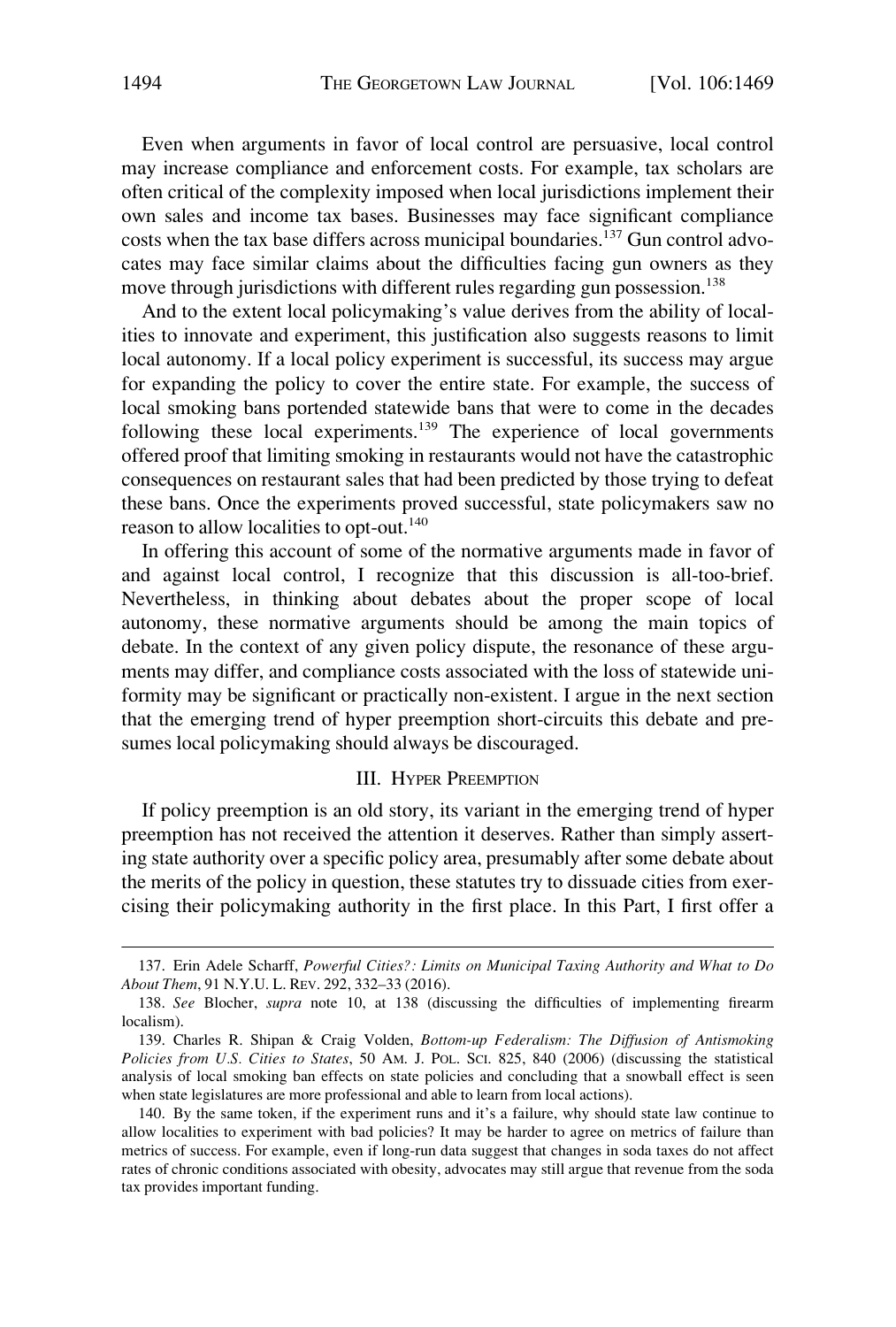<span id="page-26-0"></span>typology of various hyper preemption statutes, and then I discuss the ways these statutes differ from traditional policy preemption.

### A. HYPER PREEMPTION STATUTES

Under general preemption principles, if a city passes an ordinance that possibly conflicts with state law, it is almost always possible for an affected party to challenge that ordinance. This is the process by which business interests have traditionally used the courts to challenge local regulation.<sup>141</sup> The case would make its way through the state courts slowly, and the locality would bear the costs of its legal representation. The plaintiff would argue that the locality was without the power to craft the regulation or that the regulation was in conflict with an existing state law. The locality would argue that there was no such conflict, or that the state statute itself was unconstitutional—either as an infringement of state home rule law or under a different constitutional provision.

Hyper preemption changes this typical adjudicative process in a variety of ways. Some proposed hyper preemption statutes include broad punitive measures, which apply a fiscally-disabling sanction whenever a locality is deemed in violation with state law. So far, only Arizona has passed such a sweeping hyper preemption statute. Another category of legislation—narrow punitive measures—applies similarly fiscally-disabling sanctions, but only to a discreet area of state preemption law. The numerous sanctuary city bills adopted and proposed by state legislatures are examples of this narrow punitive preemption. Some hyper preemption statutes target public officials for their role in adopting or supporting local laws in conflict with state law. Finally, "blanket preemption" gives broad preemptive effect to state law. I consider each of these types of hyper preemption in turn.

# 1. Broad Punitive Measures: Arizona's S.B. 1487

Broad punitive measures impose significant fiscal sanctions on localities who have adopted policy positions that state authorities conclude violate state law. Arizona's S.B. 1487, the only such broad punitive measure to be enacted by a state legislature, short circuits the traditional legal process for determining preemption challenges. The statute grants Arizona's attorney general extraordinary powers both to determine whether a locality has violated state law and to punish such violations.<sup>142</sup> Under this new law, any member of the state legislature can report a city, town, or county to the attorney general if that member believes the locality has adopted an "ordinance, regulation, order, or other official action" that is contrary to Arizona law.<sup>143</sup>

The Arizona attorney general's online complaints page now provides information for reporting violations of S.B. 1487, alongside information about reporting

<sup>141.</sup> Diller, *supra* note 17, at 1142–53 (discussing doctrinal distinctions in state preemption doctrine and offering numerous cases where business interests have challenged local regulations).

<sup>142.</sup> *See* S. 1487, 52d Leg., 2d Reg. Sess. (Ariz. 2016).

<sup>143.</sup> ARIZ. REV. STAT. ANN. § 41-194.01(A) (2016).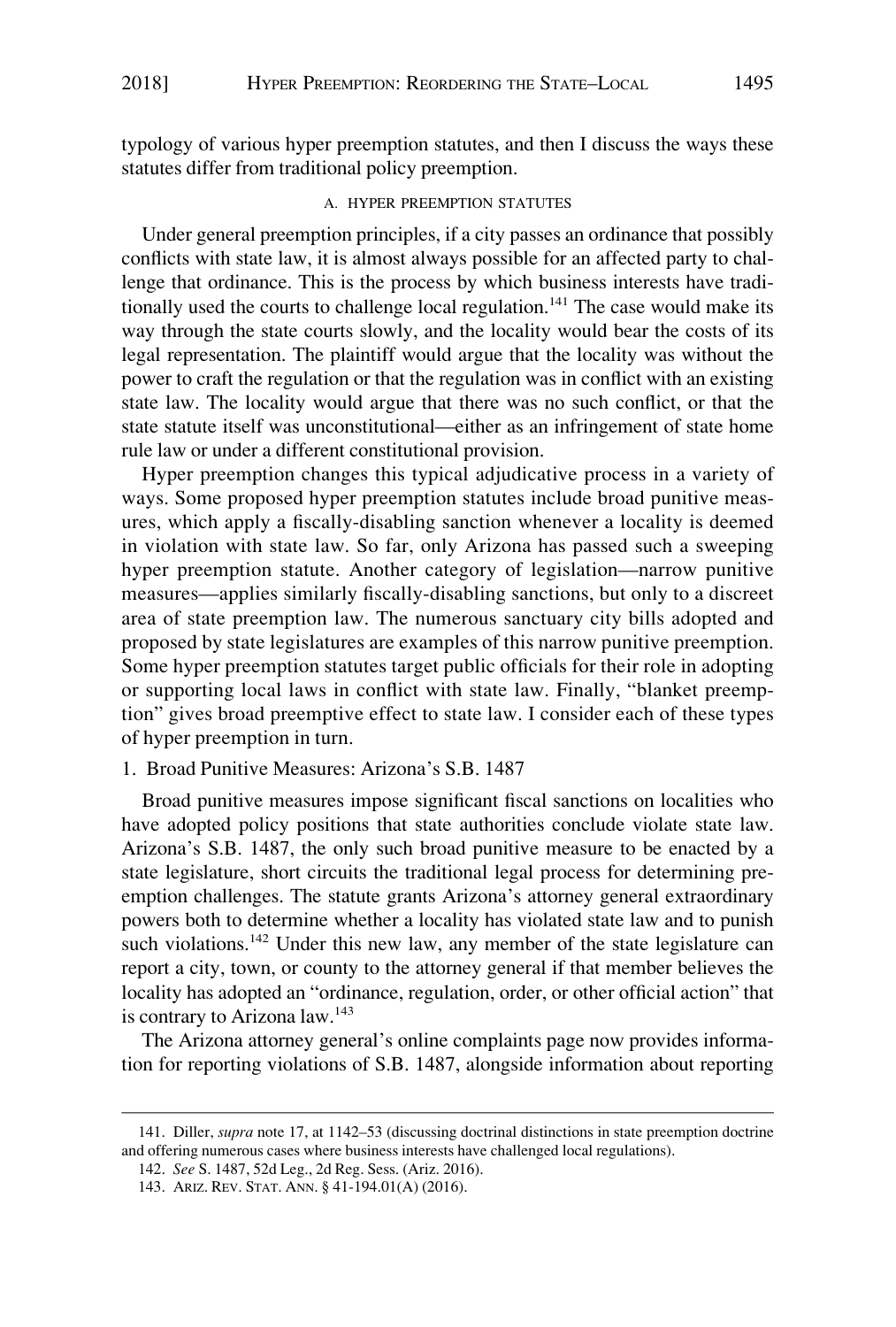consumer fraud, Medicaid fraud, violations of state open-meeting laws, and other, more typical complaints.<sup>144</sup> The attorney general's office has even created a two-page form for members of the legislature to fill out documenting suspected violations.<sup>145</sup>

Under S.B. 1487, once a complaint is formally filed, the attorney general has thirty days to investigate it and make a written report.<sup>146</sup> If the attorney general determines that there has been no violation of state law, the investigation is closed.<sup>147</sup> But if the attorney general determines there is a violation, the locality is given thirty days to cure.<sup>148</sup> If it chooses not to, or if the attorney general concludes the locality's efforts to cure are insufficient, S.B. 1487 *requires* the attorney general to direct the state treasurer to withhold state-shared revenue.<sup>149</sup> State-shared revenue is revenue collected by state taxes that state law earmarks to support local governments.<sup>150</sup> In Tucson, state-shared revenue represents about a quarter of the city's general revenue fund.<sup>151</sup> If the city still doesn't correct the violation, the state treasurer is instructed to redistribute this money to other localities.152 The statute provides no judicial review of the attorney general's conclusion that the locality has violated state law.

In cases where the attorney general concludes there is a close question and, in the words of the statute, there "may" be a violation, the attorney general is required to file a special action in the Arizona Supreme Court to resolve the issue on an expedited basis.<sup>153</sup> Even here, however, localities are put at a disadvantage. The statute requires the challenged locality to post a bond equal to half its annual state-shared revenue as part of this special action,<sup>154</sup> although the legislation does not specify the consequences of a failure to post the bond.155 To give a sense of the size of this bond posting, the bond exceeds

146. ARIZ. REV. STAT. ANN. § 41-194.01(B) (2016).

150. See ARIZONA SENATE RESEARCH STAFF, ISSUE BRIEF: STATE SHARED REVENUES (2006), www. [azleg.gov/briefs/senate/state%20shared%20revenues.pdf](http://www.azleg.gov/briefs/senate/state%20shared%20revenues.pdf) [<https://perma.cc/S32H-FGRA>].

151. Complaint at 5, City of Tucson v. Arizona, C20165733 (Ariz. Super. Ct. Dec. 12, 2016).

152. §§ 41-194.01(B)(1)(a), 42-5029(L), 43-206(F).

153. § 41-194.01(B)(2).

154. *Id*.

<sup>144.</sup> Complaints, ARIZ. ATT'Y GEN., <https://www.azag.gov/complaints>[\[https://perma.cc/PB3E-](https://perma.cc/PB3E-PLCL)[PLCL\]](https://perma.cc/PB3E-PLCL) (last visited Feb. 9, 2018).

*Legislator Request for Attorney General Investigation of Alleged State-Law Violations by*  145. *County, City, or Town*, ARIZ. ATT'Y GEN. (Aug. 2016), [https://www.azag.gov/sites/default/files/sites/all/](https://www.azag.gov/sites/default/files/sites/all/docs/complaints/new/Legislator%20Request%20Form%20ARS%2041-194_011.pdf)  [docs/complaints/new/Legislator%20Request%20Form%20ARS%2041-194\\_011.pdf](https://www.azag.gov/sites/default/files/sites/all/docs/complaints/new/Legislator%20Request%20Form%20ARS%2041-194_011.pdf) [[https://perma.cc/](https://perma.cc/NG97-YZWQ)  [NG97-YZWQ](https://perma.cc/NG97-YZWQ)].

<sup>147. § 41-194.01(</sup>B)(3).

<sup>148. § 41-194.01(</sup>B)(1).

<sup>149. §§ 41-194.01(</sup>B)(1)(a), 42-5029(L), 43-206(F).

<sup>155.</sup> *See id*. As a result of this ambiguity, at least three members of the Arizona Supreme Court found this part of the statute unenforceable because it was unintelligible. State *ex rel*. Brnovich v. City of Tucson, 399 P.3d 663, 683 (Ariz. 2017).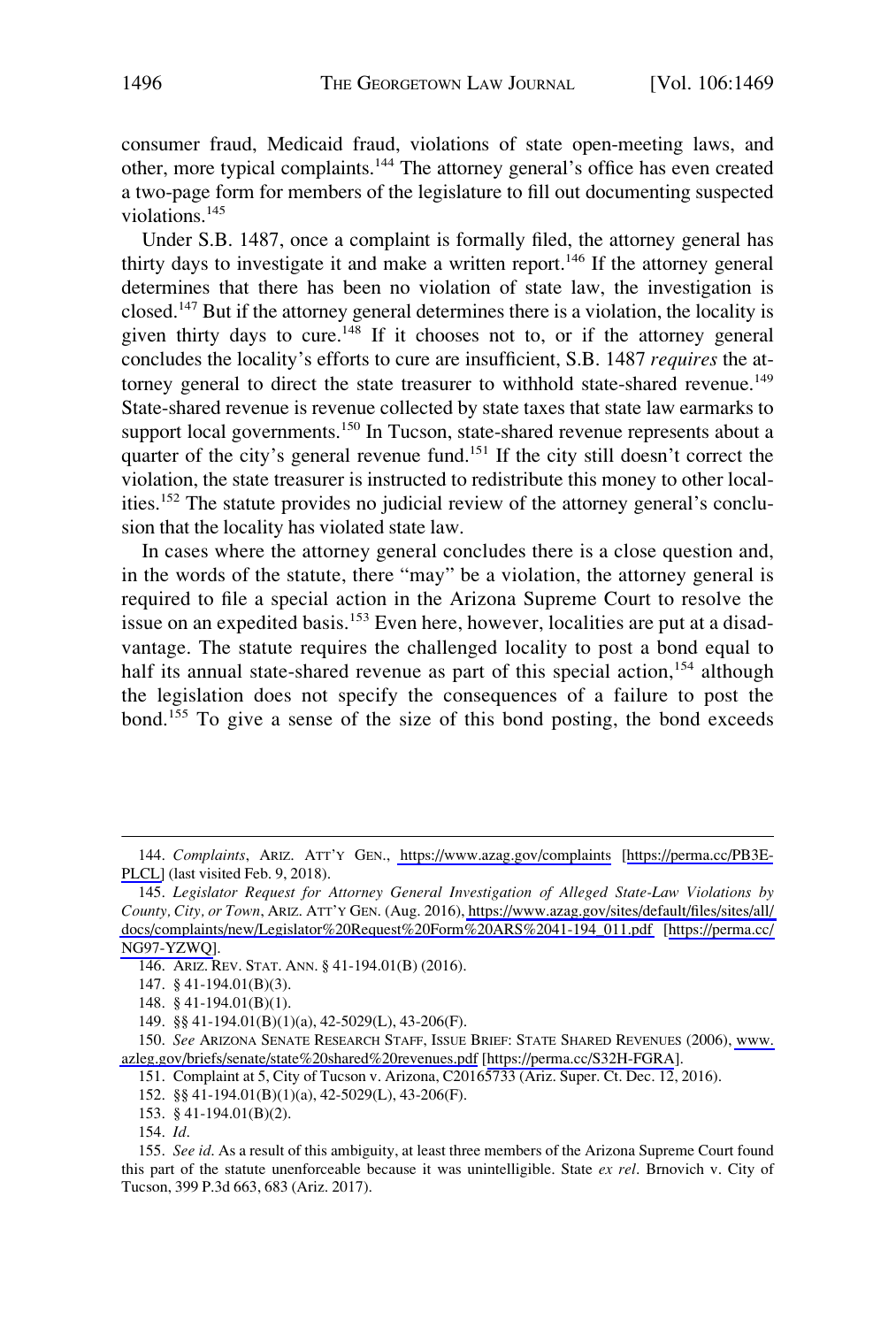Tucson's reserve fund by about \$5 million.156

The message of S.B. 1487: don't try any funny business in an area that *might*  be preempted by the state. It is consistent with the message Arizona Governor Doug Ducey delivered in his 2016 State of the State address only a few weeks before then-Arizona Senate President Andy Biggs introduced S.B.1487.<sup>157</sup> In the speech, Governor Ducey told cities "to put the brakes on ill-advised plans to create a patchwork of different wage and employment laws" and suggested he would "use every constitutional power of the executive branch and leverage every legislative relationship to protect small businesses and the working men and women they employ—up to and including changing the distribution of state-shared revenue."<sup>158</sup> S.B. 1487 does exactly this.

With so much revenue at stake, local governments will be tempted to back away from innovations that are within their authority. For example, state laws are not always perfectly drafted, and they may leave ambiguity as to whether particular local policies are or are not preempted. As City Councilwomen Kate Gallego (Phoenix), Lauren Kuby (Tempe), and Regina Romero (Tucson) wrote in a joint editorial, "It is hard to predict how one elected official might go about interpreting compliance with state statute, particularly in a politically charged environment .... However, to local communities the message is clear: Cities and towns shall not run afoul of the Ducey administration's agenda."<sup>159</sup>

S.B. 1487 is already chilling local policy innovation. Councilwoman Kuby had led the effort to regulate plastic bags in Tempe.<sup>160</sup> In response to a bag fee adopted by Bisbee and proposals in front of the Tempe City Council, the state preempted local authority to regulate the use of plastic bags.<sup>161</sup> Kuby subsequently challenged that state law in court.<sup>162</sup> Ultimately, the court found Kuby lacked standing to challenge the state law, as Tempe never enacted the potentially conflicting ordinance.<sup>163</sup> The judge in Kuby's case recognized that S.B. 1487 presented a significant obstacle to the plastic bag ban preemption ever being challenged, saying of cities, "[i]t's as if they're damned if they do and damned if they

<sup>156.</sup> Complaint at 9, City of Tucson v. Arizona, C20165733 (Ariz. Super. Ct. Dec. 12, 2016).

<sup>157.</sup> Yvonne Wingett Sanchez & Alia Beard Rau, *Bill Targets Local Governments that Violate State Law*, ARIZ. REPUBLIC (Feb. 1, 2016, 7:38 PM), [http://www.azcentral.com/story/news/arizona/politics/](http://www.azcentral.com/story/news/arizona/politics/2016/02/01/bill-targets-local-governments-violate-state-law/79667158/)  [2016/02/01/bill-targets-local-governments-violate-state-law/79667158/](http://www.azcentral.com/story/news/arizona/politics/2016/02/01/bill-targets-local-governments-violate-state-law/79667158/) [\[https://perma.cc/EH2R-JFED](https://perma.cc/EH2R-JFED)]. 158. *Id*.

<sup>159.</sup> Kate Gallego, Lauren Kuby & Regina Romero, Our Turn: Andy Biggs' Bill Is Political *Blackmail*, ARIZ. REPUBLIC (Feb. 14, 2016, 6:48 PM), [http://www.azcentral.com/story/opinion/op-ed/](http://www.azcentral.com/story/opinion/op-ed/2016/02/14/our-turn-andy-biggs-bill-political-blackmail/80287872/)  [2016/02/14/our-turn-andy-biggs-bill-political-blackmail/80287872/](http://www.azcentral.com/story/opinion/op-ed/2016/02/14/our-turn-andy-biggs-bill-political-blackmail/80287872/) [[https://perma.cc/BRX2-APLP\]](https://perma.cc/BRX2-APLP).

<sup>160.</sup> Darren DaRonco, Tempe Councilwoman Sues Arizona over Law Blocking Plastic-Bag Bans, ARIZ. REPUBLIC (Sept. 30, 2015, 3:35 PM), [http://www.azcentral.com/story/news/local/tempe/2015/09/](http://www.azcentral.com/story/news/local/tempe/2015/09/30/tempe-councilwoman-sues-state-plastic-bags-lauren-kuby/73107130/)  [30/tempe-councilwoman-sues-state-plastic-bags-lauren-kuby/73107130/](http://www.azcentral.com/story/news/local/tempe/2015/09/30/tempe-councilwoman-sues-state-plastic-bags-lauren-kuby/73107130/) [\[https://perma.cc/56U3-W3GW\]](https://perma.cc/56U3-W3GW).

Alia Beard Rau, *Ducey Signs Travel-ID, Plastic Bag Bills*, ARIZ. REPUBLIC (April 14, 2015, 9:37 161. AM), [https://www.azcentral.com/story/news/arizona/politics/2015/04/14/ducey-signs-travel-plastic-bag](https://www.azcentral.com/story/news/arizona/politics/2015/04/14/ducey-signs-travel-plastic-bag-bills/25752817/)[bills/25752817/](https://www.azcentral.com/story/news/arizona/politics/2015/04/14/ducey-signs-travel-plastic-bag-bills/25752817/) [[https://perma.cc/4HWF-RC9B\]](https://perma.cc/4HWF-RC9B).

<sup>162.</sup> Complaint, Kuby v. State, CV2015-011434 (Ariz. Super. Ct. Sept. 30, 2015).

<sup>163.</sup> Minute Entry, Kuby v. State, CV2015-011434 (Ariz. Super. Ct. Oct. 13, 2016).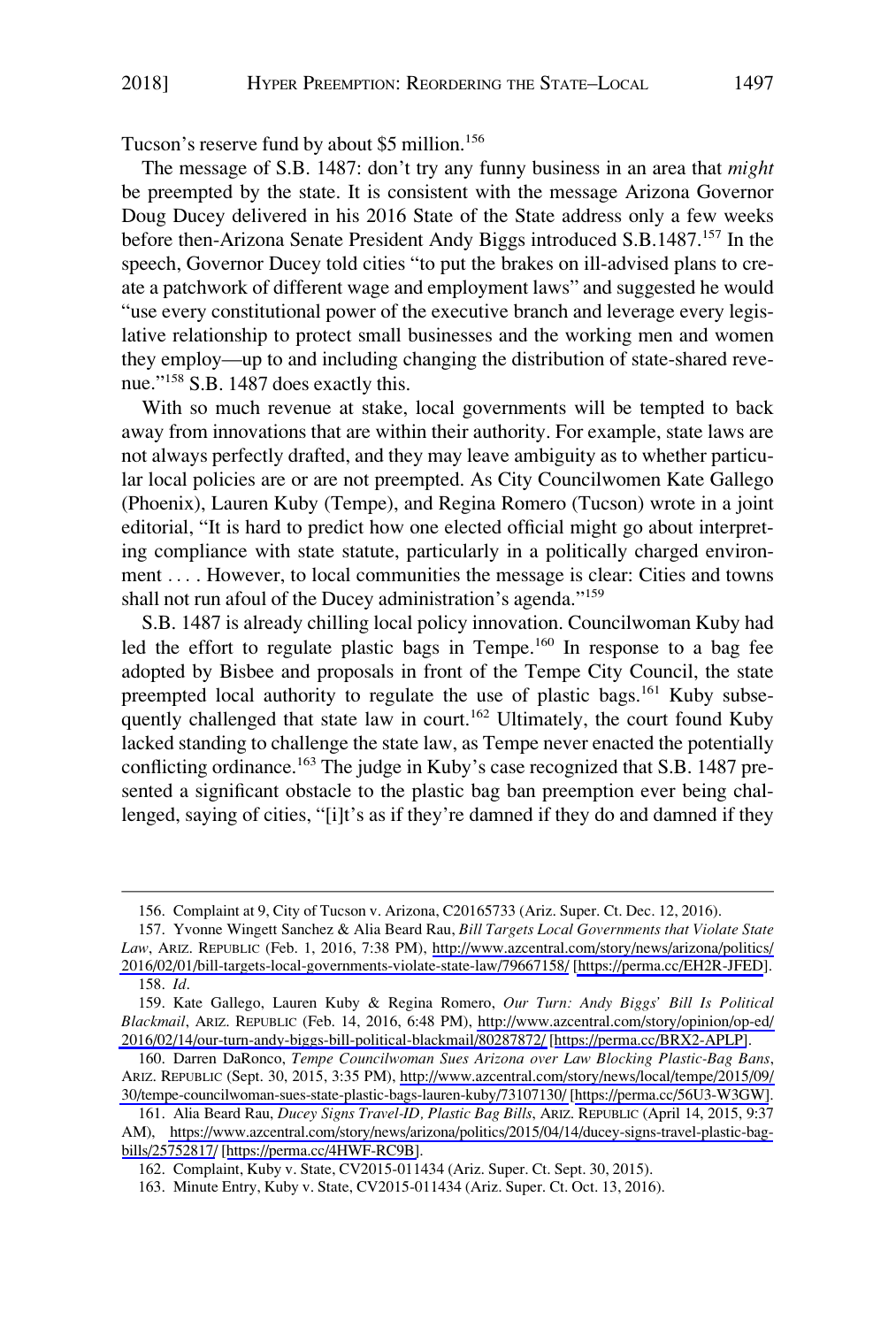<span id="page-29-0"></span>don't."164 This fall, an Arizona lawmaker filed an S.B. 1487 complaint against the City of Bisbee for its plastic bag regulation. Immediately after the attorney general concluded the bag policy violated Arizona law, Bisbee rescinded the policy.165

### 2. Narrow Punitive Measures: Sanctuary City Revenue Bans

While the broad sweep of Arizona's S.B. 1487 has not been copied by other states, the idea of withholding state-shared revenue for violations of state law has caught on around the country—especially in the context of sanctuary cities. With much legal uncertainty over President Trump's plan to cut federal funds to sanctuary cities, states are stepping in and trying to condition state aid on local cooperation with federal immigration officials. These bills require local law enforcement to cooperate with immigration officials and impose a level of cooperation that the federal government could not. While the specifics of each state's legislation differ, the basic contours of the legislation are: (1) a prohibition on local governments or their public officials from setting policies that would limit their cooperation with federal immigration officials; and (2) monetary penalties for localities whose violations are confirmed.

Some states already have penalties for enacting sanctuary city policies. Arizona's S.B. 1070, for example, established civil fines of up to \$5,000 for each day that a locality was in violation of state law requiring local law enforcement to cooperate with federal immigration officers and enforce immigration law.166 When Phoenix was debating whether to become a sanctuary city, the mayor and city attorney focused on the penalties in S.B. 1070—not the penalties in S.B. 1487—in recommending against the petition requesting Phoenix become a sanctuary city.<sup>167</sup>

State legislatures in Florida, Idaho, Iowa, Michigan, Pennsylvania, Nevada, Tennessee, Virginia, and Wisconsin have considered versions of these bills.<sup>168</sup> Some of these bills are more symbolic than anything and unlikely to be enacted.

<sup>164.</sup> Howard Fischer, *Court Halts Lawsuit over Plastic Bag Ban*, ARIZ. CAPITOL TIMES (Oct. 14, 2016, 3:11 PM) <http://azcapitoltimes.com/news/2016/10/14/court-halts-lawsuit-over-plastic-bag-ban/> [[https://perma.cc/3YKG-AV8P\]](https://perma.cc/3YKG-AV8P).

<sup>165.</sup> Dustin Gardiner, Bisbee Repealing Plastic-Bag Ban to Dodge State Budget Hit, ARIZ. REPUBLIC, (Oct. 31, 2017, 4:07 PM), [http://www.azcentral.com/story/news/politics/arizona/2017/10/31/](http://www.azcentral.com/story/news/politics/arizona/2017/10/31/bisbee-plastic-bag-ordinance-repeal-attorney-general-mark-brnovich-ruling/819584001/)  [bisbee-plastic-bag-ordinance-repeal-attorney-general-mark-brnovich-ruling/819584001/](http://www.azcentral.com/story/news/politics/arizona/2017/10/31/bisbee-plastic-bag-ordinance-repeal-attorney-general-mark-brnovich-ruling/819584001/) [\[https://perma.](https://perma.cc/E46C-KQTX) [cc/E46C-KQTX\]](https://perma.cc/E46C-KQTX).

<sup>166.</sup> ARIZ. REV. STAT. ANN. § 11-1051 (2010).

<sup>167.</sup> Christina Estes, *Phoenix City Council Rejects Sanctuary City Request*, KJZZ (Feb. 16, 2017, 2:39 PM), <http://kjzz.org/content/436434/phoenix-city-council-rejects-sanctuary-city-request>[\[https://](https://perma.cc/D784-EU5X)  [perma.cc/D784-EU5X\]](https://perma.cc/D784-EU5X); Kathy Ritchie & Matthew Casey, *Phoenix Mayor: Phoenix Can't Legally Become A "Sanctuary City*,*"* KJZZ (Feb. 12, 2017, 9:56 AM), [http://kjzz.org/content/433975/phoenix](http://kjzz.org/content/433975/phoenix-mayor-phoenix-cant-legally-become-sanctuary-city)[mayor-phoenix-cant-legally-become-sanctuary-city](http://kjzz.org/content/433975/phoenix-mayor-phoenix-cant-legally-become-sanctuary-city) [\[https://perma.cc/8GN5-LR2M\]](https://perma.cc/8GN5-LR2M).

<sup>168.</sup> S. 786, 119th Leg., Reg. Sess. (Fla. 2017); H.R. 76, 64th Leg., 1st Reg. Sess. (Idaho 2017); Sanctuary Policy Prohibition Act, H.R. 4105, 99th Leg., Reg. Sess. (Mich. 2017); S. 333, 2017 Leg., 79th Reg. Sess. (Nev. 2017); S. 10, 201st Gen. Assemb., Reg. Sess. (Pa. 2017), S. 4, 85th Leg., Reg. Sess. (Tex. 2017); S. 155, 110th Gen. Assemb., 1st Reg. Sess. (Tenn. 2017); H.D. 2236, 2017 Leg., Reg. Sess. (Va. 2017); S. 275, 103d Leg., Reg. Sess. (Wis. 2017).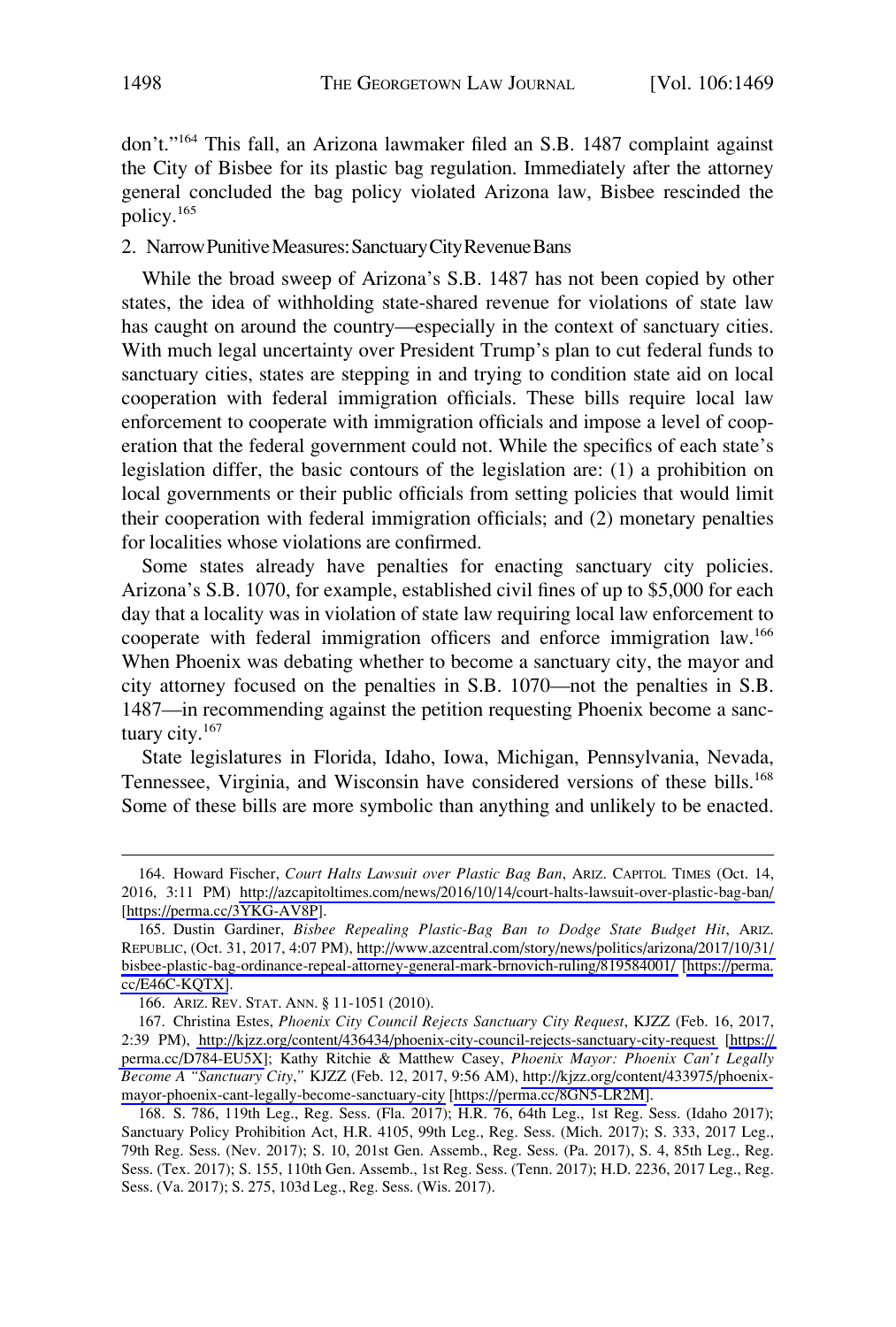Virginia's bill, for example, simply declares that the "General Assembly shall reduce state funding to the extent permitted by state and federal law to any locality found to have violated" its sanctuary city ban but provides no method by which that reduction could happen.<sup>169</sup> In any event, Virginia's Democratic governor, Terry McAuliffe, vetoed the bill.<sup>170</sup> In Idaho, no localities have expressed interest in becoming sanctuary cities, $171$  and Democratic control of the legislature will likely prevent enactment of these bills in Nevada.<sup>172</sup> But four states have passed bills punishing sanctuary cities and campuses in the 2017 legislative session: Georgia, Indiana, Mississippi, and Texas.<sup>173</sup>

The federal government cannot require such cooperation without running afoul of the anti-commandeering case law,  $174$  but there is no anti-commandeering principle under state law. For example, Michigan's proposed bill prohibits local governments from "enact[ing] or enforce[ing] any law . . . that limits or prohibits a[n] . . . officer . . . from communicating or cooperating with appropriate federal officials concerning the immigration status of an individual in this state."175 The proposed Michigan law then instructs the state treasurer to withhold state revenue sharing funds from local governments that fail to comply with this order.<sup>176</sup>

These bills often go further. For example, Michigan's bill would also require city councils to provide written notice to every member of the jurisdiction's police department of their obligation to cooperate on enforcement of immigration laws, and further requires law enforcement who suspect an arrestee is "not legally present in the United States" to report the arrestee to U.S. Immigration and Customs Enforcement (ICE) officials.177

Only one state's legislative proposal seems to require judicial review before imposing these sanctions. Florida's proposed legislation would have required a judicial process for determining whether a locality has violated the state sanctuary city ban, but it would have imposed its fine (of at least \$1,000 a day)

<sup>169.</sup> H.D. 2236, 2017 Leg., Reg. Sess. (Va. 2017).

*McAuliffe Vetoes Anti-Sanctuary Cities Bill*, U.S. NEWS & WORLD REPORT (Mar. 27, 2017, 5:43 170. PM), [https://www.usnews.com/news/best-states/virginia/articles/2017-03-27/mcauliffe-vetoes-anti](https://www.usnews.com/news/best-states/virginia/articles/2017-03-27/mcauliffe-vetoes-anti-sanctuary-cities-bill)[sanctuary-cities-bill](https://www.usnews.com/news/best-states/virginia/articles/2017-03-27/mcauliffe-vetoes-anti-sanctuary-cities-bill) [\[https://perma.cc/QK56-CPEH\]](https://perma.cc/QK56-CPEH).

<sup>171.</sup> Natalie Shaver, *New Idaho Bill Would Ban Sanctuary Cities*, KTVB (Jan. 31, 2017, 6:17 AM), <http://www.ktvb.com/news/politics/new-idaho-bill-would-ban-sanctuary-cities/394555042>[\[https://](https://perma.cc/PM8T-WXCP)  [perma.cc/PM8T-WXCP\]](https://perma.cc/PM8T-WXCP).

*See 2017 State and Legislative Partisan Composition*, NAT'L CONFERENCE OF ST. LEGIS. (Aug. 172. 4, 2017, 10:00 AM), [http://www.ncsl.org/portals/1/documents/elections/Legis\\_Control\\_2017\\_March\\_](http://www.ncsl.org/portals/1/documents/elections/Legis_Control_2017_March_27_11am.pdf)  [27\\_11am.pdf](http://www.ncsl.org/portals/1/documents/elections/Legis_Control_2017_March_27_11am.pdf) [\[https://perma.cc/X5KM-TP6N\]](https://perma.cc/X5KM-TP6N).

<sup>173.</sup> GA. CODE ANN. § 20-3-10 (West 2017); IND. CODE §§ 5-2-18.2-2.2 to 5-2-18.2-6 (2017); MISS. CODE ANN. § 25-1-119 (West 2017); TEX. GOV'T CODE ANN. § 752.053 (West 2017).

<sup>174.</sup> Printz v. United States, 521 U.S. 898, 933 (1997) (finding that requiring state officials to implement federal policies was commandeering state resources for federal use); New York v. United States, 505 U.S. 144, 161 (1992) (deciding that a take title provision was commandeering the state governments by compelling them to comply with a national policy).

<sup>175.</sup> Sanctuary Policy Prohibition Act, H.R. 4105, 99th Leg., Reg. Sess. (Mich. 2017).

<sup>176.</sup> *Id*. (stating that the treasurer "shall withhold the total annual payment amount that the local unit of government receives under the Glenn Steil state revenue sharing act of 1971").

<sup>177.</sup> *Id*.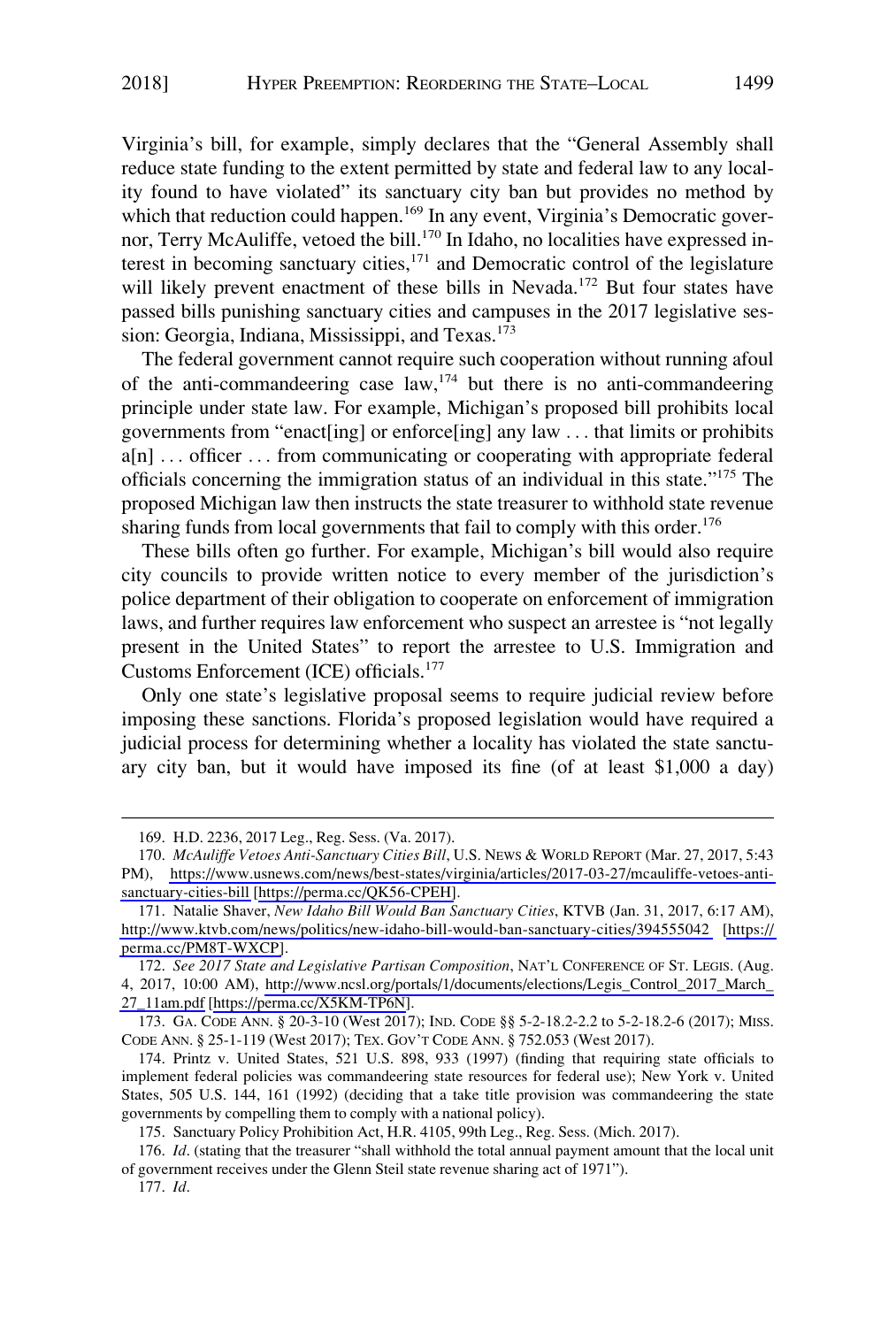retroactively from the date the local policy was put in place.<sup>178</sup> Florida's law also prohibits a locality from receiving any state grant funding for a five-year period beginning the date the locality is adjudicated to be in violation of the statute.<sup>179</sup>

Of these bills, Texas's S.B. 4180 has received the most attention, with extensive national news coverage of the law.<sup>181</sup> The Texas law also includes sanctions targeting public officials as discussed below.182 The legal challenges brought under S.B. 4 have been brought under the federal Constitution. The district court issued a broad preliminary injunction concluding that various provisions of the law violated constitutional requirements of due process, undermined freedom of expression, required local governments to potentially engage in unlawful detentions, and contravened the supremacy of Congress in determining immigration policy.183 A three-judge panel of the Fifth Circuit partially reversed the preliminary injunction in late September, allowing portions of S.B. 4 to go into effect.<sup>184</sup> The panel suggested that the possibility that the state's law could be read to require cooperation in cases where the detainers themselves are unlawful did not support a successful *facial* challenge to the law, and that Congress's plenary immigration authority does not prevent states from requiring local officials to cooperate with immigration authorities.<sup>185</sup> However, the court upheld the injunction as it applied to sanctions for public officials endorsing sanctuary policies and to penalties imposed on localities who limit cooperation with immigration authorities.<sup>186</sup>

Because S.B. 4 raises First Amendment concerns and deals with two complex areas of federal policy (Fourth Amendment requirements and immigration authority), litigants have focused on federal constitutional arguments. Punitive preemption efforts may be most active in legal areas that implicate federal constitutional rights, but not all preemption bills will be subject to federal constitutional challenges. For instance, state bills affecting local environmental regulations or

<sup>178.</sup> S. 786, 119th Leg., Reg. Sess. (Fla. 2017).

<sup>179.</sup> *Id*.

<sup>180.</sup> S. 4, 85th Leg., Reg. Sess. (Tex. 2017); *see also* TEX. GOV'T CODE ANN. § 752.053 (West 2017) (codifying the key provisions of S.B. 4 after it was passed and signed into law).

*See, e.g*., Dakin Andone, *Texas Senate Oks Bill to Effectively Abolish Sanctuary Cities*, CNN 181. (Feb. 8, 2017, 10:03 PM),<https://www.cnn.com/2017/02/07/us/texas-sanctuary-city-fight/index.html> [\[https://perma.cc/8AVA-4XPE\]](https://perma.cc/8AVA-4XPE); Ray Bogan, *Sanctuary Cities Bill Puts Texas County in Tight Spot*, FOX NEWS (May 5, 2017), [http://www.foxnews.com/politics/2017/05/05/sanctuary-cities-bill-puts](http://www.foxnews.com/politics/2017/05/05/sanctuary-cities-bill-puts-texas-county-in-tight-spot.html)[texas-county-in-tight-spot.html](http://www.foxnews.com/politics/2017/05/05/sanctuary-cities-bill-puts-texas-county-in-tight-spot.html) [\[https://perma.cc/D5GZ-RZML\]](https://perma.cc/D5GZ-RZML); *Federal Judge Blocks Enforcement of Texas' 'Sanctuary Cities' Law*, FOX NEWS (Aug. 30, 2017), [http://www.foxnews.com/us/2017/08/](http://www.foxnews.com/us/2017/08/30/federal-judge-blocks-enforcement-texas-sanctuary-cities-law.html) [30/federal-judge-blocks-enforcement-texas-sanctuary-cities-law.html](http://www.foxnews.com/us/2017/08/30/federal-judge-blocks-enforcement-texas-sanctuary-cities-law.html) [[https://perma.cc/5SK9-57UD\]](https://perma.cc/5SK9-57UD); Richard Gonzales, *Federal Judge Temporarily Blocks SB4, Texas Law Targeting Sanctuary Cities*, NAT'L PUB. RADIO (Aug. 30, 2017, 11:11 PM), [https://www.npr.org/sections/thetwo-way/2017/08/30/547459673/](https://www.npr.org/sections/thetwo-way/2017/08/30/547459673/federal-judge-temporarily-blocks-sb4-texas-law-targeting-sanctuary-cities)  [federal-judge-temporarily-blocks-sb4-texas-law-targeting-sanctuary-cities](https://www.npr.org/sections/thetwo-way/2017/08/30/547459673/federal-judge-temporarily-blocks-sb4-texas-law-targeting-sanctuary-cities) [\[https://perma.cc/D2YA-](https://perma.cc/D2YA-GYBQ)[GYBQ](https://perma.cc/D2YA-GYBQ)]; Sophie Tatum, *Federal Judge Temporarily Blocks Controversial Texas Immigration Bill*, CNN (Aug. 30, 2017, 11:03 PM), [https://www.cnn.com/2017/08/30/politics/federal-judge-temporarily-blocks](https://www.cnn.com/2017/08/30/politics/federal-judge-temporarily-blocks-sb4/index.html)[sb4/index.html](https://www.cnn.com/2017/08/30/politics/federal-judge-temporarily-blocks-sb4/index.html) [\[https://perma.cc/FLJ2-248G\]](https://perma.cc/FLJ2-248G).

<sup>182.</sup> *See infra* Section III.A.4.

<sup>183.</sup> City of El Cenizo v. Texas, 264 F. Supp. 3d 744 (W.D. Tex. 2017).

<sup>184.</sup> City of El Cenizo v. Texas, 885 F.3d 332 (5th Cir. 2017).

<sup>185.</sup> *Id*. at 346, 357.

<sup>186.</sup> *Id*. at 353.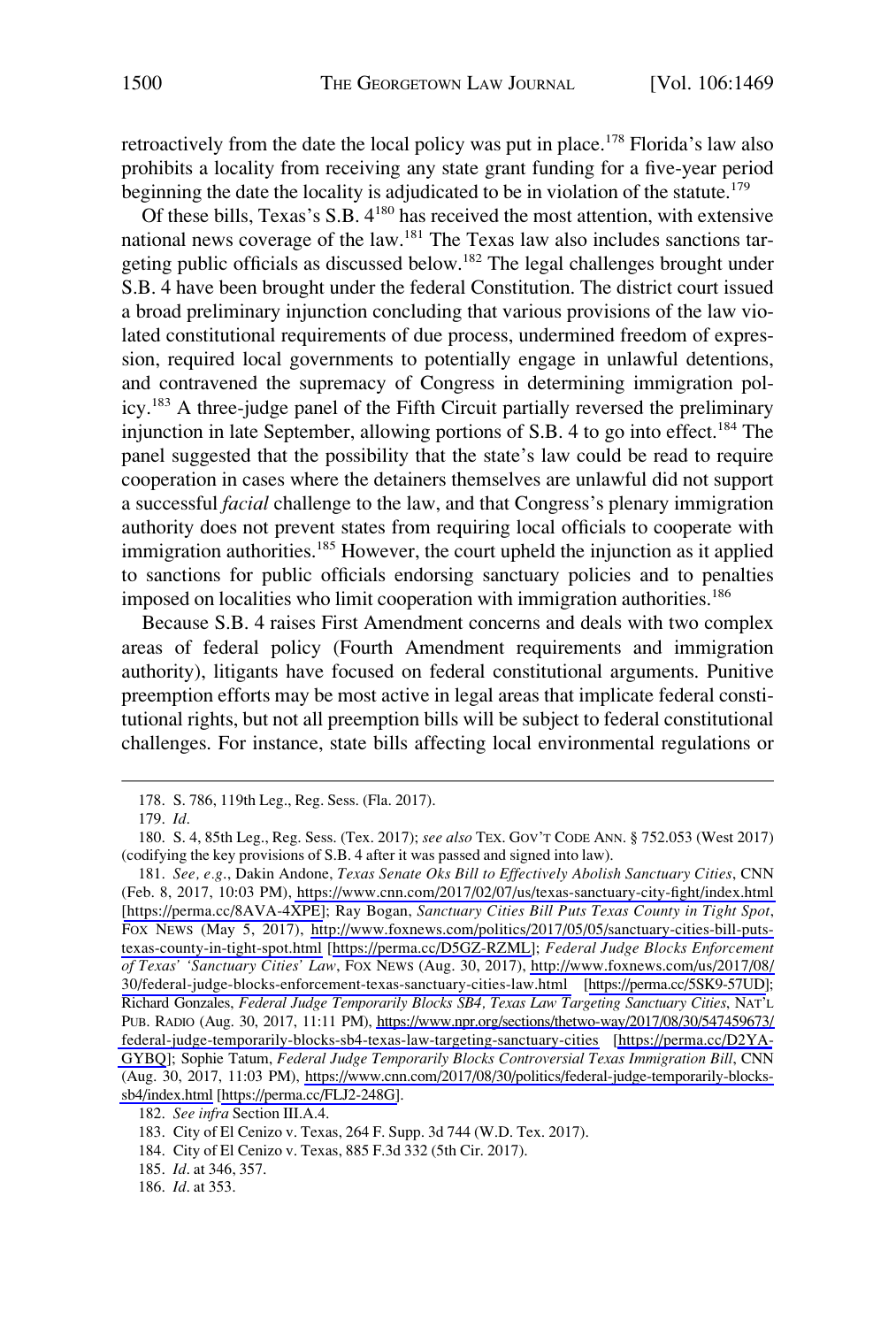<span id="page-32-0"></span>employment conditions may not present any federal constitutional issues, especially if the drafters of such punitive preemption legislation learn from the particular legal shoals in which Texas has found itself as it defends S.B. 4.

4. Expanding Liability for Public Officials: Florida's § 790.33 & S.B. 4

Florida Revised Statute § 790.33 exemplifies another type of hyper preemption: laws that hold public officials civilly liable for their official acts—or even the acts of their predecessors. If a locality is found to have violated the state's firearm preemption law, the local public officials face personal fines of up to \$5,000 and damages of up to  $$100,000$ .<sup>187</sup> The law also bars localities from using public funds to defend public officials and allows the governor to remove the elected official from office for preemption violations.<sup>188</sup>

Tallahassee Mayor Andrew Gillum and other Tallahassee officials are litigating the reach of this statute.<sup>189</sup> A Florida non-profit that advocates gun ownership rights sued the city and its public officials.190 They complained that the city had failed to repeal, and continued to publish, various gun control ordinances that violated the state preemption statute.191 All parties agree that Tallahassee has not enforced its gun control ordinances.<sup>192</sup> Rather, the plaintiff's claim was that § 790.33 required the city to repeal the ordinances—an act that the Tallahassee City Council had considered, but not done.<sup>193</sup> Tallahassee officials counterclaimed that § 790.33 was unconstitutional under Florida law.194

Florida's Court of Appeals for the First Circuit affirmed the trial court holding that Tallahassee's failure to repeal the ordinances did not violate the Florida statute.195 The opinion parses the statute's bar on the "promulgation" of ordinances that violate the state gun control preemption law and concludes that promulgation does not include the publishing of a previously adopted ordinance.<sup>196</sup> The court refused to reach the question of whether the sanctions authorized by § 790.33 were valid.<sup>197</sup>

Texas's S.B. 4 anti-sanctuary city bill similarly contains restrictions on the speech of elected officials. The law prohibits a local entity from endorsing "a policy under which the entity or department prohibits or materially limits the enforcement of immigration laws," 198 and it defines a "local entity" to include "an officer

197. *Id*. at 466.

<sup>187.</sup> FLA. STAT. § 790.33(3)(c), (f) (2017).

<sup>188. § 790.33(3)(</sup>d)–(e).

<sup>189.</sup> Kriston Capps, *A Florida Mayor Fights the Gun Lobby*, CITYLAB (Jan. 6, 2017), https://www. [citylab.com/equity/2017/01/a-florida-mayor-fights-the-gun-lobby/512345/](https://www.citylab.com/equity/2017/01/a-florida-mayor-fights-the-gun-lobby/512345/) [\[https://perma.cc/372T-GQ6A\]](https://perma.cc/372T-GQ6A).

<sup>190.</sup> Complaint, Fla. Carry, Inc. v. City of Tallahassee, No. 2014CA001168, 2015 WL 13612020 (Fla. Cir. Ct. May 2, 2014).

<sup>191.</sup> *Id*. at 5–7.

<sup>192.</sup> Fla. Carry, Inc. v. City of Tallahassee, 212 So. 3d 452, 456 (Fla. Dist. Ct. App. 2017).

<sup>193.</sup> *Id*.

<sup>194.</sup> *Id*.

<sup>195.</sup> *Id*. at 465–66.

<sup>196.</sup> *Id*. at 464–65.

<sup>198.</sup> TEX. GOV'T CODE ANN. § 752.053 (West 2017).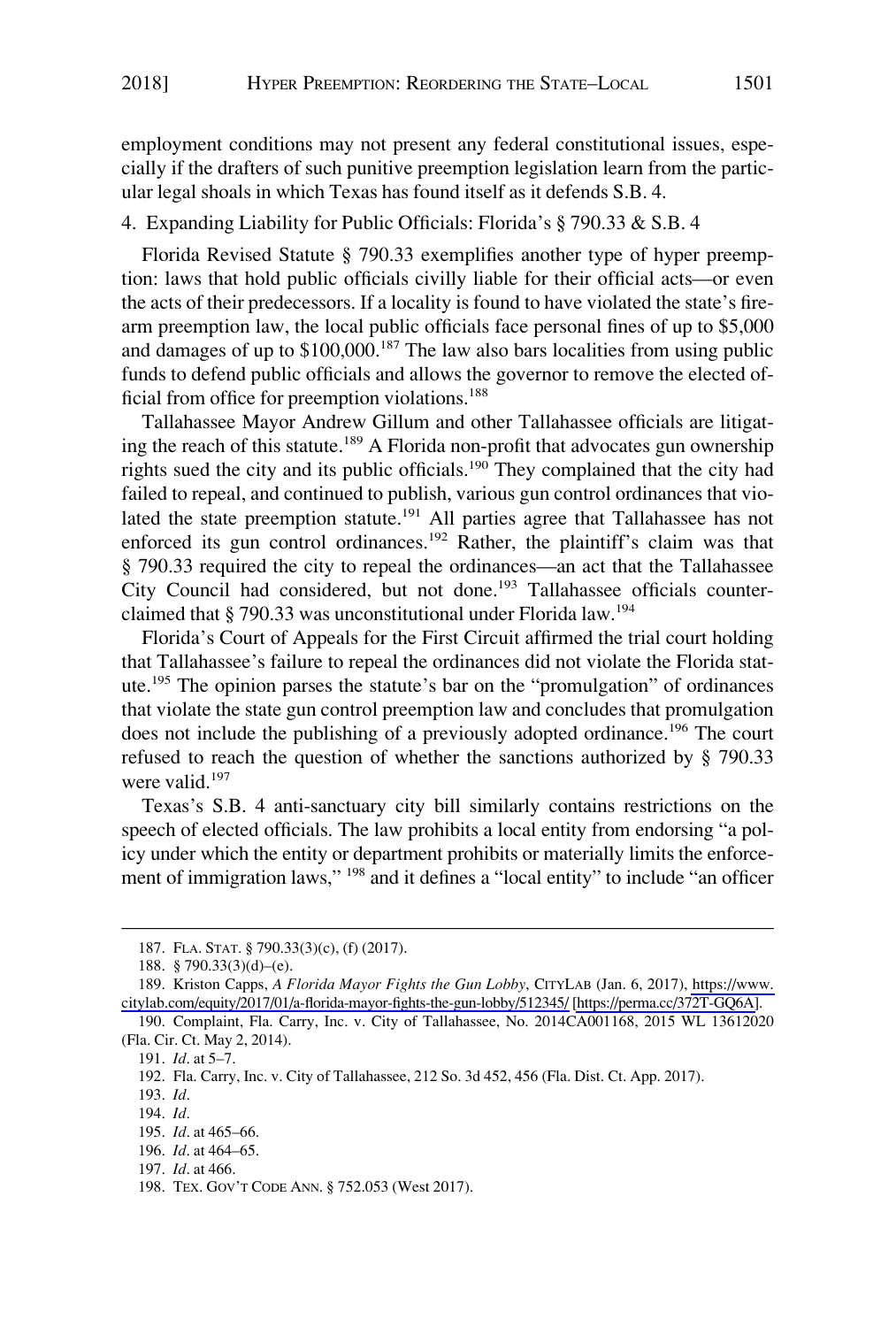<span id="page-33-0"></span>or employee of or a division, department, or other body that is part of a municipality, county, or special district or authority, including a sheriff, municipal police department, municipal attorney, or county attorney; and a district attorney or criminal district attorney."199 Plaintiffs challenging S.B. 4 asserted that this provision was unconstitutional under the First Amendment.<sup>200</sup> The district court issued a preliminary junction barring enforcement of this provision,<sup>201</sup> finding plaintiffs would likely succeed on the merits of both their overbreadth and vagueness challenges.<sup>202</sup> The court concluded that, under the law, "any written or oral statement at any time, in any place, and in any manner could be prohibited"—including making statements during meetings, to newspapers or during campaigns. Thus, "engaging in various forms of protected speech is clearly sanctionable under SB 4."203 Further, the court noted, even "the Bill's author struggled to explain the meaning of the endorsement prohibition."204 The Fifth Circuit upheld the district court's injunction as to these provisions. $205$ 

The Texas litigants' success suggests that liability for public officials may be the hyper preemption tactic most vulnerable to legal challenge. It is also the tactic that most embodies the shift from traditional preemption to hyper preemption. Under the norms of traditional preemption local governments were often restricted in the policies they could adopt, but they and their officials could still take symbolic action and engage in debates about the issues. Public official liability makes explicit the goal of hyper preemption tactics: silencing local governments.

# 5. Blanket Preemption

More radical hyper preemption proposals have been introduced but have yet to be enacted. At least three states have considered "blanket preemption" legislation that would severely curtail local control.<sup>206</sup> For example, last year, Oklahoma Senator Josh Breechen introduced S.B. 1289, a bill that would have granted field preemptive effect to *all* state statutes.<sup>207</sup> The proposed law stated: "Unless expressly authorized by state statute, a municipality, including those governed by a charter, shall not implement an ordinance, resolution, rule, or regulation that conflicts with or is more stringent than a state statute regardless of when the statute takes effect."208 Thus, the bill would preempt local authority even in areas

<sup>199. § 752.051(5)(</sup>B)–(C).

<sup>200.</sup> Memorandum in Support of Plaintiffs' Application for Preliminary Injunction at 28–30, City of El Cenizo v. Texas, 264 F. Supp. 3d 744 (W.D. Tex. 2017) (No. 5:17-cv-404-OLG), 2017 WL 5472161.

<sup>201.</sup> City of El Cenizo v. Texas, 264 F. Supp. 3d 744, 812–13 (W.D. Tex. 2017).

<sup>202.</sup> *Id*. at 781–84.

<sup>203.</sup> *Id*. at 780–81.

<sup>204.</sup> *Id*. at 778–79.

<sup>205.</sup> City of El Cenizo v. Texas, 885 F.3d 332, 353 (5th Cir. 2017).

<sup>206.</sup> AMS. FOR NONSMOKERS' RIGHTS, THE EVOLVING FACE OF PREEMPTION: NEW TACTICS TO LIMIT LOCAL CONTROL 2–3 (2016),<http://www.protectlocalcontrol.org/docs/EvolvingPreemption.pdf>[\[https://](https://perma.cc/3SQC-R9CP)  [perma.cc/3SQC-R9CP\]](https://perma.cc/3SQC-R9CP).

<sup>207.</sup> S. 1289, 55th Leg., 2d Reg. Sess. (Okla. 2016).

<sup>208.</sup> *Id*.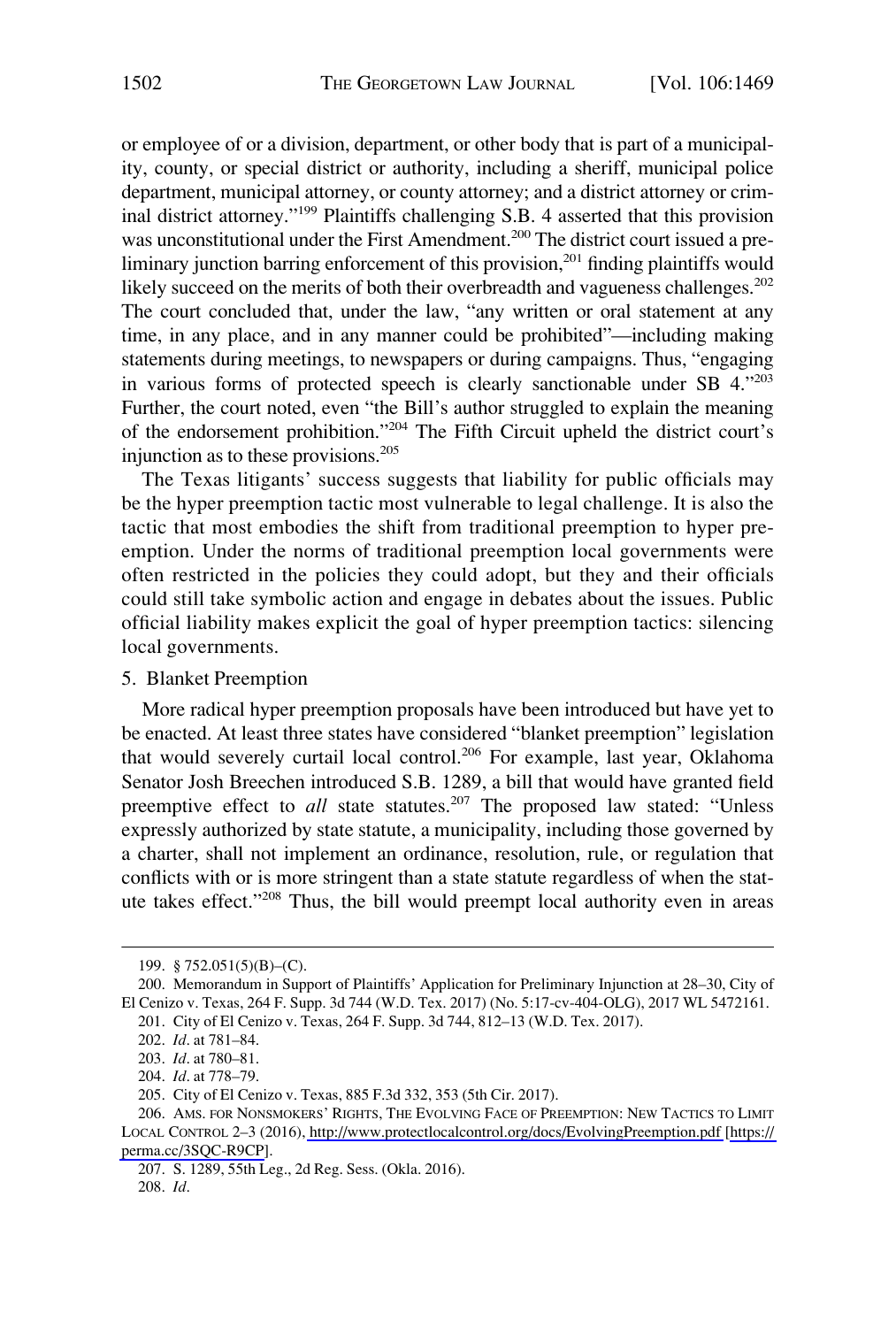where the legislature passing the original statute intended not to preempt local authority. Similar bills have been introduced in Texas and West Virginia.209

Oklahoma and West Virginia already have relatively weak local governments. Although Oklahoma allows municipalities to obtain home rule authority by seeking a municipal charter, its courts still interpret municipal authority narrowly.<sup>210</sup> In West Virginia, "[a]s a result of the constraints on their structural, functional, and fiscal autonomy, local governments . . . face significant difficulties in governing."211 In contrast, cities in Texas have long enjoyed expansive home rule authority.212 And yet, blanket preemption portends a major *structural* change in the city–state relationship in all three states.

Blanket preemption proposals make little sense. These statutes are likely to create significant legal confusion, as they give retroactive preemptive effect to *all*  state laws without any sort of reasoned decision making as to whether uniform state law or local control is appropriate for a particular policy area. The institutional factors discussed above for choosing between state and local control are given no weight under blanket preemption. Further, if blanket preemption statutes became law, the problems Paul Diller has identified in implied intrastate preemption doctrine would create endless litigation around existing—and widely accepted—local ordinances.<sup>213</sup> As Diller suggests, in determining whether a state law has implicitly preempted local authorities, state courts apply their "tests inconsistently, sometimes upholding local authority and sometimes constricting it, creating a confusion that invites preemption challenges that might never be brought if the law were clearer."<sup>214</sup>

It is not clear how much support these blanket preemption statutes have in the legislatures that have considered them, even among ostensible supporters. In a recent white paper, the anti-preemption Americans for Nonsmokers' Rights (ANR) observed that the Texas blanket preemption proposal was not enacted, but that an aggressive bill preempting local regulation of the oil and gas industry was.<sup>215</sup> ANR observed that the target of the legislature's ire was local efforts to regulate fracking. ANR suggested that the "strategy evidently is to start with a bill that would preempt everything, and then to reach a 'compromise' to preempt only some issues."216 In this way, blanket preemption becomes a strategic position for those advocating preemption legislation.

<sup>209.</sup> AMS. FOR NONSMOKERS' RIGHTS, *supra* note 206, at 2–3.

<sup>210.</sup> David R. Morgan et al., *Oklahoma*, *in* HOME RULE IN AMERICA: A FIFTY-STATE HANDBOOK 341, 341–42 (Dale Krane et al. eds., 2001).

<sup>211.</sup> Kenneth A. Klase, *West Virginia*, *in* HOME RULE IN AMERICA: A FIFTY-STATE HANDBOOK, *supra* note 210, at 445, 451.

<sup>212.</sup> Charldean Newell & Victor S. DeSantis, *Texas*, *in* HOME RULE IN AMERICA: A FIFTY-STATE HANDBOOK, *supra* note 210, at 399, 399–407.

<sup>213.</sup> Diller, *supra* note 17, at 1133–57.

<sup>214.</sup> *Id*. at 1116.

<sup>215.</sup> AMS. FOR NONSMOKERS' RIGHTS, *supra* note 206, at 2–3.

<sup>216.</sup> *Id*. at 3.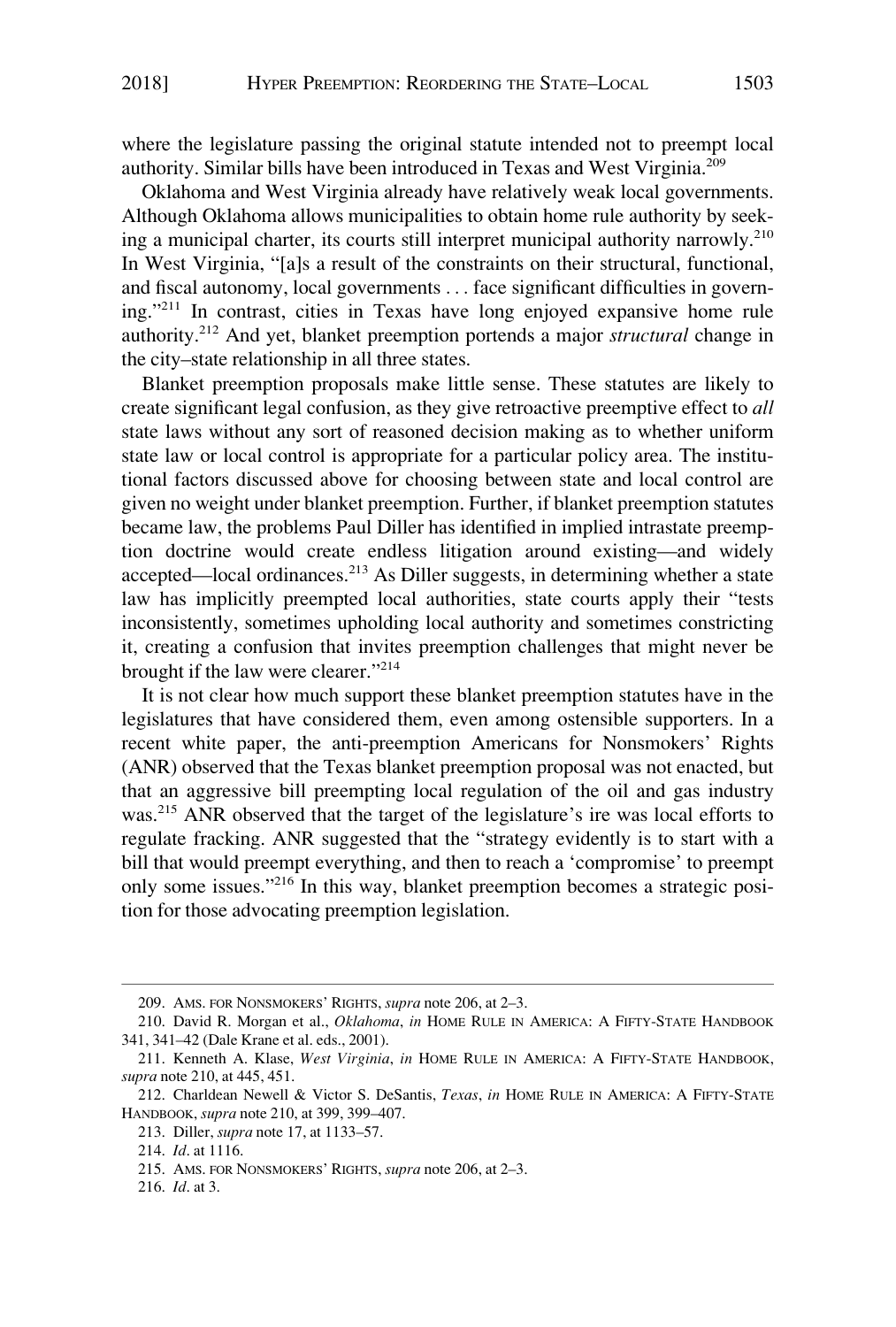<span id="page-35-0"></span>Of course, it is also possible there is no strategic game being played. Blanket preemption may equally reflect a principled commitment to limited local government autonomy.

#### B. WHY HYPER PREEMPTION IS DIFFERENT

These hyper preemption statutes are different from traditional preemption because their goal is not merely to establish state control over a policymaking space. Traditional preemption allows local governments to test the boundaries of that state-controlled space and determine their remaining authority. A debate could be had, within the context of a particular substantive area, whether statewide interests outweighed arguments for local control. But hyper preemption legislation not only limits local policymaking, it also prevents local governments from challenging the limits in court. In effect, state legislatures are telling local governments to close down their policy shops, and are choosing to ignore (or override) the policy preferences of local voters. Policy innovation diminishes because the risks of losing a legal battle are too great.

In arguing that these hyper preemption statutes represent a new and unique threat to local autonomy, I recognize that many of these tactics are frequently used in other contexts, sometimes controversially. For example, despite the limits *National Federation of Independent Business v. Sebelius* put in place on the congressional spending power, Congress's power of the purse is still broad.<sup>217</sup> Congress may still set forth eligibility criteria for its funding programs, so long as such criteria are related to the program goals.

For example, the Department of Education has authority under Title IX of the Civil Rights Act to restrict funding to state and local schools that discriminate on the basis of race and gender. When the Obama Administration suggested that North Carolina's H.B.  $2^{218}$  ran afoul of Title IX,<sup>219</sup> North Carolina did not suggest that it was willing to forego those dollars for the sake of its commitment to state policy; instead, it challenged the Administration's interpretation in court.<sup>220</sup> In

<sup>217. 567</sup> U.S. 519, 580 (2012) (holding that Medicaid expansion was coercive and therefore unconstitutional).

<sup>218.</sup> *See supra* note 87 and accompanying text.

<sup>219.</sup> See Letter from Catherine E. Lhamon, Assistant Sec'y for Civil Rights, Office for Civil Rights, U.S. Dep't of Educ. & Vanita Gupta, Principal Deputy Assistant Attorney Gen. for Civil Rights, U.S. Dep't of Justice, Dear Colleague Letter on Transgender Rights 1 (May 13, 2016), [https://www.ed.gov/](https://www.ed.gov/about/offices/list/ocr/letters/colleague-201605-title-ix-transgender.pdf) [about/offices/list/ocr/letters/colleague-201605-title-ix-transgender.pdf](https://www.ed.gov/about/offices/list/ocr/letters/colleague-201605-title-ix-transgender.pdf) [\[https://perma.cc/2T87-6S4R\]](https://perma.cc/2T87-6S4R); Press Release, Dep't of Justice, U.S. Departments of Justice and Education Release Joint Guidance to Help Schools Ensure the Civil Rights of Transgender Students (May 13, 2016), [https://www.justice.](https://www.justice.gov/opa/pr/us-departments-justice-and-education-release-joint-guidance-help-schools-ensure-civil-rights) [gov/opa/pr/us-departments-justice-and-education-release-joint-guidance-help-schools-ensure-civil-rights](https://www.justice.gov/opa/pr/us-departments-justice-and-education-release-joint-guidance-help-schools-ensure-civil-rights)  [\[https://perma.cc/YF38-HKWZ\]](https://perma.cc/YF38-HKWZ) (press release number 16-568); Scott Horsley, *White House Sends Schools Guidance On Transgender Access to Bathrooms*, NAT'L PUB. RADIO (May 13, 2016, 5:02 AM), [http://www.npr.org/sections/thetwo-way/2016/05/13/477896804/obama-administration-to-offer-schools](http://www.npr.org/sections/thetwo-way/2016/05/13/477896804/obama-administration-to-offer-schools-guidance-on-transgender-bathrooms)[guidance-on-transgender-bathrooms](http://www.npr.org/sections/thetwo-way/2016/05/13/477896804/obama-administration-to-offer-schools-guidance-on-transgender-bathrooms) [\[https://perma.cc/7G4Y-4235\]](https://perma.cc/7G4Y-4235).

Elaina Athans, *Reaction Swift to Obama School LGBT Bathroom Directive*, ABC11.COM (May 220. 14, 2016), <http://abc11.com/politics/reaction-swift-to-obama-school-lgbt-bathroom-directive/1336369/> [[https://perma.cc/RPH5-Q5NZ\]](https://perma.cc/RPH5-Q5NZ) (citing Governor Pat McCrory's official statement in response); Jeff Reeves, *McCrory Responds to Obama's Transgender Public School Restroom Guidelines*, [WNCN.COM](http://www.WNCN.com)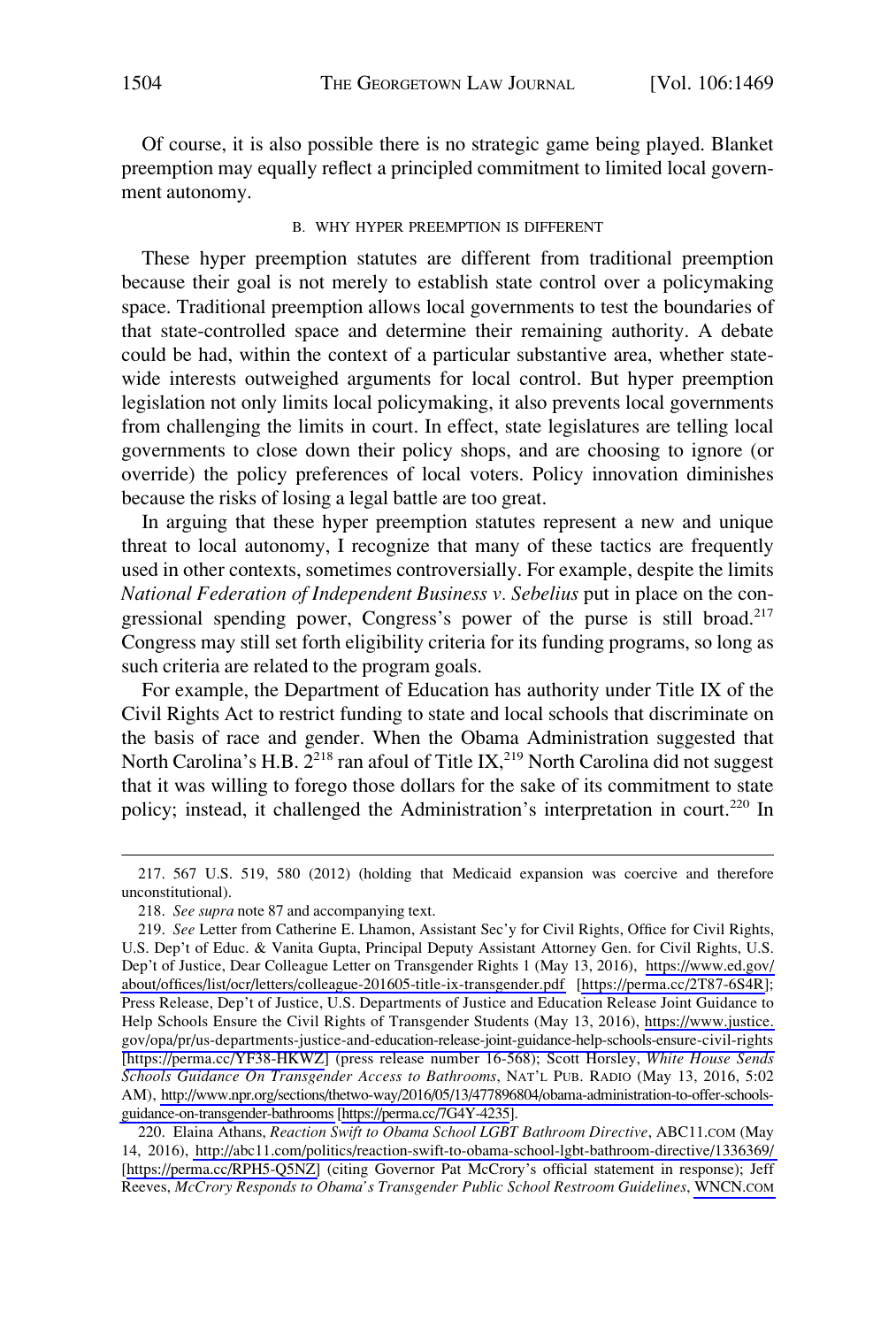contrast, Texas Lieutenant Governor Dan Patrick did suggest that Texas was willing to forego federal dollars.<sup>221</sup>

These tactics, however, are different in the state preemption context because they are superfluous. The state does not need these additional tools to assert the state's policy prerogatives. The federal government *needs* the spending power to entice states to participate in Medicaid,<sup>222</sup> provide educational services to students with disabilities, $2^{223}$  or raise their drinking age to twenty-one.<sup>224</sup> Congress can't require any of this directly. States, however, face virtually no limits on their authority to force their policy prerogatives on recalcitrant cities.<sup>225</sup> Thus, states should not need to threaten local governments with cuts to their state share revenues or other state financial support to prevent violations of valid preemption statutes.

Nevertheless, the increasing prominence of state hyper preemption legislation suggests state lawmakers no longer find preemption a sufficiently powerful tool. Why this is the case, however, is far from clear. Though state legislatures sometimes consider it necessary to hold local officials personally liable to ensure compliance with certain state laws, states have not seen fit to hold local officials personally liable for state laws generally. Moreover, if what concerns the legislature is the possibility that invalid local laws will go unchallenged, then the legislature could take a less punitive approach. For example, state law could authorize the attorney general to seek a declaratory judgment on the validity of the

222. However, as Justice Ginsberg noted in her dissent in *Sebelius*, Congress could have elected to use its spending power to fully federalize the delivery of healthcare to low-income Americans. Nat'l Fed'n of Indep. Bus. v. Sebelius, 567 U.S. 519, 630 (2012) (Ginsberg, J., dissenting) ("In 1965, Congress elected to nationalize health coverage for seniors through Medicare. It could similarly have established Medicaid as an exclusively federal program. Instead, Congress gave the States the opportunity to partner in the program's administration and development.").

223. *Cf*. Forest Grove Sch. Dist. v. T.A., 557 U.S. 230, 232 (2009) ("The Individuals with Disabilities Education Act (IDEA or Act) requires States receiving federal funding to make a 'free appropriate public education' (FAPE) available to all children with disabilities residing in the State." (citations omitted)). It seems unlikely that Congress could directly require states to provide such an education. *See, e.g*., United States v. Lopez, 514 U.S. 549, 564 (1995) (describing education as an area "where States historically have been sovereign").

224. South Dakota v. Dole, 483 U.S. 203, 206 (1987) ("Here, Congress has acted indirectly under its spending power to encourage uniformity in the States' drinking ages. As we explain below, we find this legislative effort within constitutional bounds even if Congress may not regulate drinking ages directly.").

225. In part this difference arises because of fundamental differences in the conception of government power under state constitutions compared to federal constitutions. The federal government has only the powers provided for it under the federal constitution. States, on the other hand, are deemed to have inherent sovereignty to act, and state constitutions are therefore documents that limit state plenary power. *See* JOHN MARTINEZ & MICHAEL E. LIBONATI, STATE AND LOCAL GOVERNMENT LAW: A TRANSACTIONAL APPROACH 6 (2000).

<sup>(</sup>May 12, 2016, 9:50 PM), [http://wncn.com/2016/05/12/obama-to-issue-decree-on-transgender-access](http://wncn.com/2016/05/12/obama-to-issue-decree-on-transgender-access-to-school-restrooms/)[to-school-restrooms/](http://wncn.com/2016/05/12/obama-to-issue-decree-on-transgender-access-to-school-restrooms/) [\[https://perma.cc/9ZGB-XPKV\]](https://perma.cc/9ZGB-XPKV).

<sup>221.</sup> Patrick Svitek, With "Bathroom Bill," Lt. Gov. Dan Patrick Plows into "Tough Fight," TEX. TRIB. (Jan. 7, 2017, 12:00 AM), [https://www.texastribune.org/2017/01/07/bathroom-bill-patrick-plows](https://www.texastribune.org/2017/01/07/bathroom-bill-patrick-plows-tough-fight/)[tough-fight/](https://www.texastribune.org/2017/01/07/bathroom-bill-patrick-plows-tough-fight/) [\[https://perma.cc/9MPY-HKJW\]](https://perma.cc/9MPY-HKJW) ("Well, in Texas, he can keep his 30 pieces of silver. We will not be blackmailed by the president of the United States.").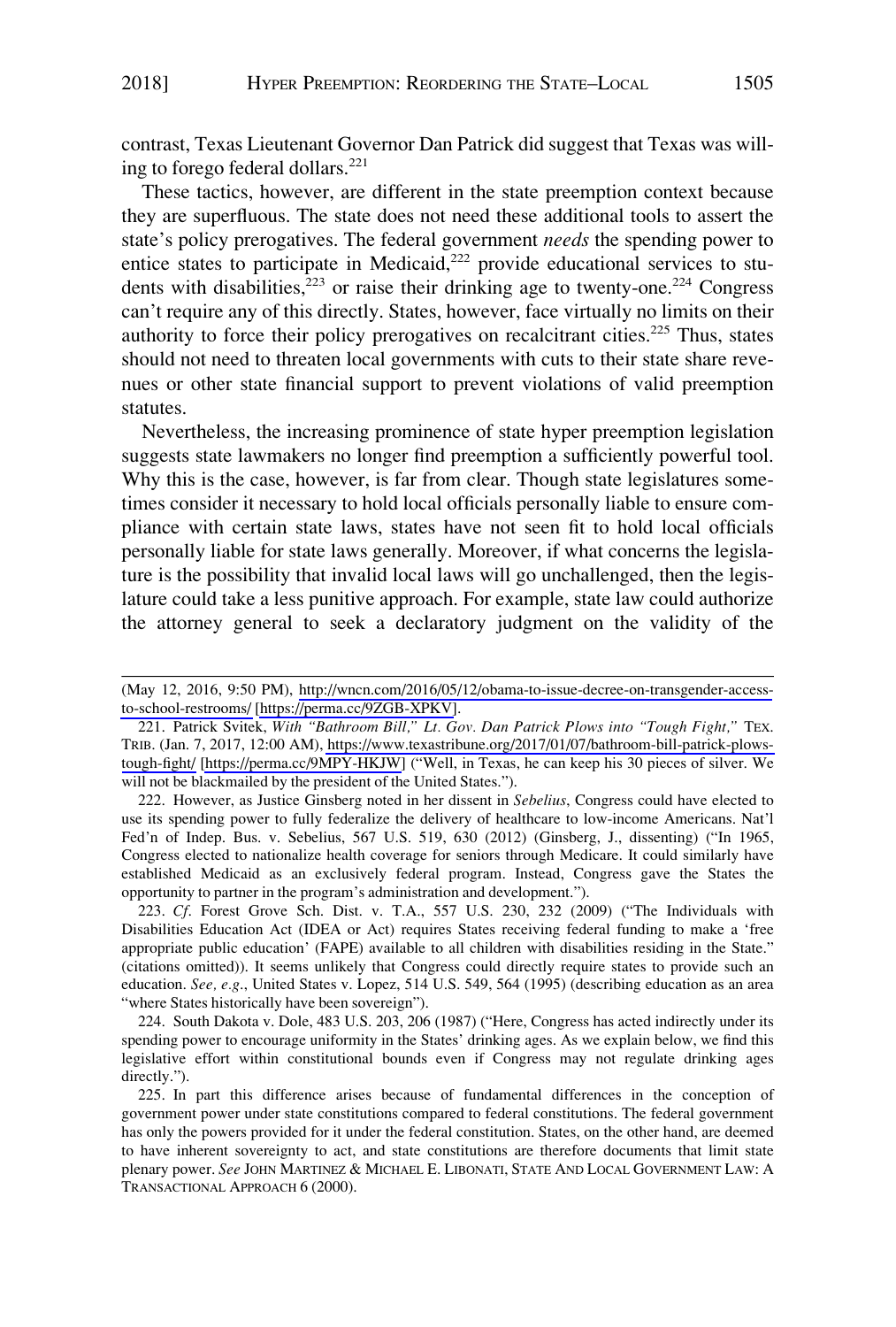ordinance. Hyper preemption penalties, then, are a tactic that exists separately from the state's authority to preempt local policy decisions. Traditional preemption legislation can instantiate the state's policy preferences, rendering such penalties unnecessary as preemption measures.

State lawmakers have argued that they need these tools to keep local governments in check. After all, it is not possible to arrest a city.<sup>226</sup> It is, however, possible to hold local officials in contempt for refusing to follow a court order, and it is not clear why this would not be a sufficient sanction. Lawmakers also have not put forward significant evidence of local governments undermining state laws in ways that traditional preemption doctrine cannot address. Rather, hyper preemption limits local policymaking prospectively, and preemptively discourages local governments from broadly construing or testing the limits of their authority.

Blanket preemption creates these limits directly by limiting local policymaking on all issues on which state law already speaks. Punitive preemption policies do so indirectly by reminding cities of their limited fiscal capacity. Indeed, the threats to city finances are significant given other state-imposed restrictions on local finances (and especially local property taxes); local governments would not be able to replace this lost revenue absent some significant philanthropic intervention. As generous as Michael Bloomberg is, it is hard to imagine him footing the bill for a locality's general revenue for even a quarter of the year.

The retrospective nature of some of the penalties forces cities to double down on the risks. For example, Florida's proposed sanctuary city statute would bar cities with preemption violations from receiving state funds for five years. Even if local officials believe they have a good legal argument that the state law is invalid—for example, that no law can require cities to comply with constitutionally-invalid ICE detainers—the consequences of losing that argument under Florida law are substantial.

Further, these hyper preemption statutes limit local governments' ability to use their lawmaking authority symbolically or as an organizing tool. Legislation at the state and local level often functions in this way.227 One could imagine, for

<sup>226.</sup> Of course, it is possible for states to assert emergency powers over cities. Federal courts have subjected local law enforcement agencies to independent monitoring. For example, the Oakland Police Department has been subject to court appointed monitoring of the terms of a civil rights settlement since 2010. *See The Negotiated Settlement Agreement*, POLICE DEP'T, CITY OF OAKLAND, [http://www2.](http://www2.oaklandnet.com/government/o/OPD/a/publicreports/DOWD004998) [oaklandnet.com/government/o/OPD/a/publicreports/DOWD004998](http://www2.oaklandnet.com/government/o/OPD/a/publicreports/DOWD004998) [\[https://perma.cc/6DRP-ZU24](https://perma.cc/6DRP-ZU24)] (last visited Mar. 1, 2018). Further, state governments often have extensive powers over local governments in the case of fiscal calamity. *See* PEW CHARITABLE TRUSTS, THE STATE ROLE IN LOCAL GOVERNMENT FINANCIAL DISTRESS 15–16 (2013), http://www.pewtrusts.org/~[/media/assets/2016/04/pew\\_state\\_role\\_in\\_](http://www.pewtrusts.org/~/media/assets/2016/04/pew_state_role_in_local_government_financial_distress.pdf) [local\\_government\\_financial\\_distress.pdf](http://www.pewtrusts.org/~/media/assets/2016/04/pew_state_role_in_local_government_financial_distress.pdf) [\[https://perma.cc/8KGP-SVGW\]](https://perma.cc/8KGP-SVGW) (discussing state intervention options).

<sup>227.</sup> For example, Cass Sunstein notes that local laws forbidding littering are rarely enforced. Rather, he suggests that "they have an important effect in signaling appropriate behavior and in inculcating the expectation of social opprobrium and, hence, shame in those who deviate from the announced norm." Cass R. Sunstein, *On the Expressive Function of Law*, 144 U. PA. L. REV. 2021, 2032 (1996); *see also*  Richard H. McAdams, *An Attitudinal Theory of Expressive Law*, 79 OR. L. REV. 339, 341 (2000) (noting the attitudinal theory "implies that local ordinances will have a greater expressive effect than state or national legislation because most approval and disapproval occur locally, where others observe us").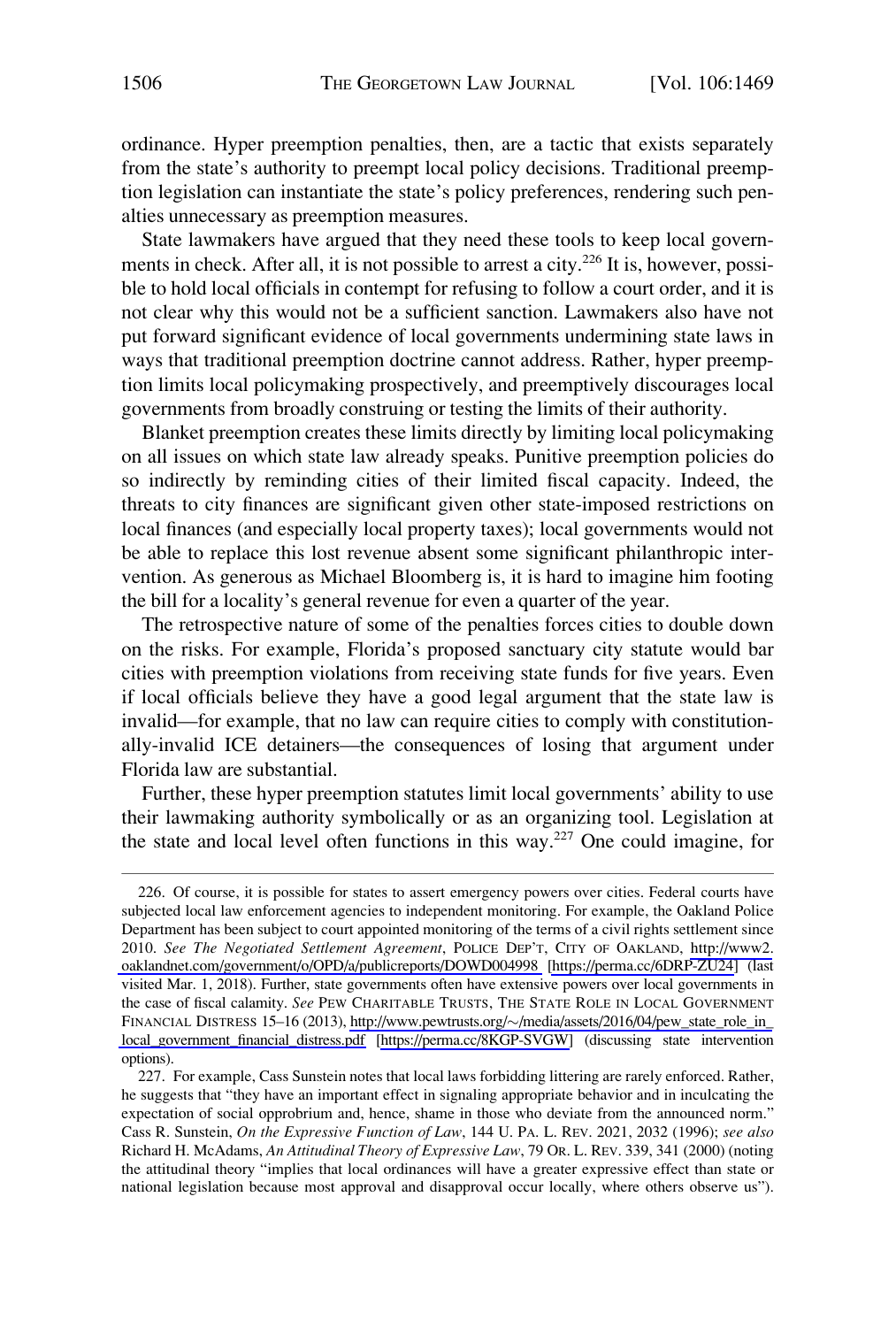<span id="page-38-0"></span>example, Phoenix officials voting to make the city a sanctuary city, even while acknowledging that state law would limit the extent of the sanctuary the city could offer to undocumented immigrants. And yet, under S.B. 1487, even that declaration could trigger serious financial consequences.<sup>228</sup>

All this suggests that state lawmakers increasingly find their power to preempt local authority insufficient. Rather, state statutes and legislative proposals increasingly add coercive restrictions to preemption provisions, although these punitive measures are not necessary; preemption provisions alone would limit local authority. Measures placing financial penalties on recalcitrant cities and their elected officials, and the interest in broad preemption authority evidence a desire to do more than limit local authority over a specific substantive area. These measures are instead designed to discourage localities from engaging in policymaking in the first place, and to dissuade them from litigating preemption questions in state courts.

# IV. HYPER PREEMPTION IN THE COURTS

In this Part, I focus on the challenge to Arizona's S.B.  $1487<sup>229</sup>$  Although state constitutional law differs across jurisdictions, the S.B. 1487 litigation suggests many of the types of state constitutional arguments that litigants in other states could use to challenge hyper preemption statutes. I focus on S.B. 1487 both because it is one of the first hyper preemption statutes to have a challenge reach a final judgment and because the challenges to S.B. 1487 were based solely on state law claims.

Other scholars have done important work raising potential federal constitutional and statutory challenges to hyper preemption statutes. For example, leading local government scholars have written an issue brief for the American Constitution Society (ACS) that identifies potential federal constitutional challenges to preemption legislation,<sup>230</sup> and Richard Schragger has discussed these challenges in his recent work.231 Federal constitutional challenges to Texas's S.B. 4 have also received significant attention in popular press discussions of hyper

Also, anti-apartheid activists used local divestment ordinances as an organizing tool. *See* Andrea L. McArdle, *In Defense of State and Local Government Anti-Apartheid Measures: Infusing Democratic Values into Foreign Policymaking*, 62 TEMP. L. REV. 813, 814–15 (1989) (describing the active role of subnational governments in the anti-apartheid movement and noting that local divestment ordinances served as "formalized expressions of a community's outrage at South African policies" despite their "at most indirect" effect on business investment decisions). Similarly, sanctuary city legislation may also be seen as having primarily expressive value. *See* Trevor George Gardner, *The Promise and Peril of the Anti-Commandeering Rule in the Homeland Security Era: Immigrant Sanctuary as an Illustrative Case*, 34 ST. LOUIS U. PUB. L. REV. 313, 332–34 (2015).

<sup>228.</sup> ARIZ. REV. STAT. ANN. § 41-194.01(B) (2016) (codifying S.B. 1487, 52d Leg., 2d Reg. Sess. (Ariz. 2016)). If Phoenix once again declared itself a sanctuary city, it might run afoul of S.B. 1070's requirements that local law enforcement cooperate with federal immigration authorities. *See* ARIZ. REV. STAT. ANN. § 11-1051 (2010).

<sup>229.</sup> S. 1487, 52d Leg., 2d Reg. Sess. (Ariz. 2016).

<sup>230.</sup> BRIFFAULT ET AL., *supra* note 13.

<sup>231.</sup> Schragger, *supra* note 2.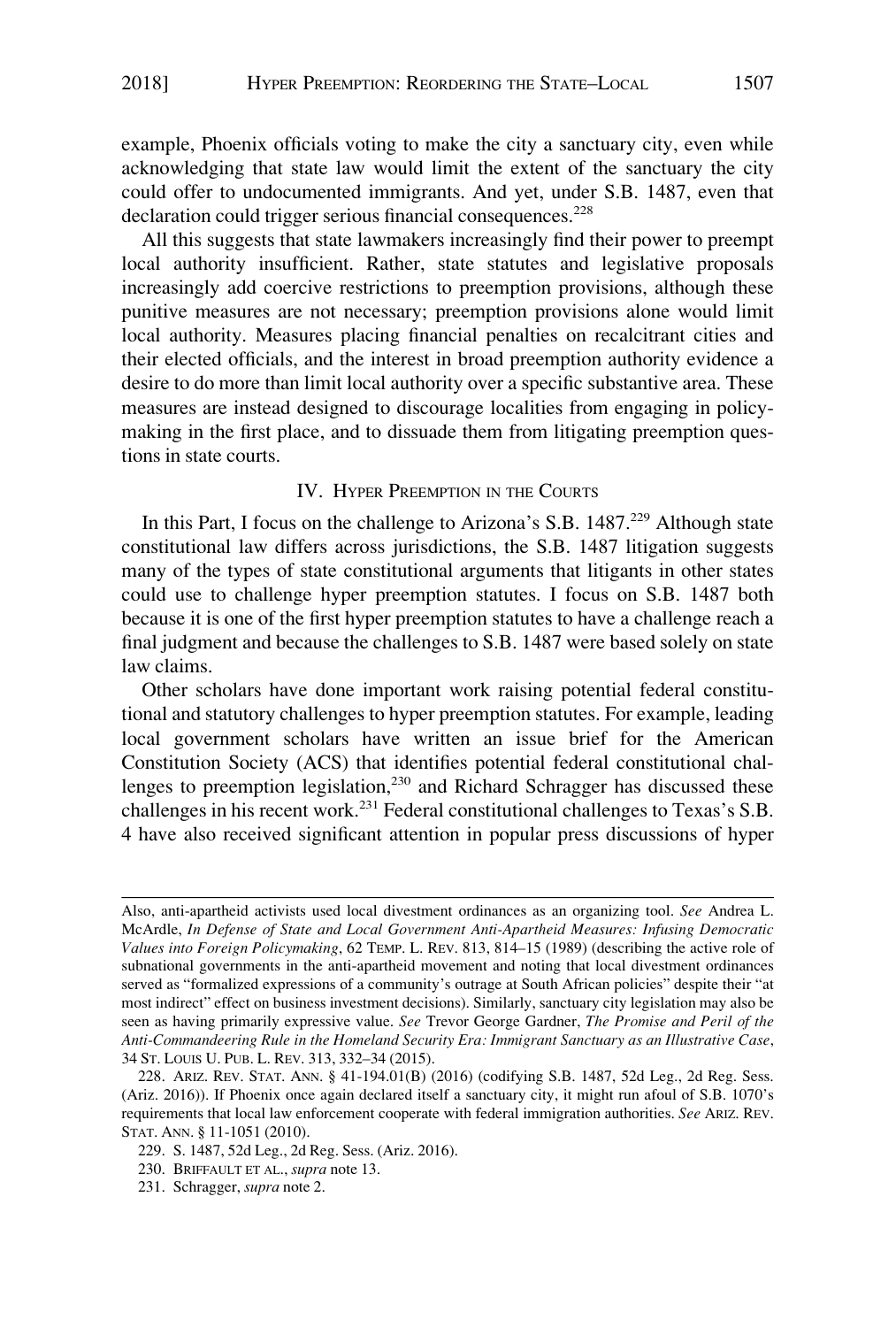preemption.232 But not all hyper preemption measures will be subject to successful federal law claims.

The authors of the ACS Issue Brief also suggested potential state court challenges to preemption, including claims that preemption statutes violate home rule, claims that preemption statutes violate anti-special legislation provisions of state constitutions, and claims of procedural violations, such as statutory singlesubject requirements.<sup>233</sup> These authors caution, however, that home rule authority is limited in most jurisdictions, and procedural violations can be overcome by reenactment following correct procedures.<sup>234</sup>

These scholars also discuss particular challenges to hyper preemption bills, noting that the Arizona Supreme Court did not directly address the constitutionality of S.B. 1487's punitive provisions.235 The issue brief, however, did not discuss the specific state law challenges to these provisions. By focusing on state-court challenges to S.B. 1487, I hope to suggest possible state law claims that might limit hyper preemption. I also want to highlight the limits of these legal challenges.<sup>236</sup>

S.B. 1487 was at issue in two different cases involving the City of Tucson. In the first case, Arizona Attorney General Mark Brnovich filed a special action with the Arizona Supreme Court alleging that Tucson's policy of destroying certain handguns ran afoul of the state law that prohibited the destruction of publicly-owned guns.<sup>237</sup> In the second, Tucson sought a declaration in state superior court that S.B. 1487, the state's gun destruction law, was unconstitutional.<sup>238</sup> The state supreme court ultimately accepted the special action and found Tucson's gun ordinance preempted by a valid state law in an opinion that upheld parts of S.B. 1487 and failed to address other constitutional challenges.<sup>239</sup> As a result, Tucson's separate civil suit was rendered moot.

In section IV.A, I first describe Arizona's "personhood for guns" law and Tucson's gun ordinance. I then discuss, in section IV.B, the Arizona Supreme Court opinion. I conclude in section IV.C by exploring some of the legal issues that remain.

<sup>232.</sup> *See supra* note 181 and accompanying text.

<sup>233.</sup> BRIFFAULT ET AL., *supra* note 13, at 11–13.

<sup>234.</sup> *Id*.

<sup>235.</sup> *Id*. at 15.

<sup>236.</sup> In focusing on S.B. 1487, however, I do not canvass the full range of state law claims against hyper preemption measures. Because S.B. 1487 contains no criminal sanctions or sanctions on public officials, I do not discuss claims that may be raised against hyper preemption statutes that do include such sanctions. Suffice to note that those statutes may raise federal as well as state constitutional concerns, including concerns about vagueness, denying due process, immunity from liability for legislative activities, and the First Amendment. *See* BRIFFAULT ET AL., *supra* note 13. As the litigation on Texas's S.B. 4 suggests, I think such measures are actually more susceptible to legal challenge than laws leveraging state funding. It seems likely that more states will focus on such funding provisions in future hyper preemption legislation.

<sup>237.</sup> State *ex rel*. Brnovich v. City of Tucson, 399 P.3d 663, 667 (Ariz. 2017).

<sup>238.</sup> Complaint at 28, City of Tucson v. State, C20165733 (Ariz. Super. Ct. Dec. 12, 2016).

<sup>239.</sup> *Brnovich*, 399 P.3d at 679.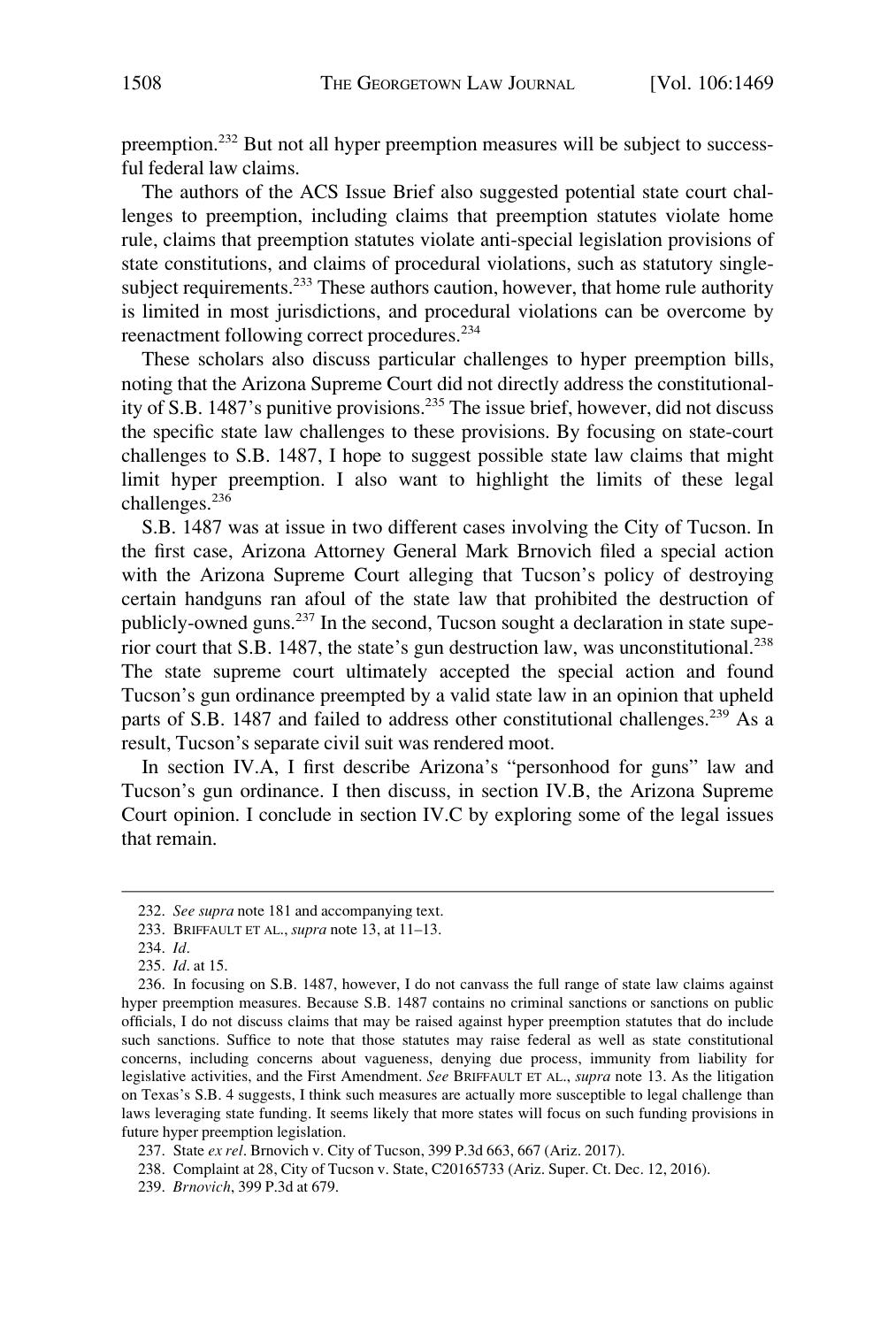### A. TUCSON'S GUN ORDINANCE AND S.B. 1487

<span id="page-40-0"></span>Like many state laws, Arizona law prohibits local governments from regulating the use of firearms.<sup>240</sup> More recently, Arizona enacted a law that prohibits local governments from destroying guns that come into the governments' possession.<sup>241</sup> The statute requires localities to sell their unwanted firearms to federallylicensed firearm dealers.<sup>242</sup>

The City of Tucson, however, had a policy of destroying certain handguns that came into its possession. Tucson's practice was codified in § 2-142 of the Tucson Code, passed in 2005 by the Tucson City Council as Tucson City Ordinance No. 10146.243 The ordinance allowed the destruction of weapons acquired as crime evidence if those weapons failed to serve a law enforcement purpose and could not be repurposed for police work.<sup>244</sup>

Tucson's gun ordinance may have been an impetus for S.B. 1487.<sup>245</sup> Members of the legislature felt they did not have the ability to ensure compliance with their laws and described their frustration colorfully.<sup>246</sup> Some state legislators seemed not to understand that the Arizona constitution restricted their authority over charter cities and counties.<sup>247</sup> One member of the legislature even compared the state's need to crush independently-minded cities to the North's need to subdue the Confederacy.248

Thus, it is unsurprising that one of the first two complaints filed under S.B. 1487 was against Tucson. Representative Mark Finchem filed a complaint with the attorney general's office in October 2016 specifying the ordinance that he

*House Commerce—March 9, 2016: Hearing Before the H. Commerce Comm*., 52d Leg., 2d 246. Reg. Sess. (Ariz. 2016), [http://azleg.granicus.com/MediaPlayer.php?view\\_id=13&clip\\_id=17223&](http://azleg.granicus.com/MediaPlayer.php?view_id=13&clip_id=17223&meta_id=352904) [meta\\_id=352904](http://azleg.granicus.com/MediaPlayer.php?view_id=13&clip_id=17223&meta_id=352904) [\[https://perma.cc/U6AS-3DZ3\]](https://perma.cc/U6AS-3DZ3).

*Senate Government—February 17, 2016: Hearing Before the S. Gov't Comm*., 52d Leg., 2d 247. Reg. Sess. (Ariz. 2016), [http://azleg.granicus.com/MediaPlayer.php?view\\_id=26&clip\\_id=16879](http://azleg.granicus.com/MediaPlayer.php?view_id=26&clip_id=16879)  [\[https://perma.cc/QX93-P2SF\]](https://perma.cc/QX93-P2SF).

*House Commerce—March 9, 2016: Hearing Before the H. Commerce Comm*., 52d Leg., 2d 248. Reg. Sess. (Ariz. 2016), [http://azleg.granicus.com/MediaPlayer.php?view\\_id=13&clip\\_id=17223&](http://azleg.granicus.com/MediaPlayer.php?view_id=13&clip_id=17223&meta_id=352904)  [meta\\_id=352904](http://azleg.granicus.com/MediaPlayer.php?view_id=13&clip_id=17223&meta_id=352904) [[https://perma.cc/U6AS-3DZ3\]](https://perma.cc/U6AS-3DZ3).

<sup>240.</sup> ARIZ. REV. STAT. ANN. § 13-3108 (2017).

<sup>241. §§ 12-941–12-945, 13-3105(</sup>A), 13-3108(F).

<sup>242. § 12-945.</sup> 

<sup>243.</sup> TUCSON, ARIZ., CODE § 2-142 (2005).

<sup>244.</sup> *Id*.

*See* Jonathan Clark, *Editorial: State Overreach*, NOGALES INT'L, Dec. 29, 2017, [http://www.](http://www.nogalesinternational.com/opinion/editorial/editorial-state-overreach/article_e68f5f88-ebea-11e7-a87e-034e4edb6782.html)  245. [nogalesinternational.com/opinion/editorial/editorial-state-overreach/article\\_e68f5f88-ebea-11e7-a87e-](http://www.nogalesinternational.com/opinion/editorial/editorial-state-overreach/article_e68f5f88-ebea-11e7-a87e-034e4edb6782.html)[034e4edb6782.html](http://www.nogalesinternational.com/opinion/editorial/editorial-state-overreach/article_e68f5f88-ebea-11e7-a87e-034e4edb6782.html) [[https://perma.cc/K3PZ-KCGU\]](https://perma.cc/K3PZ-KCGU) ("In an effort to stop the City of Tucson from destroying guns seized by police, the Republican-dominated state government passed a law in 2016 that allows the legislature to withhold funds . . . ."); Jude Joffe-Block, *State Law to Punish Cities Sparks Legal Fight*, KJZZ (Dec. 19, 2016, 3:45 PM), [https://theshow.kjzz.org/content/411085/state](https://theshow.kjzz.org/content/411085/state-law-punish-cities-sparks-legal-fight)[law-punish-cities-sparks-legal-fight](https://theshow.kjzz.org/content/411085/state-law-punish-cities-sparks-legal-fight) [<https://perma.cc/5ERL-8VFQ>] ("For example, Tucson has some local gun-safety ordinances. [State Senator] Smith is of the opinion the ordinances violate an Arizona law that says gun regulation can only be set at the state level. So Smith and his Republican colleagues passed a new preemption law this year, known as SB 1487, that they say will force cities to follow Arizona law.").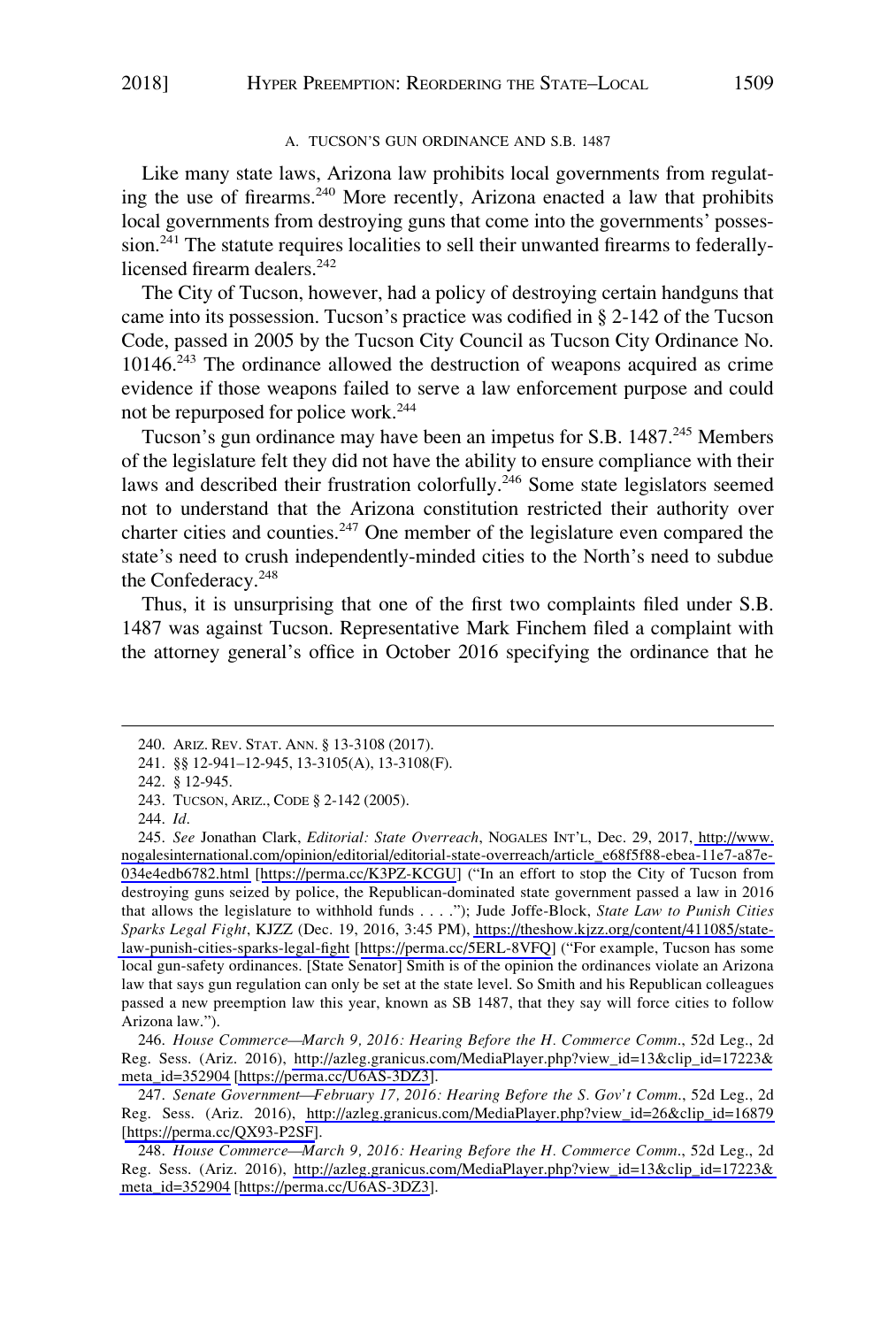<span id="page-41-0"></span>claimed violated state law.249 A month later, on November 14, Attorney General Brnovich completed his investigation.<sup>250</sup> He concluded that the ordinance "may violate" state law, determining that the ordinance conflicts with state law and is "likely" not a matter of purely local concern such that the city could enforce its ordinance despite conflicting state law.251 Brnovich found that the state likely had an interest in both protecting the Second Amendment and in the statewide market for legal guns, which Tucson's ordinance affected.<sup>252</sup> Brnovich then gave the city an opportunity to "cure" its possible violation.<sup>253</sup>

On December 6, the Tucson City Council voted unanimously to challenge Attorney General Brnovich's finding and the constitutionality of S.B. 1487 more broadly.254 It also voted to suspend the destruction of firearms during the pendency of these legal challenges.<sup>255</sup> That same day, the attorney general filed a Special Action Petition at the Arizona Supreme Court.<sup>256</sup>

A week later, Tucson filed its own lawsuit in Pima County Superior Court.<sup>257</sup> In its filing, Tucson claimed that its state-shared revenue is a bit over \$115 million—almost a quarter of its annual budget—and, should the state withdraw these funds, the city would be unable to pay for essential services, make its debt service payments, and properly fund its pension obligations.<sup>258</sup>

In early January 2017, the Arizona Supreme Court issued an order granting oral argument in the special action, on a wide-range of issues raised by the litigants.259 In its order, the court reserved the question of its jurisdiction until after oral argument.<sup>260</sup> The court held oral argument on February 14, and it issued its opinion finding Tucson's ordinance preempted by state law on August 17, 2017.261

#### B. THE SUPREME COURT DECISION

1. Jurisdictional Issues

Although hyper preemption legislation typically makes its punitive provisions reasonably clear, it is often less precise as to enforcement mechanisms and

255. *See Brnovich*, 399 P.3d at 667.

<sup>249.</sup> Petition for Special Action at 8 & n.1, State *ex rel*. Brnovich v. City of Tucson, 399 P.3d 663, 667 (Ariz. 2017) (No. CV-16-0301-SA).

<sup>250.</sup> *Id*.

<sup>251.</sup> MARK BRNOVICH, INVESTIGATIVE REPORT RE: CITY OF TUCSON ORDINANCE REQUIRING DESTRUCTION OF FIREARMS BY TUCSON POLICE DEPARTMENT, NO. 16-002 at 1–2 (2016), [https://www.](https://www.azag.gov/sites/default/files/sites/all/docs/complaints/CLD-Complaints/16-002%20-%20Investigative%20Report%20-%2011-14-2016.pdf)  [azag.gov/sites/default/files/sites/all/docs/complaints/CLD-Complaints/16-002%20-%20Investigative%20](https://www.azag.gov/sites/default/files/sites/all/docs/complaints/CLD-Complaints/16-002%20-%20Investigative%20Report%20-%2011-14-2016.pdf)  [Report%20-%2011-14-2016.pdf](https://www.azag.gov/sites/default/files/sites/all/docs/complaints/CLD-Complaints/16-002%20-%20Investigative%20Report%20-%2011-14-2016.pdf) [[https://perma.cc/3JEQ-X39X\]](https://perma.cc/3JEQ-X39X).

<sup>252.</sup> *Id*. at 2.

<sup>253.</sup> *See Brnovich*, 399 P.3d at 669.

<sup>254.</sup> Complaint at 20, City of Tucson v. State, C20165733 (Ariz. Super. Ct. Dec. 12, 2016).

<sup>256.</sup> *Id*.

<sup>257.</sup> Complaint, City of Tucson v. State, C20165733 (Ariz. Super. Ct. Dec. 12, 2016).

<sup>258.</sup> *Id*. at 5–7.

<sup>259.</sup> Order, State *ex rel*. Brnovich v. City of Tucson, 399 P.3d 663 (Ariz. 2017) (No. CV-16-0301- SA).

<sup>260.</sup> *Id*.

<sup>261.</sup> *Brnovich*, 399 P.3d 663 (Ariz. 2017).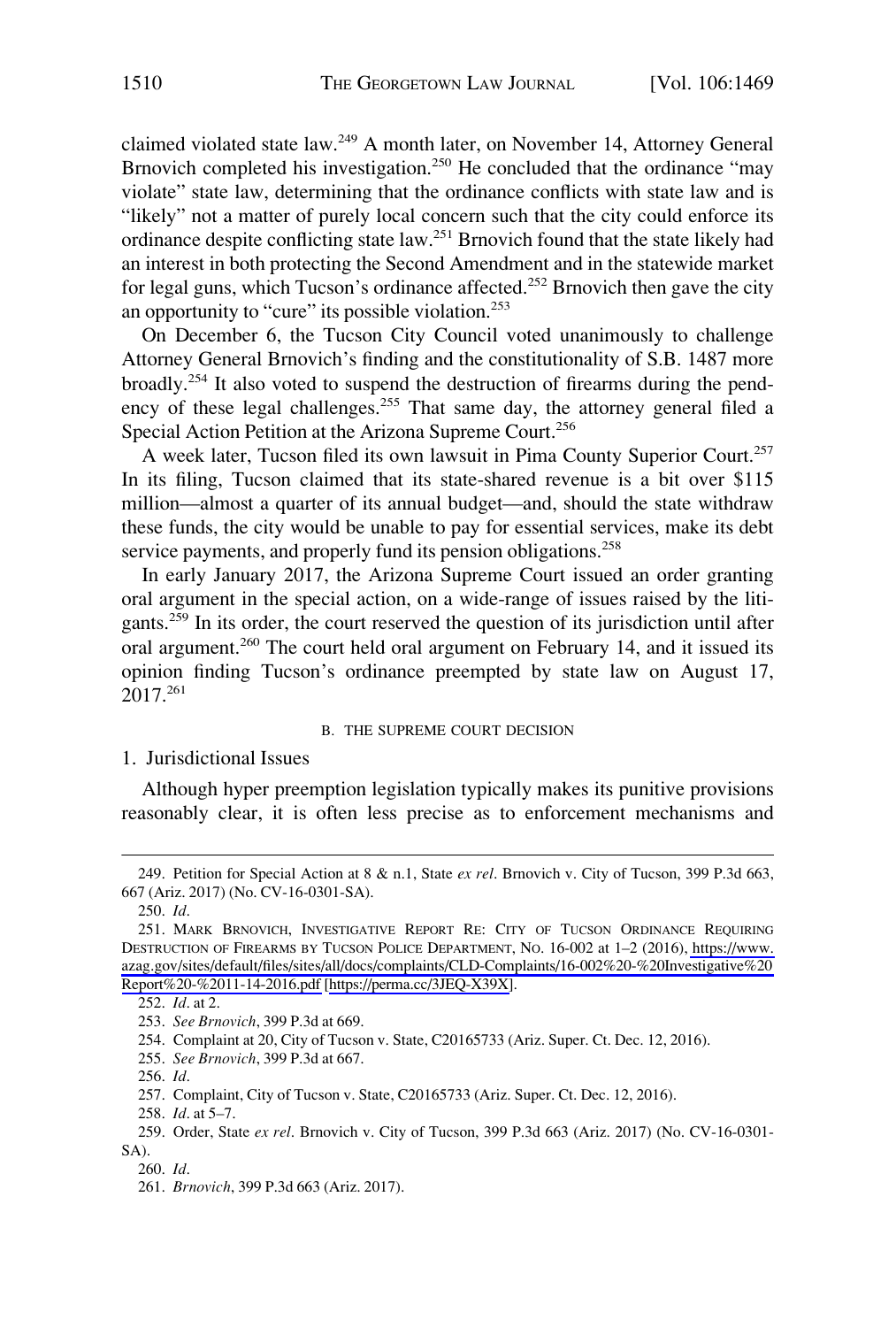<span id="page-42-0"></span>appellate rights. Arizona's S.B. 1487, for example, created two different procedures distinguished by whether the attorney general finds that a city *has* violated state law or merely that it *may have* violated state law.262 The statute itself, however, does not lay out a standard for the attorney general to use in distinguishing between those two cases.<sup>263</sup> The Arizona Supreme Court interpreted these jurisdictional issues to invite more judicial review of the attorney general's conclusions.<sup>264</sup>

Tucson argued that the state supreme court did not have jurisdiction to hear the special action because the law only provided for a special action in cases where the attorney general found that a city ordinance "may violate" state law.<sup>265</sup> Here, Tucson argued the state's filings indicated that the attorney general believed Tucson's ordinance did violate state law, and as a result, a special action was unavailable. The court rejected that argument and adopted a broad reading of its jurisdiction.266 According to the court, the attorney general should only reach a "does violate" conclusion "when existing law clearly and unambiguously compels that conclusion."267 Because there was no case law directly addressing the constitutionality of the state's gun control preemption law, the court held that the attorney general's "may violate" conclusion—and, with it, the court's jurisdiction—was appropriate.<sup>268</sup>

This jurisdictional holding permits the court to hear the special action, but it also significantly limits the attorney general's authority under S.B. 1487 to withhold funds from a locality prior to judicial review of the alleged conflict between state and local law. The court suggests that unless state law is clear and unambiguous, the attorney general should seek a special action prior to withholding funds.

The city also argued that the statute's mandatory jurisdiction over these special actions violated the Arizona constitution's vesting of procedural authority with the judiciary because it concerned procedural, rather than substantive, rulemaking authority.269 The court rejected this argument as well, finding no conflict between the statute's mandatory jurisdiction and the court's procedural rules.<sup>270</sup>

### 2. Separation of Powers

One key question about hyper preemption legislation—and specifically punitive hyper preemption measures—is whether its enforcement mechanisms and

<sup>262.</sup> ARIZ. REV. STAT. ANN. § 41-194.01(B) (2016).

<sup>263.</sup> *Id*.

<sup>264.</sup> *Brnovich*, 399 P.3d at 669.

<sup>265.</sup> *Id*. at 670. Tucson preferred to litigate the case by directly challenging the constitutionality of S.B. 1487 in state trial court, presumably because it wanted the opportunity to develop a record as to the adverse consequences of S.B. 1487's punitive provisions. *Cf*. Complaint, City of Tucson v. State, C20165733 (Ariz. Super. Ct. Dec. 12, 2016) (evidencing, insofar as this action was filed by the City of Tucson, the City's preference for a trial court level adjudication).

<sup>266.</sup> *Brnovich*, 399 P.3d at 670.

<sup>267.</sup> *Id*.

<sup>268.</sup> *Id*.

<sup>269.</sup> *Id*.

<sup>270.</sup> *Id*. at 671.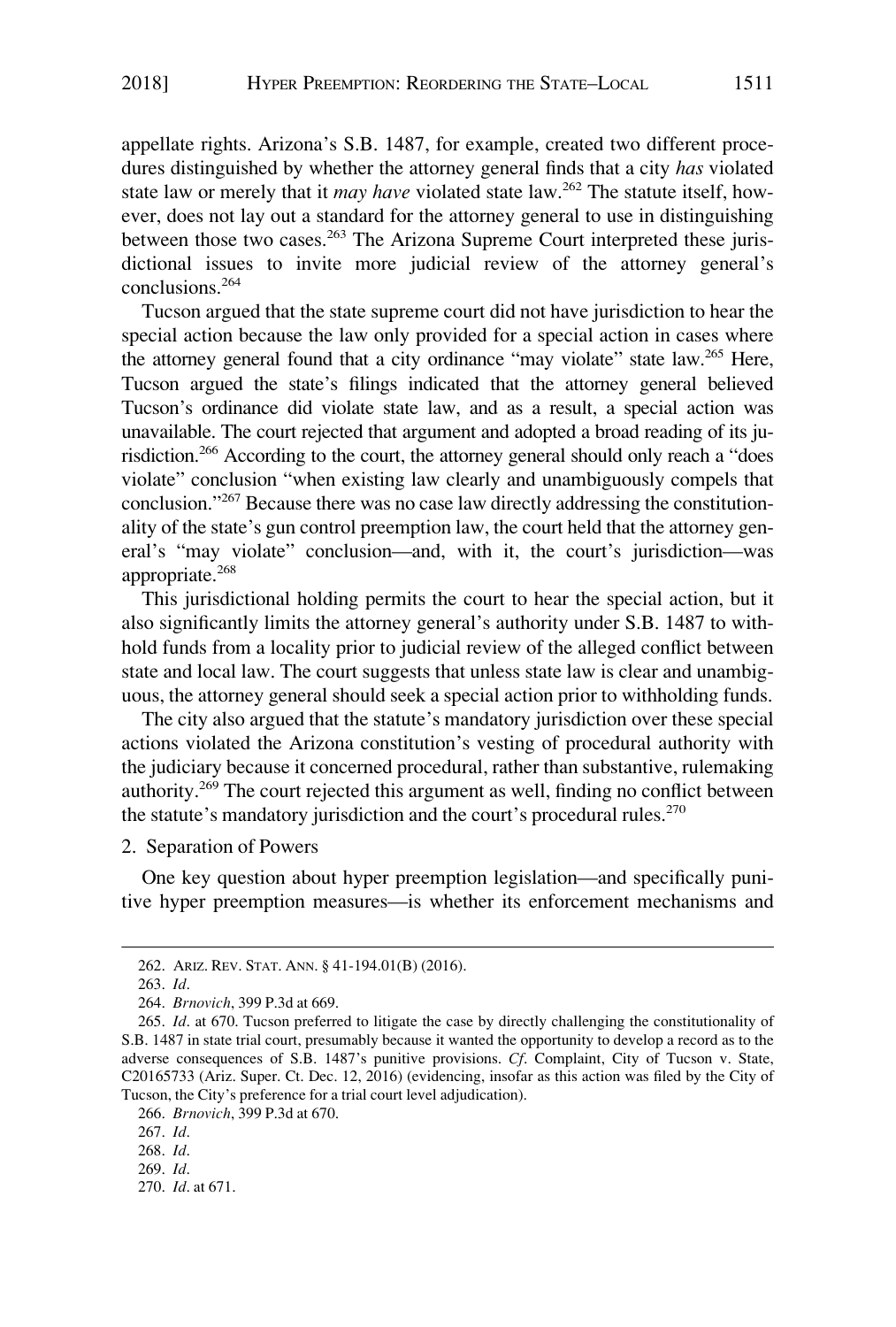penalties violate state separation of powers doctrine. In particular, punitive hyper preemption provisions often dictate enforcement actions in ways that suggest undue legislative interference with executive branch functions. Moreover, because under some proposals executive branch officials determine whether localities have violated state law, there are questions about whether the legislation requires the executive branch to take on judicial functions. The Arizona Supreme Court was unreceptive to these separation of powers arguments.

As the court characterized Tucson's argument, the city suggested that S.B. 1487 violated the state constitution's separation of powers doctrine "by directing the Attorney General to investigate alleged violations upon a single legislator's request and, if the Attorney General concludes that a local ordinance 'may violate' state law, requiring him to file a special action in this Court 'to resolve the issue.'"271 Arizona courts evaluate separation of powers claims under a four-part test that looks to "(1) the essential nature of the power being exercised; (2) the legislature's degree of control in the exercise of that power; (3) the legislature's objective; and (4) the practical consequences of the action."<sup>272</sup>

The court held that the powers S.B. 1487 vested in the attorney general to investigate violations and distribute appropriations were "essentially executive functions."273 While Tucson argued that *requiring* the attorney general to investigate alleged violations of state law inappropriately interfered with that office's enforcement discretion, the court found no separation of powers violation, because the legislative branch had the authority only to initiate complaints.<sup>274</sup> The executive "retains [the] discretion to apply independent legal analysis and judgment when opining whether a municipal action violates state law," so legislative control was minimal.<sup>275</sup> Further, the court found that the focus of the legislature's ire was recalcitrant cities, not executive authority, and that the law's practical consequences were unlikely to "interfere with executive powers or prerogatives."276

The court dismissed the city's arguments that S.B. 1487 infringed on the courts' judicial powers. Because the court construed the attorney general's authority to find violations of state law narrowly, the court rejected arguments that the statute required the executive to abrogate judicial authority.<sup>277</sup>

The court did not specifically address Tucson's argument that the law violates the state constitutional requirement that the legislature direct the use of tax dollars. Tucson had argued in its superior court complaint that the law ran afoul of this constitutional requirement by directing the attorney general to change the distribution of state-shared revenues based on the office's finding of state law

- 276. *Id*.
- 277. *Id*. at 669.

<sup>271.</sup> *Id*. at 668.

<sup>272.</sup> *Id*.

<sup>273.</sup> *Id*.

<sup>274.</sup> *Id*. 275. *Id*.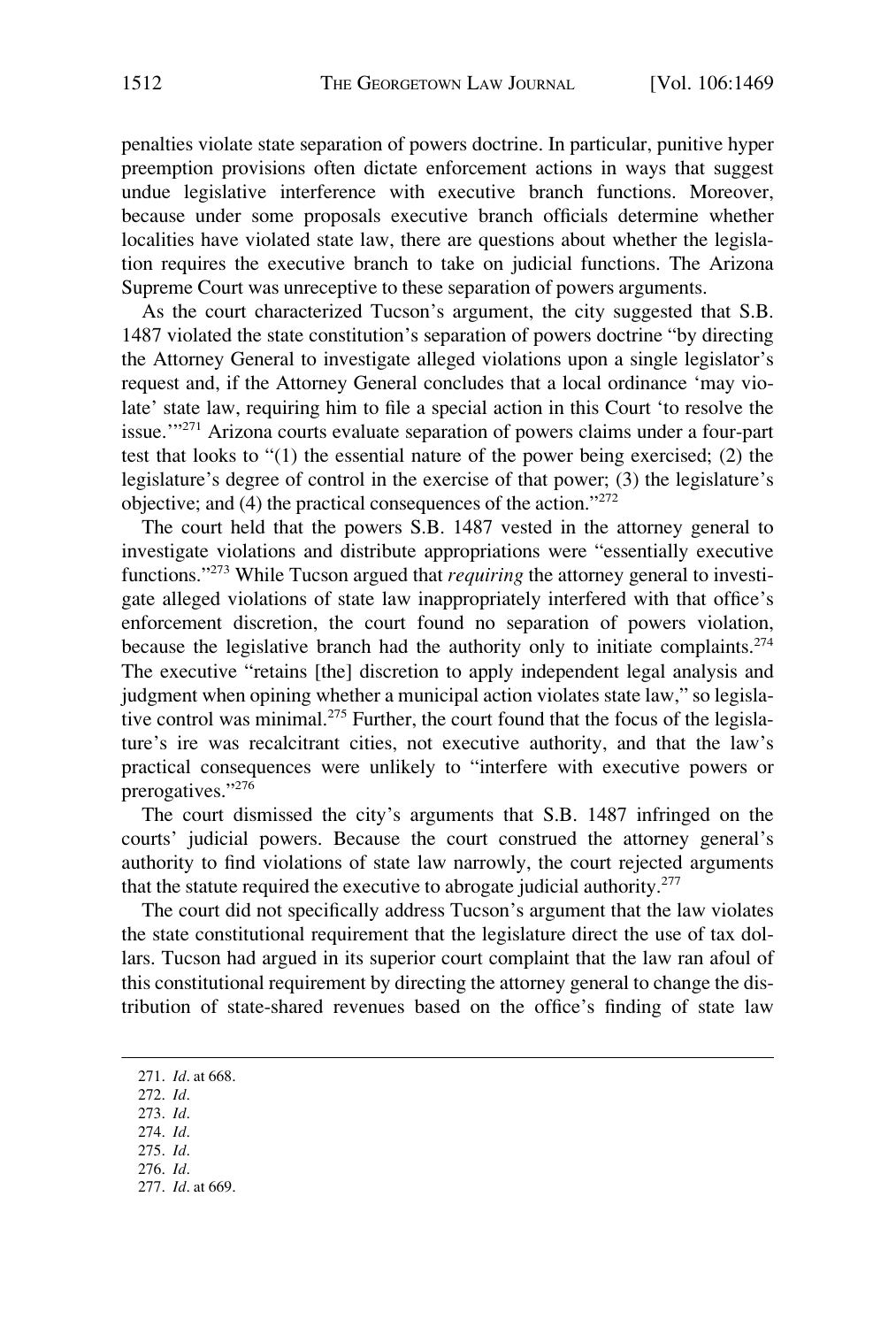<span id="page-44-0"></span>violations, and it reasserted this argument before the Arizona Supreme Court.<sup>278</sup> The court's separation of powers analysis, however, suggests it would be unsympathetic to this argument; the court observed in passing that disbursing appropriations was an executive function.<sup>279</sup>

To be sure, states' separation of powers doctrines vary, and other state courts could reach different conclusions on similar facts. However, to the extent that these doctrines are generally not well-developed at the state level, holdings from other jurisdictions may be particularly influential. In this sense, the Supreme Court of Arizona's rejection of these separation of powers arguments bodes poorly for the success of such challenges elsewhere.

# 3. Bond Requirement

As I argued above, one of the goals of hyper preemption legislation is to discourage local governments from litigating questions of preemption in state courts.280 The text of S.B. 1487 seemed to require a local government to put up a bond equal to six months of its state-shared revenue to challenge the state's findings in a special action.281 In its lower court brief, Tucson represented that merely posting such a bond would require it to cut city services, as the bond amount exceeded the city's reserve fund. The city also argued that such a bond requirement violated due process by interfering with Tucson's ability to litigate.<sup>282</sup>

The court, however, declined to address Tucson's argument that S.B. 1487's bond requirement was unconstitutional. The state had not required Tucson to post bond to defend itself in the special action, and the court therefore concluded that the question of whether the statute required the court to order such a bond absent the state's request was not before it. The majority, however, expressed concerns about the size of the bond, observing, "we share the City's concerns regarding the bond's purpose, basis, practical application, and constitutionality."<sup>283</sup>

Three justices joined a concurrence that would have reached the validity of the bond requirement. The concurrence would have held the bond requirement "unintelligible and unenforceable."284 As the concurrence aptly argued, poor legislative draftsmanship rendered the provision impossible to understand for several reasons, including the fact that the statute did not specify any consequences for failing to post the bond.285 However, the concurrence also signaled skepticism that

283. *Brnovich*, 399 P.3d at 671.

<sup>278.</sup> Tucson attached a copy of its superior court complaint to its reply to the petition for special action, and in its brief requested that the court allow additional briefing on the constitutional issues. Appendix to Motion to Dismiss Petition and Response to Petition for Special Action, State *ex rel*. Brnovich v. City of Tucson, 399 P.3d 663 (Ariz. 2017) (No. CV-16-0301-SA) (Exhibit 1: Complaint, City of Tucson v. State, C20165733 (Ariz. Super. Ct. Dec. 12, 2016)); Respondent's Supplemental Brief at 13–17, State *ex rel*. Brnovich v. City of Tucson, 399 P.3d 663 (Ariz. 2017) (No. CV-16-0301-SA).

<sup>279.</sup> *Brnovich*, 399 P.3d at 668.

<sup>280.</sup> *See supra* Section III.B.

<sup>281.</sup> ARIZ. REV. STAT. ANN. § 41-194.01(B) (2016).

<sup>282.</sup> Complaint at 8–10, City of Tucson v. State, C20165733 (Ariz. Super. Ct. Dec. 12, 2016).

<sup>284.</sup> *Id*. at 685 (Gould, J., concurring in part and in the result).

<sup>285.</sup> *Id*. at 683.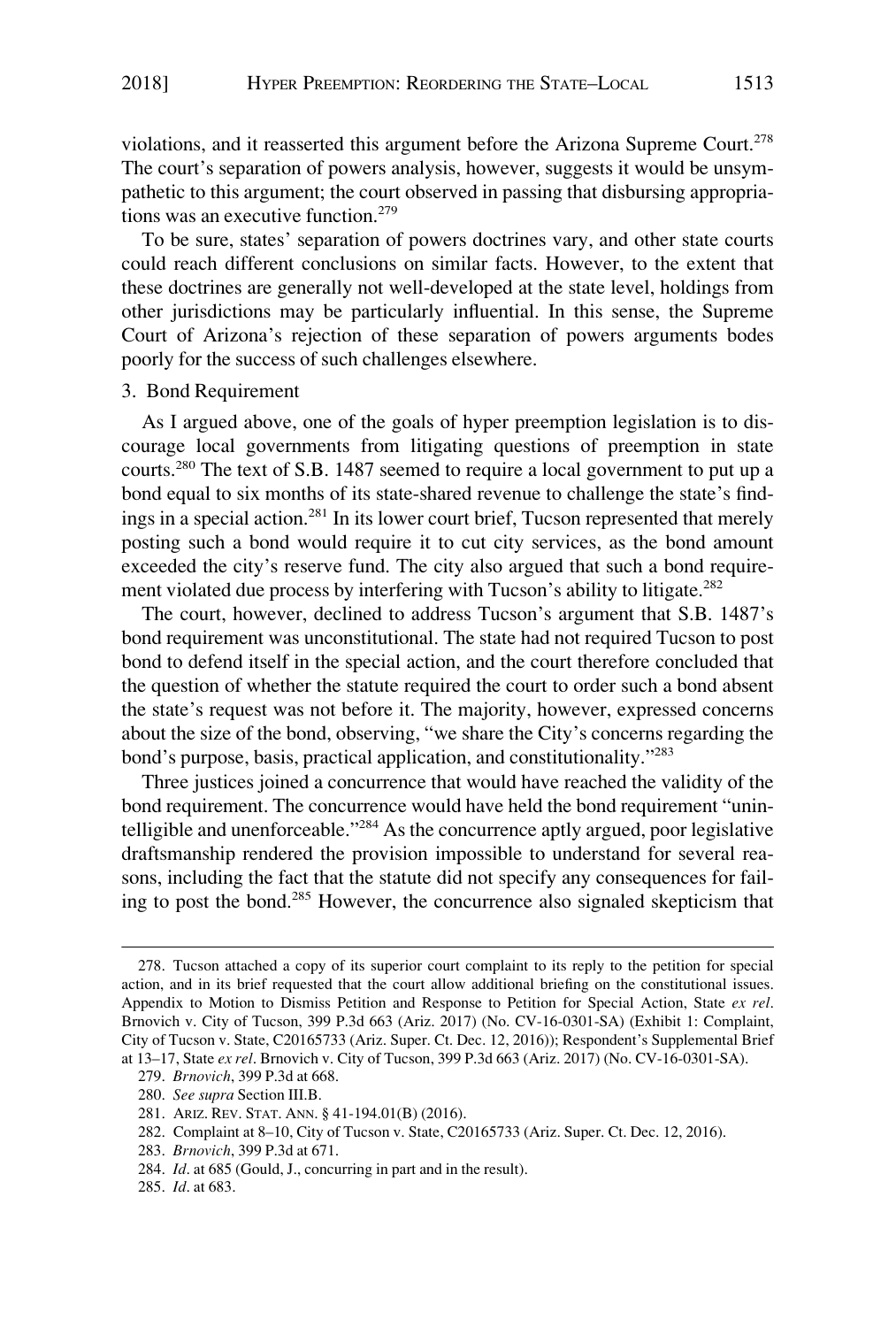<span id="page-45-0"></span>the size of the bond posed a constitutional problem and instead suggested that such a provision, if amended for clarity, could be enforceable.<sup>286</sup>

Because the Arizona Supreme Court did not reach the issue, the constitutionality of the bond provision remains an open question. A fair reading of the court's opinion, however, suggests some judicial concern with bond provisions that might limit local governments' access to courts. Much like the court's holding on the jurisdictional issue, the court expressed a willingness to interpret S.B. 1487 as retaining for the court the primary role in defining the scope of the state's preemptive authority.<sup>287</sup>

### 4. Substantive Preemption Claim

The bulk of the court's opinion focused on the substantive question of preemption. The court ultimately concluded that Tucson's gun ordinance was preempted by state law.288 Tucson itself had admitted that its ordinance contravened state law, but maintained that the state law was an invalid exercise of state authority given the city's charter status.<sup>289</sup>

Arizona's constitution provides the opportunity for any city with a population greater than 3,500 to adopt a charter, and Arizona's home rule jurisprudence has long suggested that "[t]he purpose of the home rule charter provision of the Constitution was to render the cities adopting such charter provisions as nearly independent of state legislation as was possible."290 As a result, Arizona courts have held that state legislation implicating a matter of "strictly local municipal concern . . . [has] no application to a city which has adopted a home rule charter."291 Nevertheless, such charter cities remain subject to state law that implicates statewide concerns or mixed questions of state and local concern.

The court found that the state's gun destruction law "implicate[d] the state's police power in several respects: the disposition of forfeited or unclaimed property, the conduct of law enforcement officers, including their handling of unclaimed property, and the regulation of firearms."292 Although the court had previously held that a city's disposition of real property was a matter of purely local concern, the court rejected Tucson's efforts to apply that rule to all cityowned property, including personal property like guns.<sup>293</sup> The court read its previous decisions narrowly, rejecting the view that prior precedent had held the disposition of *all* property a matter of purely local concern.<sup>294</sup> Instead, the court read its prior cases as holding that the Arizona legislature had not intended to restrict

<sup>286.</sup> *Id*. at 684.

<sup>287.</sup> *Id*. at 671–72 (majority opinion).

<sup>288.</sup> *Id*. at 675.

<sup>289.</sup> *Id*. at 673.

<sup>290.</sup> *Id*. (quoting City of Tucson v. Walker, 135 P.2d 223, 226 (Ariz. 1943)).

<sup>291.</sup> *Id*. (quoting *City of Tucson*, 135 P.2d at 226).

<sup>292.</sup> *Id*. at 675.

<sup>293.</sup> *Id*. at 677–78.

<sup>294.</sup> *Id*. at 678.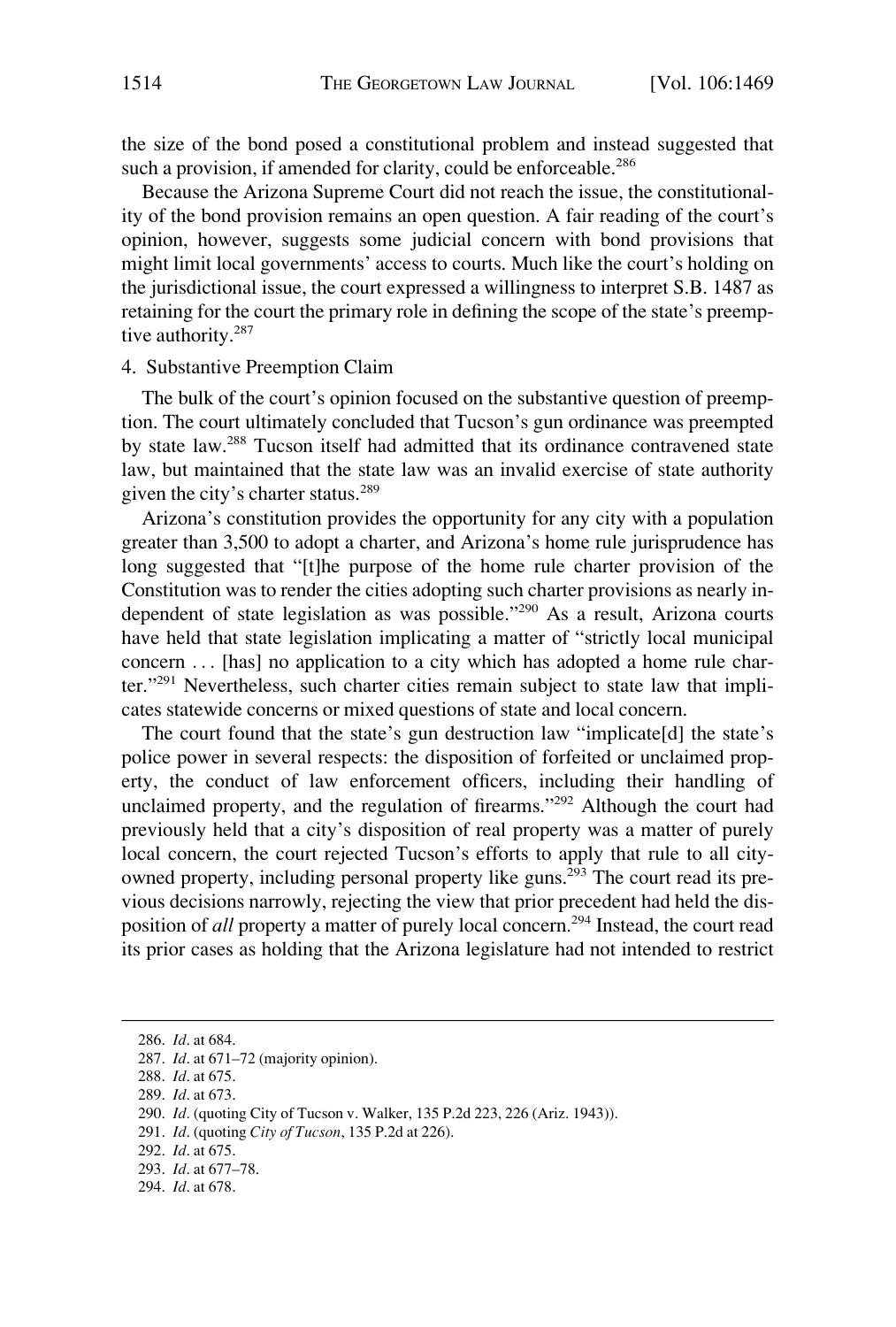<span id="page-46-0"></span>charter city authority to dispose its real property.295

The court's opinion signaled a narrow reading of charter city authority to pursue policies that conflict with state law. The majority did, however, disavow a separate concurrence arguing that charter authority does not provide *any* immunity from conflicting state law.296 Further, the opinion affirmed that at least one area—local elections—was a subject of purely local concern.297 Nevertheless, it is hard to read the court's opinion and discern additional subjects that would qualify as purely local matters. The court's substantive preemption decision, much more than its treatment of S.B. 1487, will most impact local autonomy, and restrict local policymaking, going forward.

#### C. STATE LAW CHALLENGES GOING FORWARD

### 1. Substantive Preemption Law Remains Critical

For those concerned about hyper preemption, the most positive way to view the outcome in S.B. 1487 is that the Arizona Supreme Court interpreted the attorney general's authority under the statute quite narrowly. The most punitive portions of S.B. 1487 are triggered by the attorney general's finding that an ordinance does (rather than "may") violate state law. Such a finding begins the thirty-day cure period, after which the statute directs the attorney general to begin withholding state shared revenues.<sup>298</sup> However, the supreme court's analysis in *City of Tucson* suggests that a "does violate" finding is only appropriate "when existing law clearly and unambiguously compels that conclusion."<sup>299</sup> The court held that such a standard is not met when "the issue is not settled by existing case law."300 As the court went on to observe, "[o]therwise, it is this Court's responsibility 'to resolve the issue' via a process that, as the State notes, is 'akin to a standard declaratory judgment action."301

In so holding, the state supreme court may have taken some of the teeth out of S.B. 1487. It would seem that, unless a previous court decision dealt with a state law and an ordinance that were on all-fours with the ordinance at issue, the court retains its primary role in determining the ordinance's validity. S.B. 1487 may have created a fast-track for reviewing the validity of local ordinances that arguably violate state law through the existence of the statute's special action, but that fast-track may not pose significant fiscal risk to cities. Cities would likely prefer that such disputes be adjudicated via the normal dispute resolution channel of trial and appellate court, to allow them to develop the record and to have more time to negotiate a favorable settlement, but the special action at least offers some judicial review prior to enforcement.

<sup>295.</sup> *Id*.

<sup>296.</sup> *Id*. at 674–75.

<sup>297.</sup> *Id*. at 677.

<sup>298.</sup> ARIZ. REV. STAT. ANN. § 41-194.01(B) (2016).

<sup>299.</sup> *Brnovich*, 399 P.3d at 670.

<sup>300.</sup> *Id*.

<sup>301.</sup> *Id*. (citations omitted).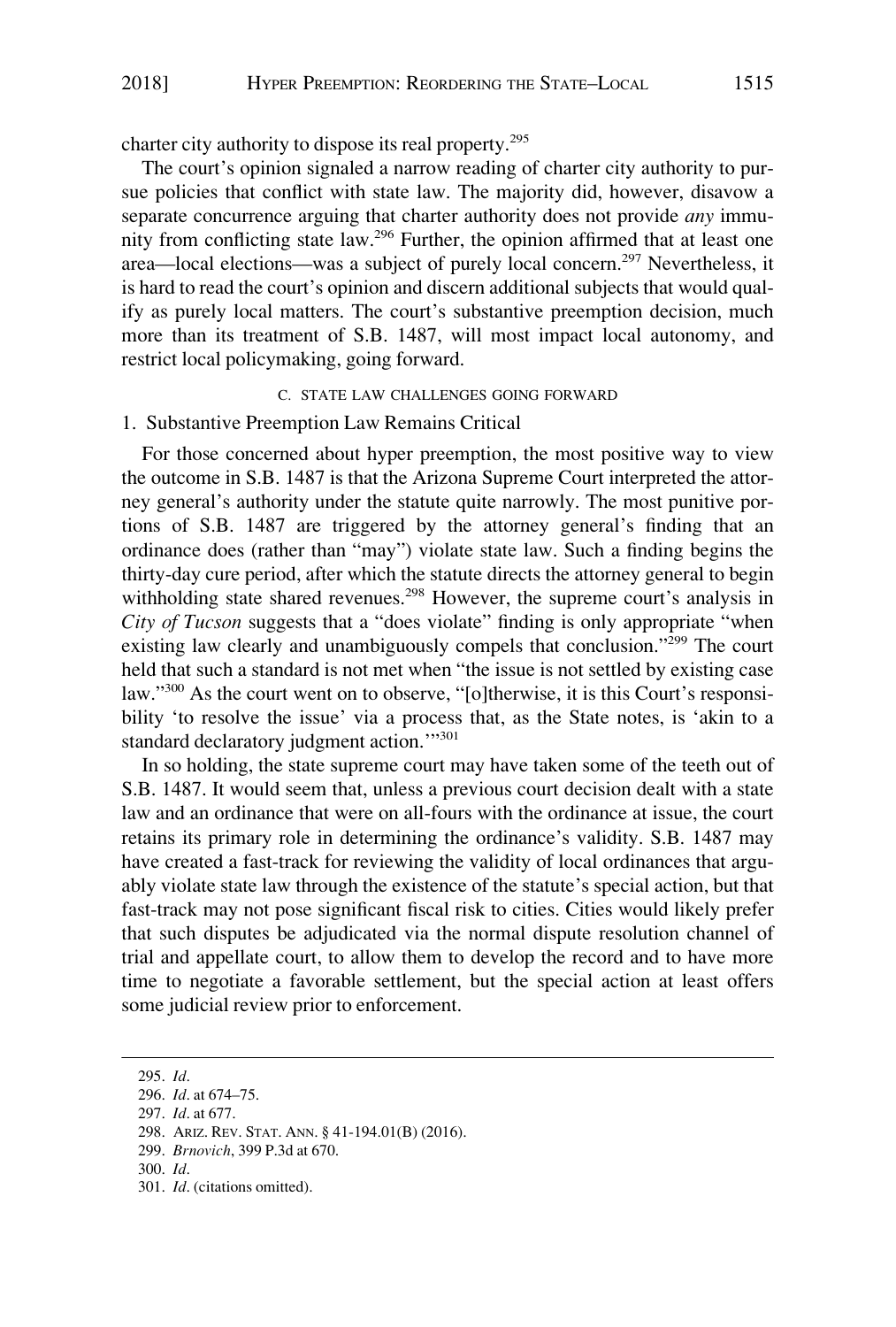<span id="page-47-0"></span>To the extent that such challenges are mostly resolved through special actions, the central problem facing localities will not be the threat of state shared revenue withholding but, rather, the state supreme court's narrow interpretation of local authority.

### 2. Legal Challenges to Hyper Preemption

The preceding analysis assumes that the attorney general will follow the supreme court's guidance and not aggressively seek to use her authority to find violations of state law. As I discuss in Part V, political checks may encourage some attorneys general to remain circumspect in their response to legislative complaints, but political checks may not always be enough to outweigh the political win scored when a recalcitrant city is forced to adhere to the preferences of those holding statewide offices.

Courts may look less favorably, however, on attempts by the executive branch to impose hyper preemption sanctions prior to judicial review. In resolving the *Tucson* case, the court repeatedly asserted its own authority to determine the validity of state law.302 To the extent S.B. 1487 lacks a clear opportunity for local governments to judicially appeal a decision by the attorney general that its ordinance violates state law, the court seems likely to read such a right into the statute and to delay enforcement of sanctions until the judiciary has had its own chance to opine on the conflicting statute and ordinance. Further, the opinion expresses skepticism about the constitutionality of the statute's bond requirement $303$  further evidence that the court take seriously the need for cities to be heard in court.

On the other hand, the court's opinion in *State ex rel. Bronvich v. Tucson* suggests that separation of powers challenges to punitive preemption legislation may be less successful. Although every state's separation of powers doctrine will differ slightly, state-level separation of powers doctrine is much less developed than its federal counterpart, and cities may not be best positioned to contest these violations. After all, they are not directly harmed by the alleged violations, and in some states there may be issues of standing for cities raising separation of powers challenges.

Finally, the Arizona Supreme Court opinion provides little guidance for those seeking to challenge hyper preemption legislation as disproportionally punitive. Tucson's complaint in superior court did make an argument that pulling *all* state shared revenue as a result of *any* statutory violation created a problem,<sup>304</sup> but it did not advance this argument in the special action.<sup>305</sup>

<sup>302.</sup> *See, e.g*., *id*. at 669 ("In either case, the Court must decide, or at least retains discretion to decide, the issue.").

<sup>303.</sup> *Id*. at 671.

<sup>304.</sup> Complaint at 5, City of Tucson v. State, C20165733 (Ariz. Super. Ct. Dec. 12, 2016).

<sup>305.</sup> *See* Respondent's Supplemental Brief, State *ex rel*. Brnovich v. City of Tucson, 399 P.3d 663 (Ariz. 2017) (No. CV-16-0301-SA).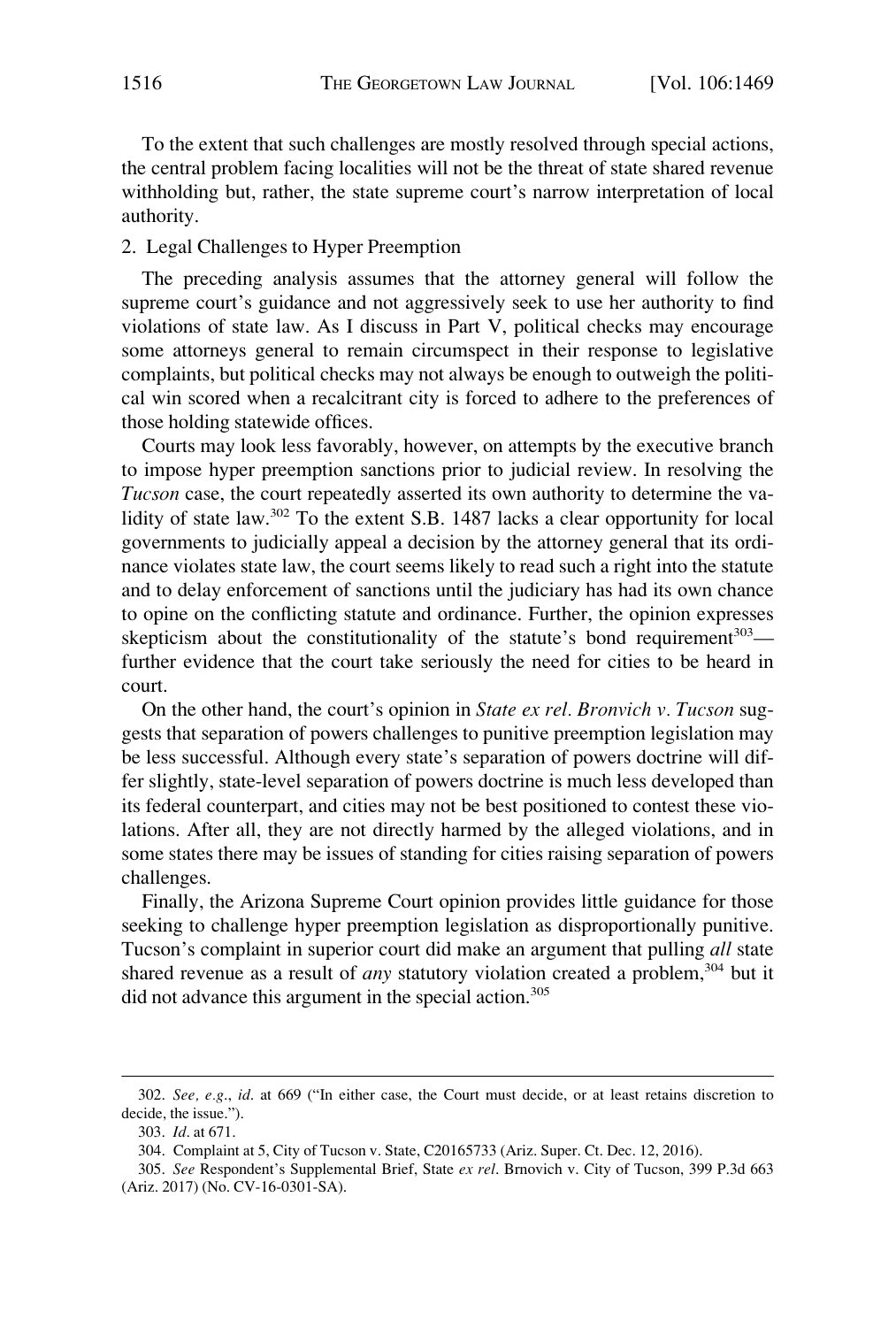## <span id="page-48-0"></span>3. The Risks of Litigation: Thinking Offensively

Finally, those seeking to challenge hyper preemption laws should think about the risks of creating unfavorable precedent. The risk is not simply that state courts will uphold the constitutionality of many hyper preemption techniques. Rather, as the Tucson litigation suggests, when courts hear hyper preemption cases, they are also likely to resolve the underlying substantive preemption issue. Prior to the court's holding, there was a colorable—perhaps even persuasive—argument that, under existing case law, Tucson had the right, as a charter city, to dispose of its own guns how it pleased. But not a single justice on the Arizona Supreme Court concluded that Tucson's gun ordinance concerned a matter of purely local concern.306 It is this holding that really threatens local policy autonomy. Charter cities in Arizona have been left with scarcely more than a fig leaf of charter authority to resist statewide laws.

Other state constitutions and courts may provide slightly more protection for local authority, but the shifting composition of state supreme courts may signal that in many states a rollback of local authority is likely. Republican domination of state governorships has also led to conservative majorities on many state supreme courts.<sup>307</sup> In Arizona, only one sitting justice was appointed by a Democratic governor, and current Governor Doug Ducey—a Republican—recently succeeded in his efforts to get two seats added to the Arizona Supreme Court.<sup>308</sup> This "court-packing" plan would make it difficult for a future Democratic governor to create a court with more ideological balance.

Further, even successful litigation of these issues poses the risk of hollow victories. Not only will many substantive preemption provisions stand, but the state also has perfectly legal mechanisms to stymie local authority—not the least of which is its ability to reallocate intergovernmental transfers.

<sup>306.</sup> *See* State *ex rel*. Brnovich v. City of Tucson, 399 P.3d 663.

*Cf*. Billy Corriher, *Big Business is Still Dominating State Supreme Courts*, CTR. FOR AM. 307. PROGRESS (Sept. 1, 2016, 2:13 PM), [https://www.americanprogress.org/issues/courts/reports/2016/09/](https://www.americanprogress.org/issues/courts/reports/2016/09/01/143420/big-business-is-still-dominating-state-supreme-courts/)  [01/143420/big-business-is-still-dominating-state-supreme-courts/](https://www.americanprogress.org/issues/courts/reports/2016/09/01/143420/big-business-is-still-dominating-state-supreme-courts/) [\[https://perma.cc/ E7P2-4463](https://perma.cc/E7P2-4463)]. For example, all five members of Indiana's Supreme Court were appointed by Republican governors. Rick Callahan*, Indiana Governor Names Judge Goff to State Supreme Court*, U.S. NEWS & WORLD REPORT (June 12, 2017, 3:10 PM), [https://www.usnews.com/news/best-states/indiana/articles/2017-06-12/](https://www.usnews.com/news/best-states/indiana/articles/2017-06-12/indiana-governor-to-announce-state-supreme-court-pick)  [indiana-governor-to-announce-state-supreme-court-pick](https://www.usnews.com/news/best-states/indiana/articles/2017-06-12/indiana-governor-to-announce-state-supreme-court-pick) [\[https://perma.cc/6JHK-M7RW](https://perma.cc/6JHK-M7RW)]. Georgia considered a court packing plan that would add two seats to their seven-seat supreme court. Alex Kotch, *Conservatives Jockey to Tighten Grip on State Supreme Courts Across the South*, FACING SOUTH (Mar. 4, 2016), [https://www.facingsouth.org/2016/03/conservatives-jockey-to-tighten-grip](https://www.facingsouth.org/2016/03/conservatives-jockey-to-tighten-grip-on-state-supr.html)[on-state-supr.html](https://www.facingsouth.org/2016/03/conservatives-jockey-to-tighten-grip-on-state-supr.html) [\[https://perma.cc/5N8L-7BUR](https://perma.cc/5N8L-7BUR)].

<sup>308.</sup> Yvonne Wingett Sanchez, Gov. Doug Ducey Signs Legislation to Expand Arizona Supreme Court, ARIZ. REPUBLIC (May 18, 2016, 11:35 AM), [http://www.azcentral.com/story/news/politics/arizona/2016/](http://www.azcentral.com/story/news/politics/arizona/2016/05/18/gov-doug-ducey-signs-legislation-expand-arizona-supreme-court/84544008/)  [05/18/gov-doug-ducey-signs-legislation-expand-arizona-supreme-court/84544008/](http://www.azcentral.com/story/news/politics/arizona/2016/05/18/gov-doug-ducey-signs-legislation-expand-arizona-supreme-court/84544008/) [\[https://perma.cc/](https://perma.cc/Z25H-PBFB) [Z25H-PBFB](https://perma.cc/Z25H-PBFB)].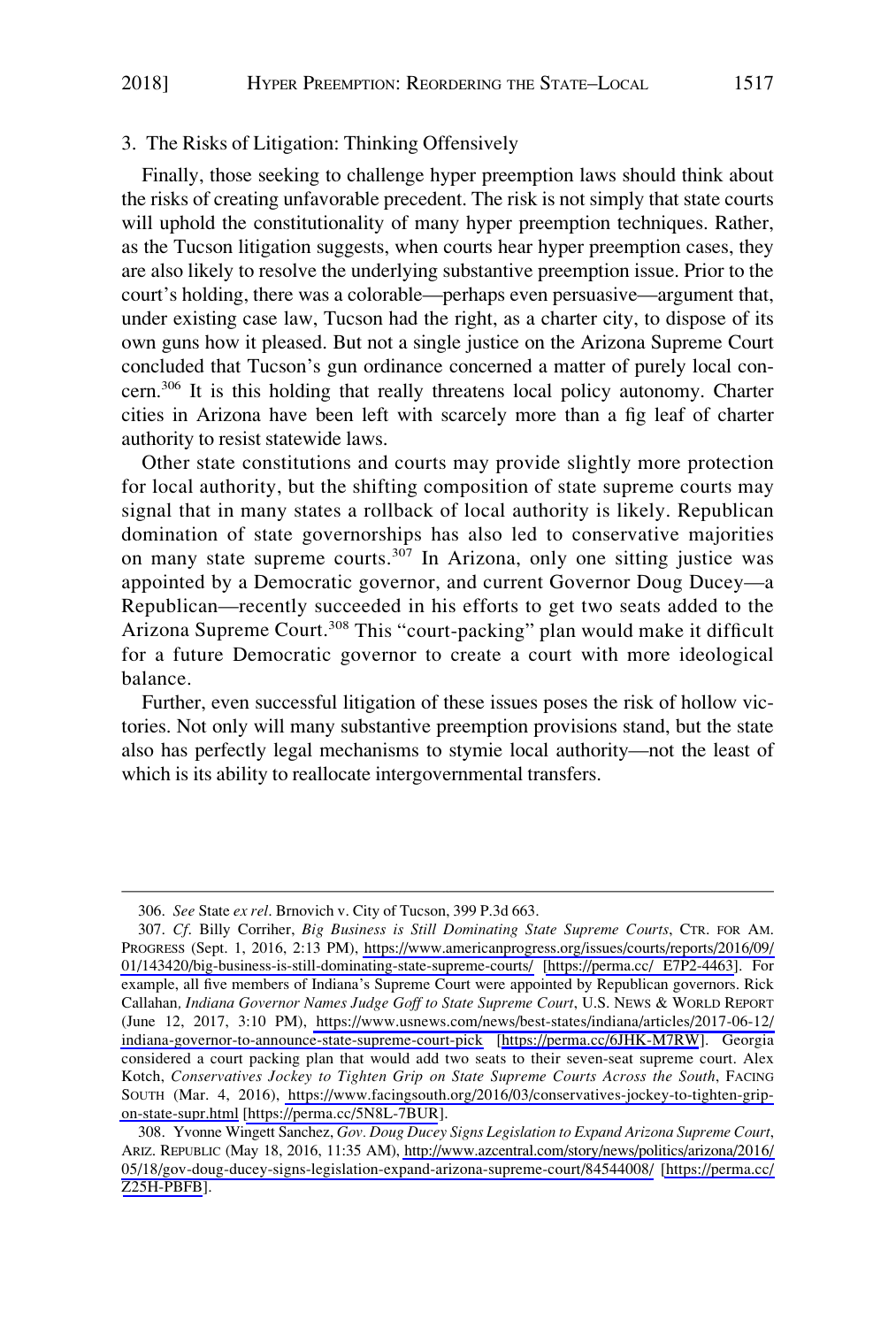### V. POLITICAL CHECKS ON HYPER PREEMPTION

<span id="page-49-0"></span>Aside from the legal challenges to hyper preemption, there are also political and institutional checks on these efforts.<sup>309</sup> In this Part, I consider some factors that might check hyper preemption statutes and suggest the ways these checks will shape this phenomenon going forward. In particular, I argue that Arizona's broad punitive preemption may well be an outlier and that more-targeted punitive preemption bills are more likely to be the norm. As I discuss below, executive branches may not be interested in constantly enforcing state prerogatives against local officials. In addition, hyper preemption tactics make more political sense in the context of politically salient issues, and without narrowing hyper preemption tactics to particular political issues, conservative lawmakers risk giving a weapon to future liberal attorneys general.

### A. EXECUTIVE BRANCH RELUCTANCE AND OPPOSITION

Under a broad preemption statute like S.B. 1487, state lawmakers are given remarkable discretion. They can pick which complaints to file and, in doing so, consider the political consequences of doing so. S.B. 1487 provides the attorney general with less discretion: the attorney general must investigate all complaints.310 This may not be a great position for a politician with further political ambitions: finding a violation of a statute risks having to cut off significant state funding from a local budget, but not finding a violation may alienate those seeking to rally political opposition to a local government policy.

Other state hyper preemption proposals put state executive branch officials in similar positions. For example, Michigan's proposed sanctuary city legislation instructs the state treasurer to withhold state shared revenue if a local government fails to cooperate with federal immigration enforcement, as required under state  $law<sup>311</sup>$ 

Not all hyper preemption legislation grants the executive branch such authority. Under Texas's S.B. 4 the attorney general is required to file a civil suit in state court if a potentially meritorious complaint is filed against a local jurisdiction's immigration policy.312 Moreover, not all attorneys general may make the same political calculations. Texas Attorney General Ken Paxton, for example, understands his political base to be hyper-conservative, and believes that attacking

<sup>309.</sup> Richard Schragger's discussion of preemption offers an excellent discussion on political checks on preemption more broadly. *See generally* Schragger, *supra* note 2. He discusses the ways preemption efforts are affected by the national political landscape, *id*. at 1165–67, limited by business interests, *id*. at 1228–30, and could be potentially defeated by an urban–suburban coalition*, id*. at 1230–32 Those arguments, in my view, are targeted at defeating "anti-urban" preemption more broadly. In a political landscape where substantive preemption legislation will remain popular, my arguments focus on limits on hyper preemption measures specifically. I suggest, however, that legal challenges to hyper preemption may often fall back on traditional substantive preemption.

<sup>310.</sup> ARIZ. REV. STAT. ANN. § 41-194.01(A) (2016).

<sup>311.</sup> H.R. 4105, 99th Leg., Reg. Sess. (Mich. 2017).

<sup>312.</sup> S. 4, 85th Leg., Reg. Sess. (Tex. 2017).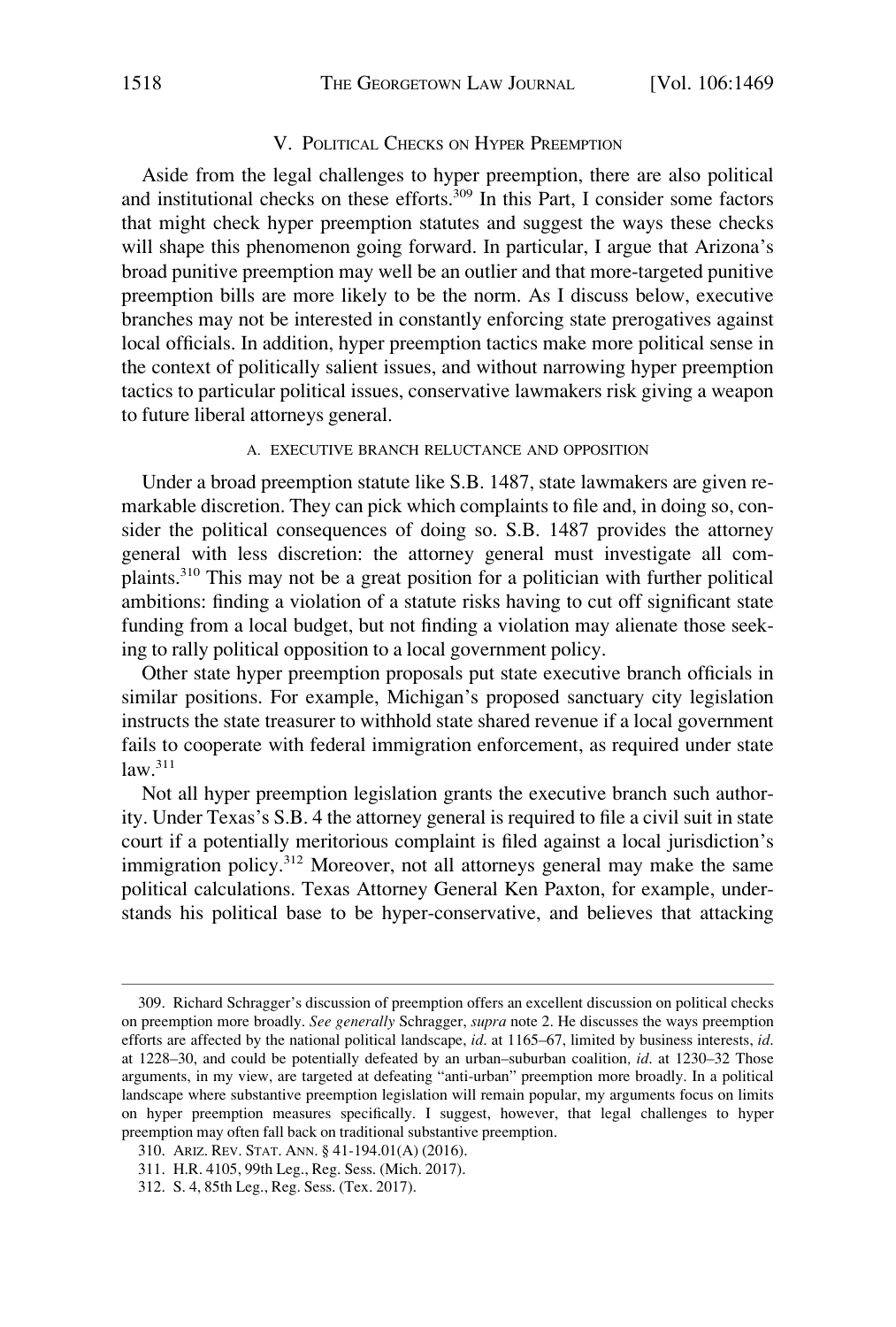<span id="page-50-0"></span>Texas's liberal cities is a consistently winning political formula.<sup>313</sup> As a result, this institutional check may not manifest itself in all states.

Nevertheless, as more state legislatures consider adopting hyper preemption statutes, it is worth considering the ways in which statewide elected officials might be indirect allies in narrowing or defeating such proposals.

# B. HYPER PREEMPTION DEPENDS ON POLITICALLY SALIENT ISSUES

Prior to the resolution of the Tucson litigation, legislators filed only two complaints with the attorney general: the complaint against Tucson and a complaint against the Town of Snowflake, which was dismissed as moot by the Arizona Attorney General.<sup>314</sup> As of late February 2018, six additional complaints have been filed in the wake of the supreme court decision.<sup>315</sup> Of those six, the attorney general found one violation of state law, issued one "may violate" report, and found that three complaints were without merit; the one other complaint remains open.316 The first post-litigation complaint challenged the Phoenix Police Manual's instructions as to when and where law enforcement should ask about immigration status.<sup>317</sup> The second complaint challenged Bisbee's ordinance banning plastic bags.<sup>318</sup> The attorney general found that the Phoenix Operating Orders were readily reconciled with state requirements, and, thus, did not violate state law.319 After finding Bisbee in violation, the city abandoned its ordinance

*SB1487 Investigations*, ARIZ. ATT'Y GEN.'S OFFICE, [https://www.azag.gov/complaints/sb1487-](https://www.azag.gov/complaints/sb1487-investigations)  315. [investigations](https://www.azag.gov/complaints/sb1487-investigations) [\[https://perma.cc/S55H-G222\]](https://perma.cc/S55H-G222) (last visited Mar. 1, 2018). In addition, one complaint was filed while the Tucson litigation was pending, but that complaint was withdrawn. *Id*.

<sup>313.</sup> Lauren McGaughy, Texas AG Ken Paxton Will Seek Re-Election as He Fights Criminal *Indictments*, DALLAS MORNING NEWS (Oct. 25, 2017) [https://www.dallasnews.com/news/texas-politics/](https://www.dallasnews.com/news/texas-politics/2017/10/25/texas-ag-ken-paxton-will-seek-re-election-fights-criminal-indictments) [2017/10/25/texas-ag-ken-paxton-will-seek-re-election-fights-criminal-indictments](https://www.dallasnews.com/news/texas-politics/2017/10/25/texas-ag-ken-paxton-will-seek-re-election-fights-criminal-indictments) [\[https://perma.cc/](https://perma.cc/U4U2-N36Z)  [U4U2-N36Z\]](https://perma.cc/U4U2-N36Z) ("[Paxton] has targeted cities like Austin for local laws that ban plastic bags."); Ken Paxton, *Texas AG: Sanctuary Cities Ignore the Rule of Law*, BREITBART (Dec. 3, 2016), [http://www.](http://www.breitbart.com/texas/2016/12/03/texas-ag-sanctuary-cities-ignore-rule-law) [breitbart.com/texas/2016/12/03/texas-ag-sanctuary-cities-ignore-rule-law](http://www.breitbart.com/texas/2016/12/03/texas-ag-sanctuary-cities-ignore-rule-law) [[https://perma.cc/X539-](https://perma.cc/X539-FR2F) [FR2F\]](https://perma.cc/X539-FR2F) ("We cannot allow individuals to avoid justice and accountability. We cannot allow sanctuary cities to harbor these criminals. We cannot allow city officials to skirt the law at their whim."); Press Release, Attorney Gen. of Tex. Ken Paxton, AG Paxton Joins Lawsuit to Protect Property Rights of Short-Term Rental Owners in Austin (Oct. 5, 2016), [https://www.texasattorneygeneral.gov/news/](https://www.texasattorneygeneral.gov/news/releases/ag-paxton-joins-lawsuit-to-protect-property-rights-of-short-term-rental-own)  [releases/ag-paxton-joins-lawsuit-to-protect-property-rights-of-short-term-rental-own](https://www.texasattorneygeneral.gov/news/releases/ag-paxton-joins-lawsuit-to-protect-property-rights-of-short-term-rental-own) [\[https://perma.](https://perma.cc/P33R-M5S4) [cc/P33R-M5S4\]](https://perma.cc/P33R-M5S4) ("'This blatant overreach by local government infringes upon the constitutional rights of people who own and stay at short-term rentals,' Attorney General Paxton said. 'The city of Austin's draconian ordinance defies logic and common sense, and must be struck down.'").

<sup>314.</sup> Letter from Brunn W. Roysden III, Assistant Attorney Gen., State of Ariz., to Paul Boyer, State Representative, State of Ariz. (Nov. 1, 2016), [https://www.azag.gov/sites/default/files/sites/all/](https://www.azag.gov/sites/default/files/sites/all/docs/press-release/press-release-files/2017_Files/Orders/Ltr%20to%20Rep%20Boyer%20Closing%20Snowflake%20File%2011-1-2016.pdf)  [docs/press-release/press-release-files/2017\\_Files/Orders/Ltr%20to%20Rep%20Boyer%20Closing%20](https://www.azag.gov/sites/default/files/sites/all/docs/press-release/press-release-files/2017_Files/Orders/Ltr%20to%20Rep%20Boyer%20Closing%20Snowflake%20File%2011-1-2016.pdf)  [Snowflake%20File%2011-1-2016.pdf](https://www.azag.gov/sites/default/files/sites/all/docs/press-release/press-release-files/2017_Files/Orders/Ltr%20to%20Rep%20Boyer%20Closing%20Snowflake%20File%2011-1-2016.pdf) [\[https://perma.cc/ZB4F-KQX2\]](https://perma.cc/ZB4F-KQX2).

<sup>316.</sup> *Id*.

MARK BRNOVICH, INVESTIGATIVE REPORT RE: CITY OF PHOENIX POLICE OPERATIONS ORDER 4.48, 317. No. 17-002 (2017), [https://www.azag.gov/sites/default/files/sites/all/docs/complaints/CLD-Complaints/17-](https://www.azag.gov/sites/default/files/sites/all/docs/complaints/CLD-Complaints/17-002%20-%20Investigative%20Report%20-%2010-16-2017.pdf)  [002%20-%20Investigative%20Report%20-%2010-16-2017.pdf](https://www.azag.gov/sites/default/files/sites/all/docs/complaints/CLD-Complaints/17-002%20-%20Investigative%20Report%20-%2010-16-2017.pdf) [\[https://perma.cc/ 5LNU-KKQC\]](https://perma.cc/5LNU-KKQC).

<sup>318.</sup> MARK BRNOVICH, INVESTIGATIVE REPORT RE: CITY OF BISBEE ORDINANCE O-13-14 REGULATING DISPOSABLE CARRYOUT BAGS, No. 17-003 (2017), [https://www.azag.gov/sites/default/files/sites/all/docs/](https://www.azag.gov/sites/default/files/sites/all/docs/complaints/CLD-Complaints/FINAL%20-%2017-003%20Investigative%20Report%20-%2010-23-2017.pdf)  [complaints/CLD-Complaints/FINAL%20-%2017-003%20Investigative%20Report%20-%2010-23-2017.pdf](https://www.azag.gov/sites/default/files/sites/all/docs/complaints/CLD-Complaints/FINAL%20-%2017-003%20Investigative%20Report%20-%2010-23-2017.pdf)  [\[https://perma.cc/SR29-WA2W](https://perma.cc/SR29-WA2W)].

<sup>319.</sup> BRNOVICH, *supra* note 317, at 7.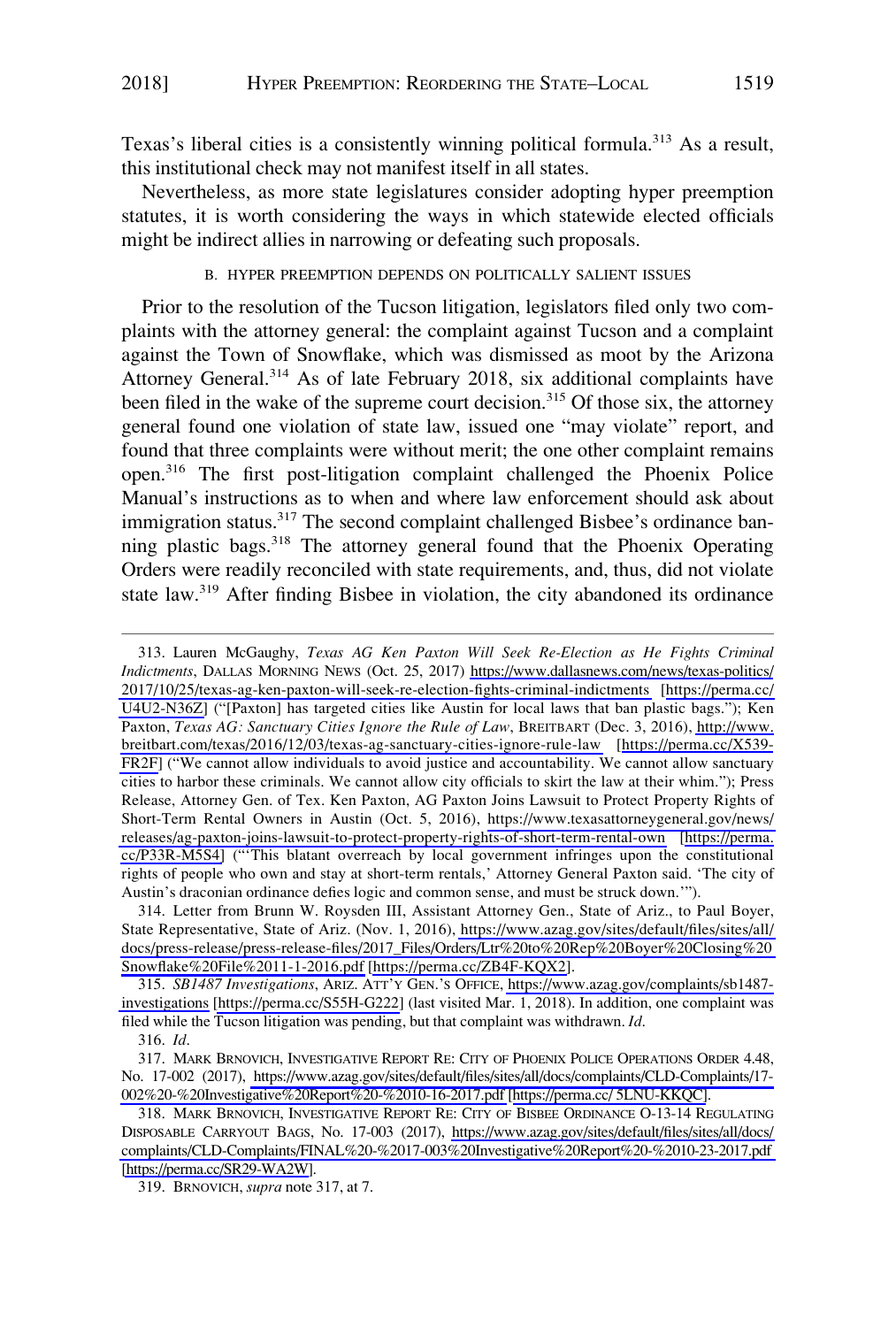<span id="page-51-0"></span>rather than risk losing state funds.<sup>320</sup> A third complaint challenged Phoenix Police Department's "Transparency Protocol," which governs the department's dissemination of information following office-involved shootings and other critical incidents.<sup>321</sup> A state lawmaker challenged this policy as a violation of privacy protections afforded to law enforcement employees by state law,<sup>322</sup> but the attorney general concluded there was no violation of the relevant statute.<sup>323</sup> The remaining three complaints deal with a city's grant of tax exemptions, a town's regulation of trucking on municipal roads, and a county's requirement of an animal control inspection under its zoning ordinances. In other words, of the first eight complaints that the attorney general investigated, half have dealt with highly contentious issues of local control involving the politically salient issues of firearms, immigration, environmental policies, and police department responses to officer shootings.

It is no surprise that some complaints deal with high profile preemption violations. What is more interesting is that there has yet to be a rash of complaints about more run-of-the-mill issues, driven by local losers in zoning disputes and other principally local matters. Without impugning the good faith of localities, I suspect that, given lawmakers' penchant for writing broad and sometimes unclear statutes, there are many arguable cases of local governments failing to fully comply with state law.

Legislators will likely be loath to file S.B. 1487 complaints against the jurisdictions they represent. If they have ambitions for statewide office, they may also be reluctant to cause severe sanctions to be imposed on other jurisdictions. Moreover, S.B. 1487 sanctions may simply be too great to be used in the ordinary course of policy disputes. On certain highly contentious issues, for example gun control or immigration, the political salience of the underlying policy dispute may make filing the complaint a political win. However, this may not be the case for many potential violations.

The problem for the drafters of S.B. 1487 is that not all members of the legislature will make such careful political calculations. As the number of S.B. 1487 complaints grows norms may change around filing such complaints. It is entirely possible that there has not yet been time for it to become a routine political tool. Indeed, nothing in the statute, prevents this exact outcome.

C. BIPARTISAN CHECKS ON HYPER PREEMPTION

The trend toward hyper preemption threatens more than progressive policies that have support at the local but not state level. Rather, this trend threatens home

<sup>320.</sup> Gardiner, *supra* note 165.

<sup>321.</sup> MARK BRNOVICH, INVESTIGATIVE REPORT RE: PHOENIX POLICE DEPARTMENT'S CRITICAL INCIDENT TRANSPARENCY PROTOCOL, No. 17-004 (2017), [https://www.azag.gov/sites/default/files/sites/](https://www.azag.gov/sites/default/files/sites/all/docs/complaints/CLD-Complaints/201712041150.pdf)  [all/docs/complaints/CLD-Complaints/201712041150.pdf](https://www.azag.gov/sites/default/files/sites/all/docs/complaints/CLD-Complaints/201712041150.pdf) [\[https://perma.cc/5CQB-S274\]](https://perma.cc/5CQB-S274).

<sup>322.</sup> *Id*. at 1.

<sup>323.</sup> *Id*. at 3.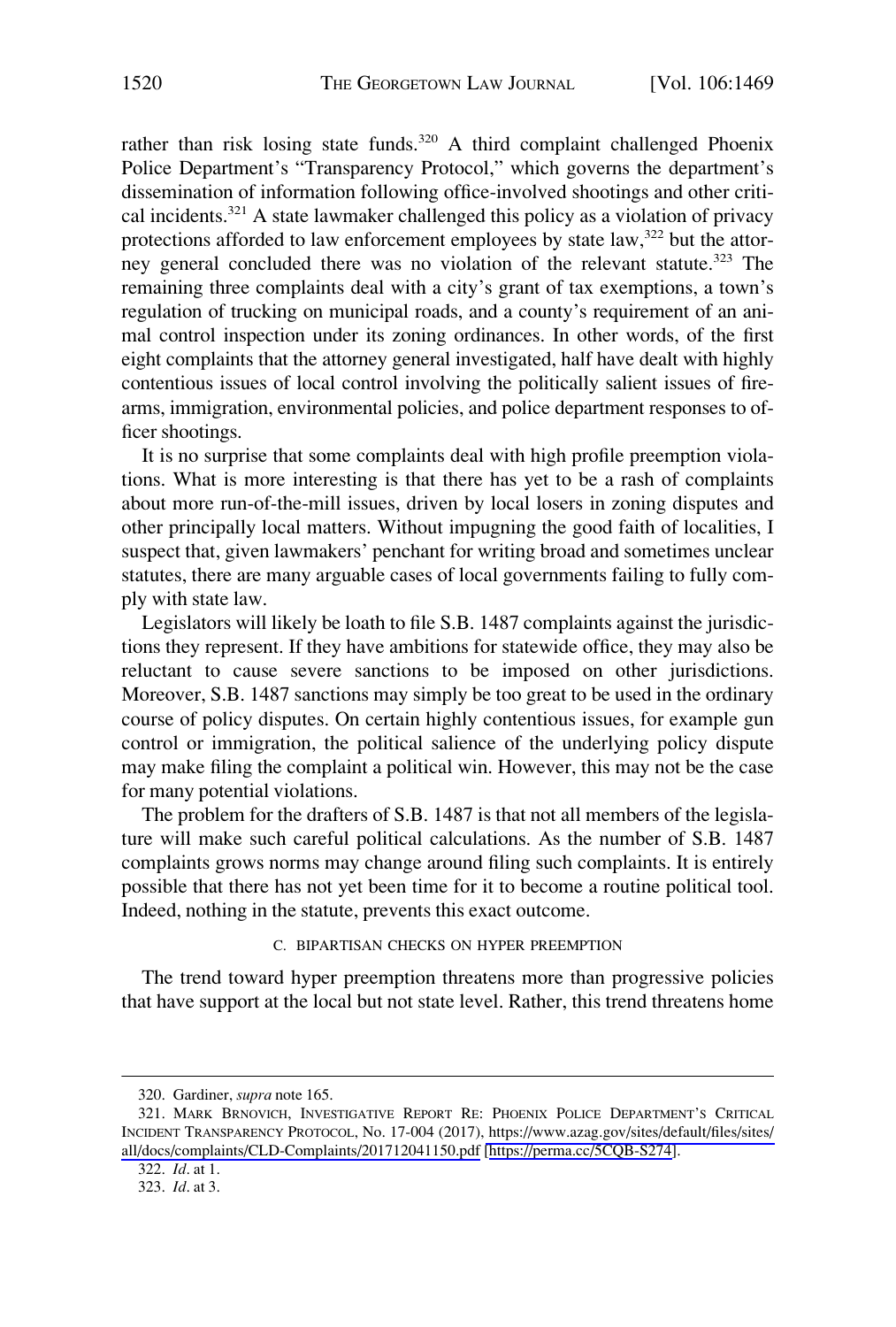<span id="page-52-0"></span>rule more generally; there are reasons to object to these policies even if you support state preemption policies substantively.

First, laws like S.B. 1487 that punitively target cities for any violation of state law may result in complaints, investigations, and legally-required enforcement actions against violations of state law that are unrelated to the public-policy disputes that are at the heart of the preemption movement. One could easily imagine a legion of complaints driven by developers as they object to city council decisions about development deals.<sup>324</sup> Although ensuring localities comply with state laws governing local zoning power is a valid goal, it makes little sense for a developer with the ear of a member of the state legislature to be able to wield the threat of an S.B. 1487 complaint. The potential penalty may be vastly disproportionate to the locality's violation (if any).

Second, although large urban centers are bastions of liberal political support, S.B. 1487 applies to all localities equally, and there is no necessary political valence to living in an incorporated area. In Arizona, for example, S.B. 1487 applies equally to the liberal strongholds of Tucson, Tempe, and Bisbee, as it does to much more conservative cities like Mesa, Gilbert, and Scottsdale. It is almost unimaginable that Scottsdale would pass an ordinance that the conservative state legislature would target for preemption on substantive policy grounds. Yet Scottsdale understood that S.B. 1487 threatened it, and opposed the measure.<sup>325</sup>

Supporters of S.B. 1487 may see it as helping them advance their particular substantive policy agenda, but the text of the statute does not ensure that will be the case. As a result, and as Scottsdale seems to have understood, any potential violation of state law invites a potential nuclear option. Losers in local political disputes now have this weapon in their arsenal. Not only can they seek a preemption statute from the state, but that preemption statute becomes more difficult to challenge in court by virtue of the punitive provisions of S.B. 1487.

#### D. POLITICAL ADVANTAGES OF NARROW HYPER PREEMPTION

Narrow hyper preemption statutes avoid many of these difficulties and are therefore more likely to be enacted.<sup>326</sup> Many of the institutional and political limits on broad hyper preemption statutes like S.B. 1487 apply with less force to more typical hyper preemption efforts that apply only to a single preemption statute.

<sup>324.</sup> I am indebted to Richard Briffault for this point. The Attorney General has just referred the first such complaint to the Arizona Supreme Court after a state legislator complained about the City of Tempe's grant of development tax incentives. MARK BRNOVICH, INVESTIGATIVE REPORT RE: CITY OF TEMPE ORDINANCES 02017.39 AND 02017.48 AUTHORIZING LAND AND IMPROVEMENT LEASES, No. 18- 001 at 11 (2018), [https://www.azag.gov/sites/default/files/sites/all/docs/complaints/CLD-Complaints/](https://www.azag.gov/sites/default/files/sites/all/docs/complaints/CLD-Complaints/18-001/FINAL%20-%2018-001%20Investigative%20Report.pdf)  [18-001/FINAL%20-%2018-001%20Investigative%20Report.pdf](https://www.azag.gov/sites/default/files/sites/all/docs/complaints/CLD-Complaints/18-001/FINAL%20-%2018-001%20Investigative%20Report.pdf) [\[https://perma.cc/5NB8-2MTP\]](https://perma.cc/5NB8-2MTP).

<sup>325.</sup> CITY OF SCOTTSDALE, LEGISLATIVE UPDATE: WEEK OF MARCH 14–18, 2016 (2016), http://www. [scottsdaleaz.gov/Assets/ScottsdaleAZ/Government](http://www.scottsdaleaz.gov/Assets/ScottsdaleAZ/Government+Relations/Legislative+Updates/03-18-16-legislative-update.pdf)+Relations/Legislative+Updates/03-18-16-legislative[update.pdf](http://www.scottsdaleaz.gov/Assets/ScottsdaleAZ/Government+Relations/Legislative+Updates/03-18-16-legislative-update.pdf) [\[https://perma.cc/Z8E4-T8AD\]](https://perma.cc/Z8E4-T8AD).

<sup>326.</sup> *See supra* Section III.A.2.